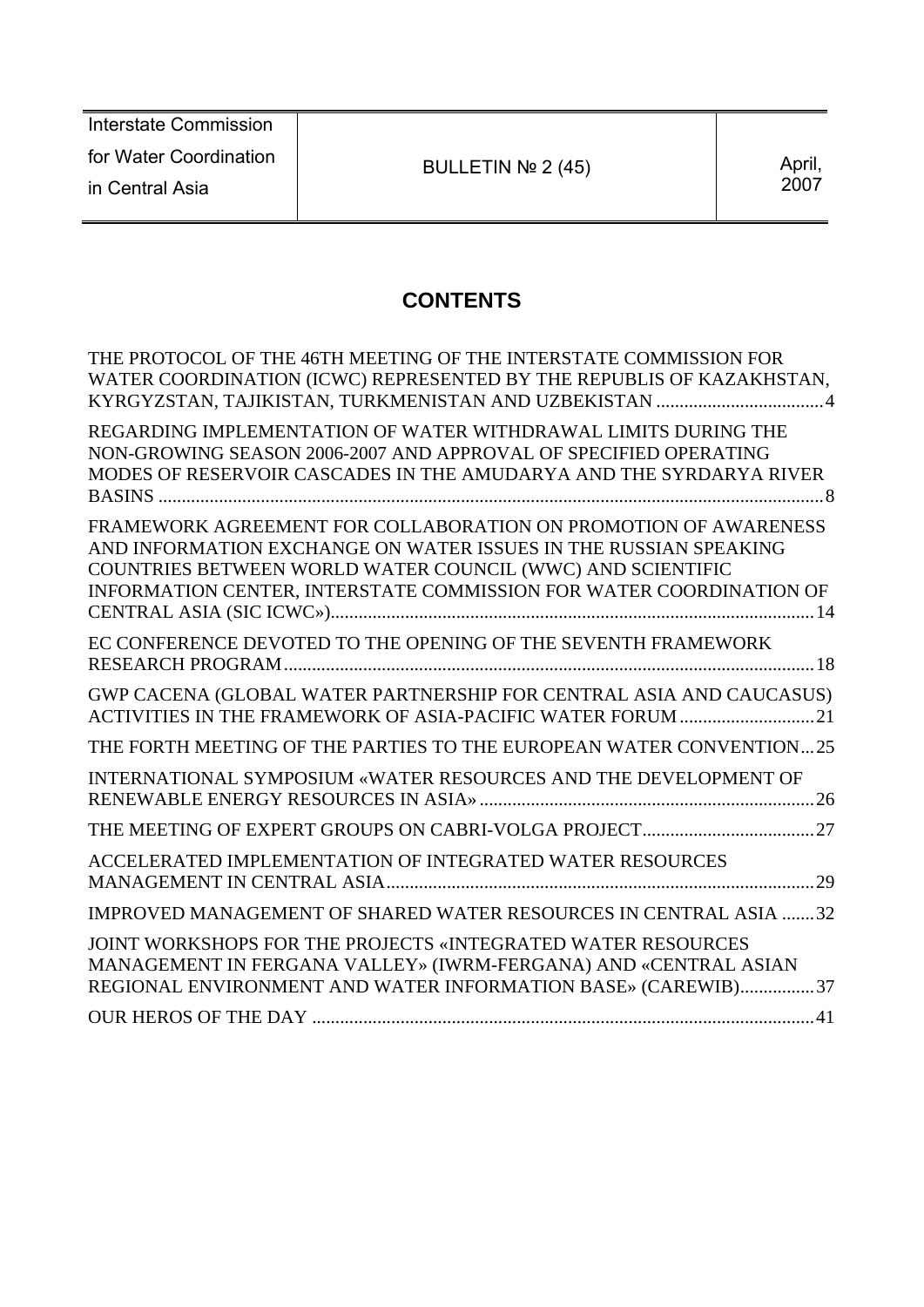

## **THE PROTOCOL OF THE 46TH MEETING OF THE INTERSTATE COMMISSION FOR WATER COORDINATION (ICWC) REPRESENTED BY THE REPUBLIS OF KAZAKHSTAN, KYRGYZSTAN, TAJIKISTAN, TURKMENISTAN AND UZBEKISTAN**

8-10 March, 2007 Ashgabat city

**Participants**:

**ICWC members:** 

| <b>Ryabtsev Anatoliy Dmitrievich</b> | Chairman, the Committee for Water Resources under the   |
|--------------------------------------|---------------------------------------------------------|
|                                      | Ministry of Agriculture, the Republic of Kazakhstan     |
| Koshmatov Baratali Turanovich        | Director General, the Department for Water Resources    |
|                                      | under the Ministry for Agriculture, Water Resources     |
|                                      | and Processing Industry, the Kyrgyz Republic            |
| Khamidov Masaid Yakubovich           | Minister for Land Reclamation and Water Resources of    |
|                                      | the Republic of Tajikistan                              |
| Akmammedov Myratgeldi                | Minister for Water Resources of Turkmenistan            |
| Khamraev Shavkat Rakhimovich         | Deputy Minister, Chief of Central Water Administration, |
|                                      | Ministry of Agriculture and Water Resources (MAWR),     |
|                                      | the Republic of Uzbekistan                              |

#### **From ICWC Executive Bodies:**

| Dukhovny Viktor Abramovich                  | Director of SIC ICWC, Professor, Honorary Member of<br><b>ICWC</b>                                              |
|---------------------------------------------|-----------------------------------------------------------------------------------------------------------------|
| Khudayberganov Yuldash<br>Khudayberganovich | Head of BWO "Amudarya"                                                                                          |
| Khamidov Makhmud Khamidovich                | Head of BWO "Syrdarya"                                                                                          |
| Negmatov Gayrat Abdusattarovich             | Chief of ICWC Secretariat, Honorary Member of ICWC                                                              |
|                                             | <b>Invitees:</b>                                                                                                |
| Kipshakbaev Nariman                         | Director of SIC ICWC Kazakh Office, Professor, Honorary                                                         |
| Kipshakbaevich                              | Member of ICWC                                                                                                  |
| Giniyatullin Rim Abdullovich                | Honorary Member of ICWC                                                                                         |
| Sakhvaeva Ekaterina Pavlovna                | Chief Specialist, the Department for Water Resources<br>under the Ministry for Agriculture, Water Resources and |
| Lysenko Oleg Grigoryevich                   | Processing Industry, the Kyrgyz Republic<br>Head of Division, BWO «Amudarya»                                    |
|                                             |                                                                                                                 |
| Pulatov Yarash Ergashevich                  | Director General, NGO TadjikNIIGiM                                                                              |
| Pulatov Khamidzhon                          | Director of RGP «Yuzhvodkhoz», Committee for Water                                                              |
|                                             | Resources under the Ministry for Agriculture, the Kazakh                                                        |
|                                             | Republic                                                                                                        |
| Bekniyazov Murat Kabykenovich               | Head of Division, the Committee for Water Resources                                                             |
|                                             | under the Ministry for Agriculture, the Republic of                                                             |
|                                             | Kazakhstan                                                                                                      |
| Chairman:                                   | Akmammedov Myratgeldi – Minister for Water Resources,                                                           |
|                                             | Turkmenistan                                                                                                    |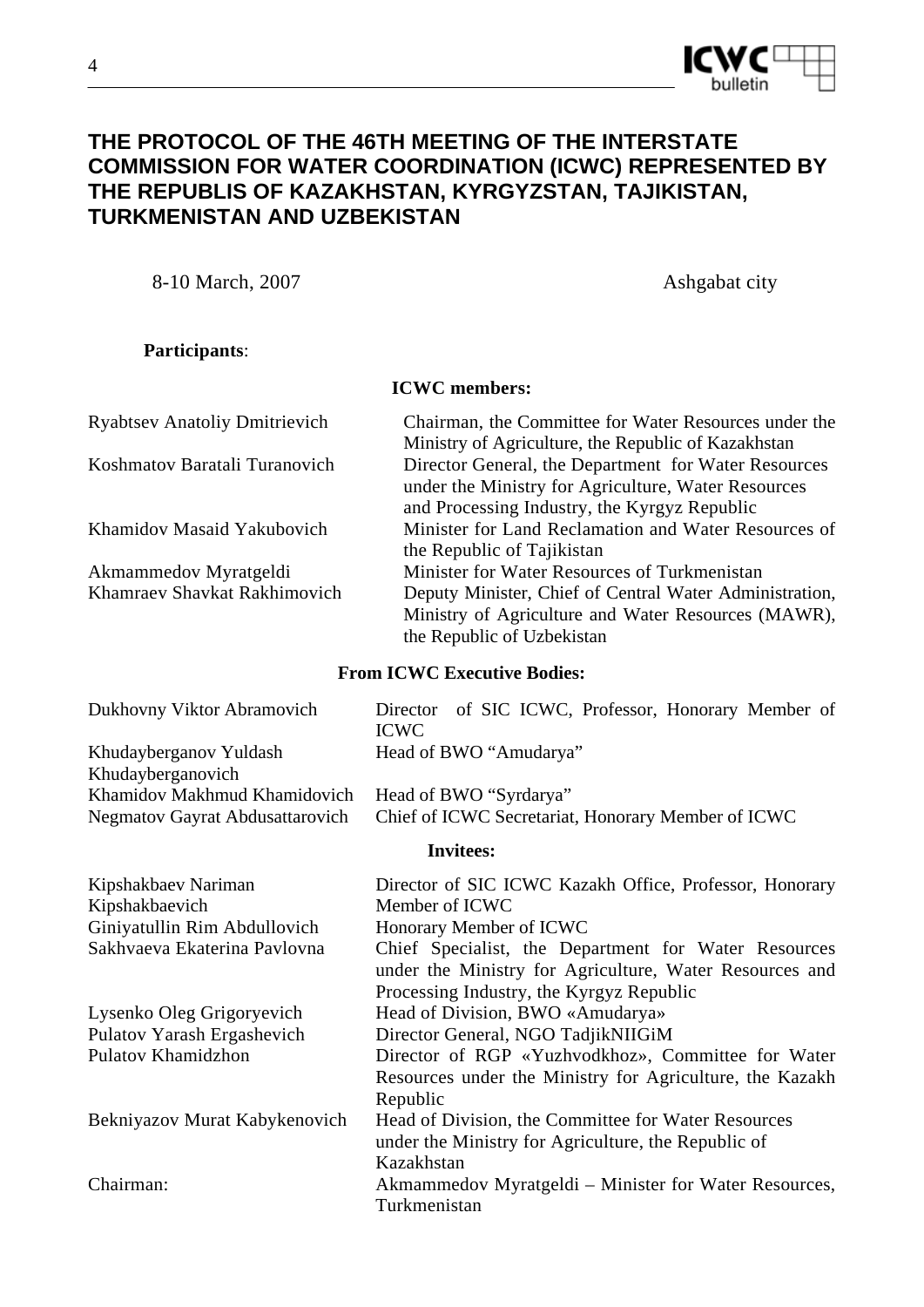## **AGENDA**

1. Regarding implementation of water withdrawal limits for the non-growing season 2006-2007 and approval of specified operating modes of reservoir cascades in the Amudarya and the Syrdarya basins (responsible – BWO «Amudarya» and BWO «Syrdarya»).

2. Regarding water allocation within interstate small rivers (responsible SIC ICWC).

3. Regarding results for the ADB Technical Assistance Project RETA 6163 for 2006, Work Program for 2007 and discussion of the draft Agreement on «Water and energy resources use in the Syrdarya river basin».

4. Regarding rotation of ICWC Executive Bodies (responsible ICWC Secretariat).

5. Regarding progress in preparation of Central Asian International Scientific and Practical Conference devoted to the 15<sup>th</sup> ICWC Anniversary, the Republic of Kazakhstan, Almaty city, April 2007 (responsible SIC ICWC).

6. Information on progress in signing quadripartite protocol on water and energy resources use in the Syrdarya river basin for 2007 and the first quarter 2008 (responsible BWO «Syrdarya»).

7. Venue and agenda of the next  $47<sup>th</sup>$  ICWC Meeting.

*Additional questions:* 

1. Regarding results for «Central Asian Regional Environment and Water Information Base» (CAREWIB) Project, Phase I.

2. Regarding assistance to EC IFAS and GWP CACENA in fulfillment their activity within the Asian-Pacific Water Forum (responsible IFAS EC and GWP CACENA, Regional Council).

Having approved the agenda, heard the speeches made by the participants of the meeting, and exchanged views, the members of the Interstate Commission for Water Coordination in Central Asia (ICWC) had decided the following:

### **On the first item:**

1. To take into consideration the information on implementing water withdrawal limits and operating mode of reservoir cascade for the non-growing season 2006-2007 as presented by BWO «Amudarya» and BWO «Syrdarya».

2. To adopt the proposal to reduce water withdrawals for the Amudarya and the Syrdarya rivers by 15% of limits 2006 for April, made by BWO «Amudarya» and BWO «Syrdarya». To charge BWO to develop and submit water withdrawal limits for the growing season 2007 based on specified forecast of Hydrometeoservice to ICWC for agreement in Almaty city.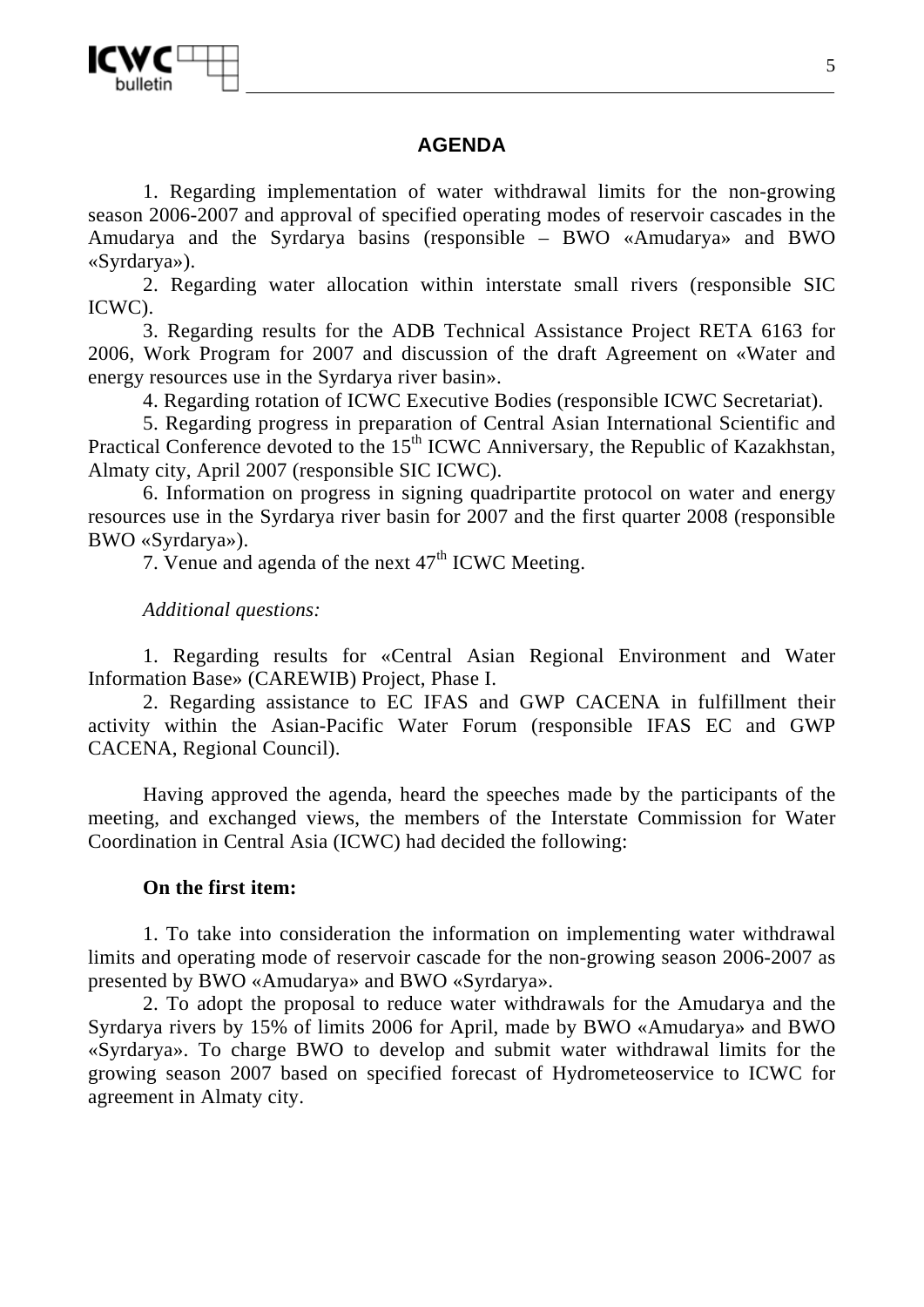

#### **On the second item:**

1. To take into account the information on water allocation in interstate small rivers (Component «Small Rivers» under «IWRM-Fergana» Project).

2. To inform periodically ICWC members on work progress under the Component.

#### **On the third item:**

1. To approve RWG and NWG work results for the ADB RETA 6163 Project «Improvement of shared water resources management in Central Asia» for 2006 and note that a new draft Agreement on «Water and energy resources use in the Syrdarya river basin» was approved by the working groups on the whole, except for items 6.2 and 8.3. The representatives of national groups will approve these items for final ratification of the Agreement before the next ICWC Meeting.

2. To confirm Work Program for the Project ADB RETA 6163 for 2007, taking into account comments and proposals.

#### **On the forth item:**

1. To take into consideration draft Rotation of ICWC bodies as presented by the Secretariat, taking into account comments and proposals. To entrust the Secretariat in collaboration with SIC ICWC with the task of including the respective draft into "Provision on ICWC" during two weeks, based on discussions specifying rotation dates, financing conditions and location.

2. To submit a new draft «Provision on ICWC» to all ICWC members for agreement till 1 April 2007 and for consideration at the next ICWC Meeting.

#### **On the fifth item:**

1. To take into consideration the information on progress regarding preparation to the Conference as presented by the Working Group from the Organization Committee.

2. ICWC members in collaboration with SIC ICWC should strengthen the activity with donor organizations in order to provide a sponsor support for preparing and conducting jubilee events.

#### **On the sixth item:**

1. To take into consideration the information on progress in preparing quadripartite draft protocol on water and energy resources use in the Syrdarya river basin for 2007 and the first quarter 2008 as presented by BWO «Syrdarya».

#### **On the seventh item:**

- 1. To hold the next  $47<sup>th</sup>$  ICWC Meeting on 24-25 April 2007 in Almaty city.
- 2. To approve the agenda for the next  $47<sup>th</sup>$  ICWC Meeting.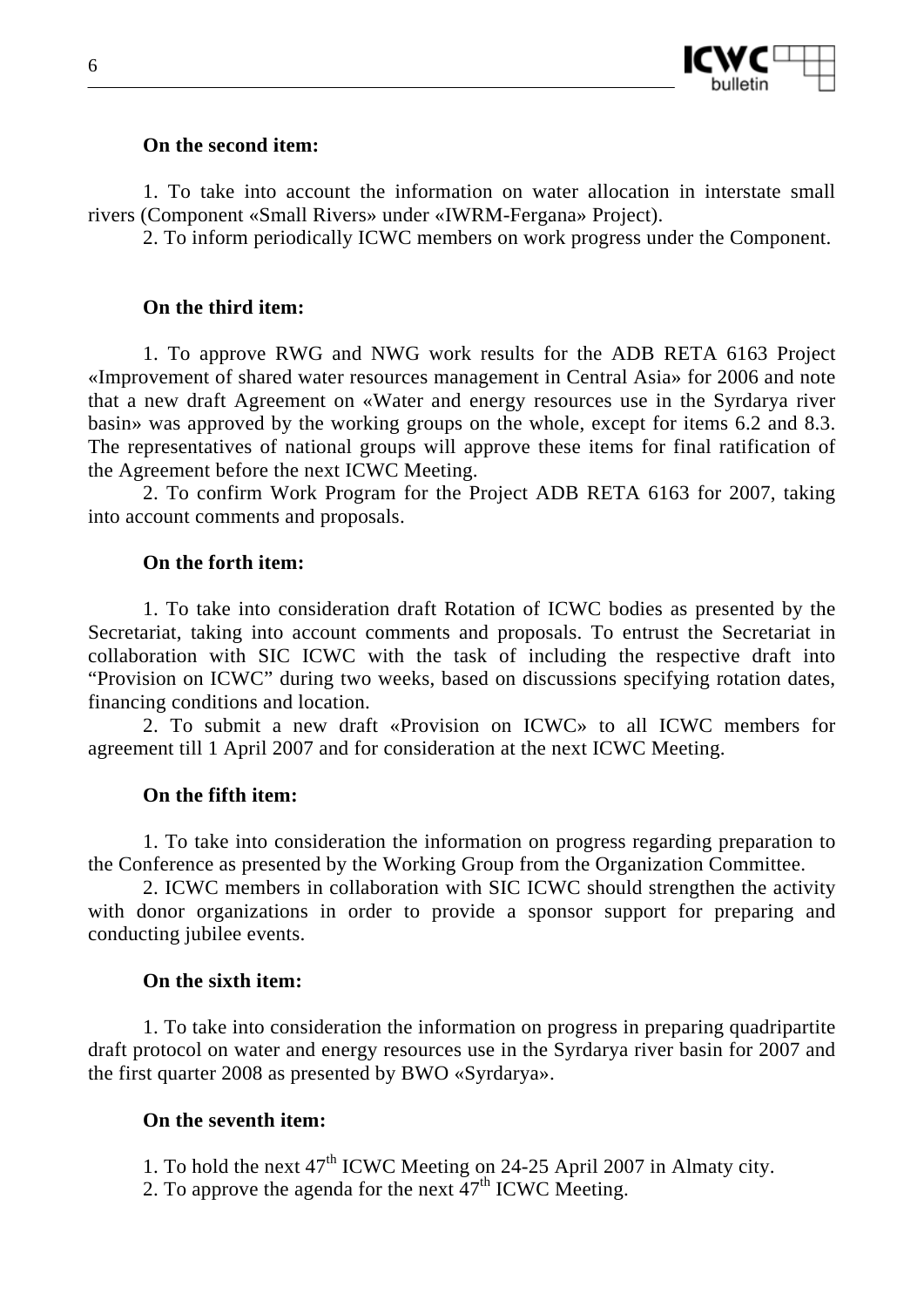

## **AGENDA**

1. Approving water withdrawal limits for the growing season 2007 and agreeing forecast operating mode of reservoir cascade in the Amudarya and the Syrdarya river basins (responsible BWO «Amudarya» and BWO «Syrdarya»).

2. Regarding implementation of IWRM principles in Central Asian region (responsible SIC ICWC, CWR, Kazakhstan).

3. Discussing draft Provision on ICWC and draft Rotation of ICWC bodies.

4. Discussing draft Agreement on «Water and energy resources use in the Syrdarya river basin».

5. Regarding the venue and the agenda of the next  $48<sup>th</sup>$  ICWC Meeting.

### **On the first additional item**:

1. To mark out a great scope of work done under CAREWIB Project in the part related to establishing Central Asian Water and Environment Portal and Information System.

2. To accept that further continuation of the project activities stated in the "Concept for work extension" is expedient, with focus on developing national information systems (except the Republic of Tajikistan).

3. To mark out the project significance in the part related to raising trust to and openness of water management organizations and water users in the basin, opportunities to update permanently the information on all ICWC issues, as well as popularizing ICWC activity (except the Republic of Tajikistan).

4. ICWC members express their thanks to the Swiss Agency on Development and Cooperation for an active participation and donor support.

### **On the second additional item:**

1. To take into consideration the information on the Asian-Pacific Water Forum by IFAS EC.

2. To deem a preparation activity for holding the Asian-Pacific Water Forum in collaboration with ICWC members and Executive Bodies as necessary.

3. ICWC organizations should support IFAS EC and GWP CACENA in their activity within the Asian-Pacific Water Forum.

| For the Republic of Kazakhstan | A. Ryabtsev   |
|--------------------------------|---------------|
| For the Kyrgyz Republic        | B. Koshmatov  |
| For the Republic of Tajikistan | M. Khamidov   |
| For Turkmenistan               | M. Akmammedov |
| For the Republic of Uzbekistan | Sh. Khamraev  |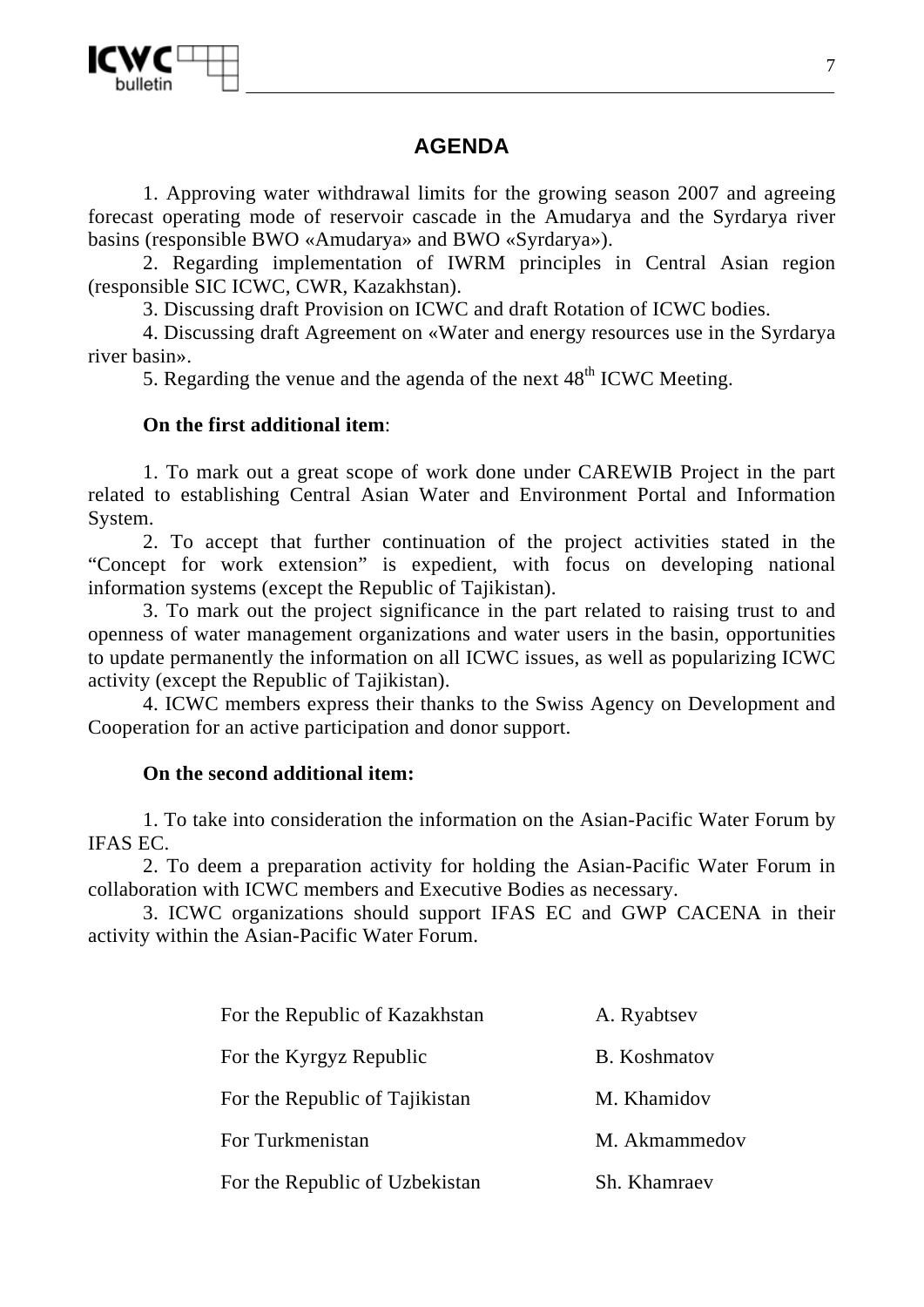

## **REGARDING IMPLEMENTATION OF WATER WITHDRAWAL LIMITS DURING THE NON-GROWING SEASON 2006-2007 AND APPROVAL OF SPECIFIED OPERATING MODES OF RESERVOIR CASCADES IN THE AMUDARYA AND THE SYRDARYA RIVER BASINS1**

#### **1. The Amudarya river basin**

Actual water availability for five months of the non-growing season for the Amudarya river basin in given site Atamyrat and upstream of Garagumdarya was 70,1 % of norm. The actual water availability was 8 billion 414 million  $m<sup>3</sup>$  (last year it was 12 billion 105 million  $m^3$  or 100,8 % of norm) under the norm of 12 billion 006 million  $m^3$ . Expected water availability for the whole non-growing season will be lower than the norm within 70,0–75,0 %.

Actual flow at gauging station Kelif was 12 billion  $365$  million m<sup>3</sup> against the lastyear level of 15 billion  $774$  million m<sup>3</sup> that came to 78,4 %.

Fixed water withdrawal limits use for five months of current non-growing season in the light of states looked in the following way:

- Fixed water withdrawal limit was used by 95,6 % in total for the basin; the actual one was 11 billion 315 million  $m<sup>3</sup>$  under the limit of 11 billion 835 million  $m<sup>3</sup>$ .

- the Republic of Tajikistan used fixed water withdrawal limit by 71,8 %; there were used 1 billion 616 million m<sup>3</sup> actually under the limit of 2 billion 249 million m<sup>3</sup>;

- Turkmenistan used water withdrawal limits by 99,4 %; there were used 4 billion 658 million m<sup>3</sup> actually under the limit of 4 billion 686 million m<sup>3</sup>;

- the Republic of Uzbekistan used water withdrawal limit by 100,5 %; there were used 4 billion  $\frac{685}{100}$  million m<sup>3</sup> actually under the limit of 4 billion 664 million m<sup>3</sup>.

Fixed water withdrawal limit use is the following in the light of river reaches:

1. Upstream is 79,3 %, including Tajikistan - 71,8 %, the Republic of Uzbekistan - 150,7 %.

2. Middle stream is 99,1 %, including the Republic of Uzbekistan - 110,2 %, Turkmenistan - 91,5 %.

3. Downstream is 101.8 %, including the Republic of Uzbekistan - 87,5 %, Turkmenistan - 137,1 %.

Water availability for three downstream water consumers period has been arisen in the following way for the reporting:

1. Dashoguz province – 137,1 %

2. The Republic of Karakalpakstan - 107,6 %

3. Khoresm province - 52,3 %

 $\overline{a}$ 

Water supply plan to the Priaralie and the Aral was fulfilled by 57,4 % for four months of the non-growing season; there were supplied 804 million  $m<sup>3</sup>$  under the planned one of 1 billion 400 million  $m^3$  against the last-year level of 2 billion 633 million  $m^3$ .

As for the beginning of March 2007, water volume for Nurek reservoir was 6 billion 129 million  $m^3$  under the planned one of 5 billion 964 million  $m^3$ .

<sup>&</sup>lt;sup>1</sup> Materials for the first item of the agenda of  $46<sup>th</sup>$  ICWC Meeting, March 2007, Ashgabad city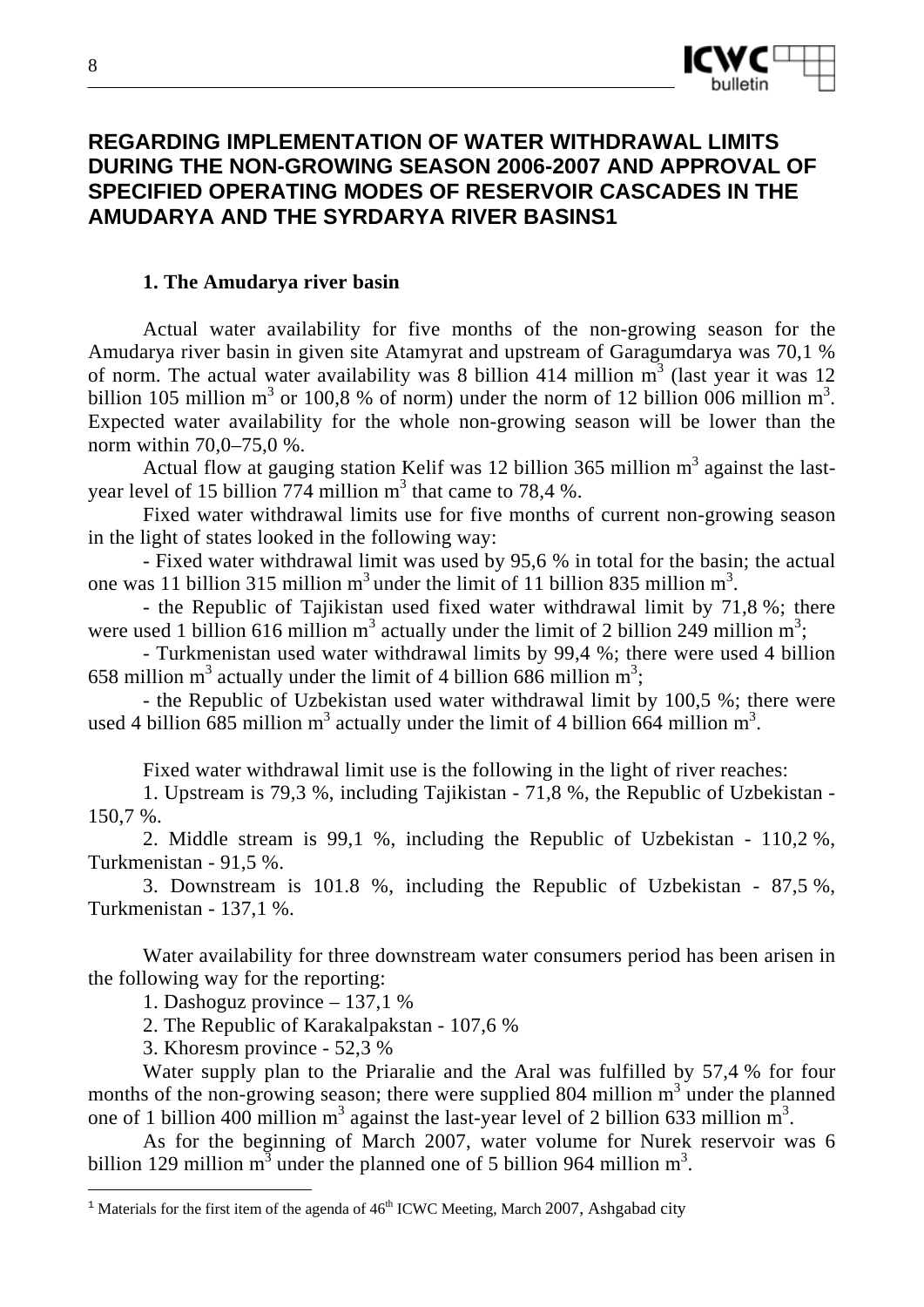

As for 01.03.2007, water volume for Tuyamuyun reservoir was 4 billion 49 million  $m<sup>3</sup>$  (last year, there were 5 billion 335 million  $m<sup>3</sup>$ ), the expected one was 4611 million  $m<sup>3</sup>$ .

As a whole, the reporting period of the non-growing season was intensive enough. The forecast operating modes for Nurek and Tuyamuyun hydroschemes were not observed as a result of water availability reduction. We had to change operating mode of Tuyamuyun hydroscheme during the non-growing season in order to accumulate required water volume for forced realization of leaching irrigations in the Amudarya downstream.

The expected results showed that, in general, water withdrawal limits would be observed in the light of the basin states, but excesses as well as shortages would be made for certain water consumers.

According to tentative calculations, water availability in site Atamyrat and upstream of Garagumdarya for the growing season 2007 is expected lower than the norm by 20,0 -30,0 %, taking into account domestic water consumption for the Vakhsh river.

Hydrological, climatic and water situation in the basin tends to low water level.

In this context it is planned to investigate the options for water withdrawal limit reduction for the growing season, depending on expected water availability beforehand.

The union presented four options for water withdrawal limit decrease to ICWC members for consideration.

| Description        | Unit    | Options |               |            |      |
|--------------------|---------|---------|---------------|------------|------|
| Water availability | Percent | 85,0    | 80,0          | ∴ ບ. ບ     | 70,0 |
| Reduction          | Percent |         | $\mathcal{D}$ | າ ເ<br>ل ک | 30   |

We propose to establish water supply plan to the Priaralie and the Aral for the growing season with account of CDW in a volume of 2 billion  $m^3$ , taking into consideration water availability forecast for the growing season in site Atamyrat and upstream of Garagumdarya, water withdrawal volumes, arisen water reserves in reservoirs.

In conclusion, BWO «Amudarya» proposes:

1. To approve specified operating modes of reservoir cascade for the current nongrowing season as presented to ICWC members for consideration.

2. To confirm water withdrawal limits, water supply volumes to the Aral and the Amudarya river delta for the growing season 2007.

#### **2. The Syrdarya river basin**

It is planned to consider water withdrawal limit implementation progress for the non-growing season 2006-2007 and approve operating mode of reservoir cascades for the Syrdarya river at the  $46<sup>th</sup>$  ICWC Meeting agenda.

Water withdrawal limits from the Syrdarya river were not approved and forecast operating mode for Naryn-Syrdarya reservoir cascade for the non-growing season 2006-  $2007$  was agreed at the  $45<sup>th</sup>$  ICWC Meeting on 13-14 October 2006 in Bishkek.

Operating mode and schedule for Naryn-Syrdarya cascade of reservoirs for October 2006 – March 2007 are given in the Table 6, taking into account actual and forecast values of inflows, releases, water withdrawals and other values of hydraulic parameters.

The analysis of some characteristics within Naryn-Syrdarya cascade operation for the last non-growing season is given below.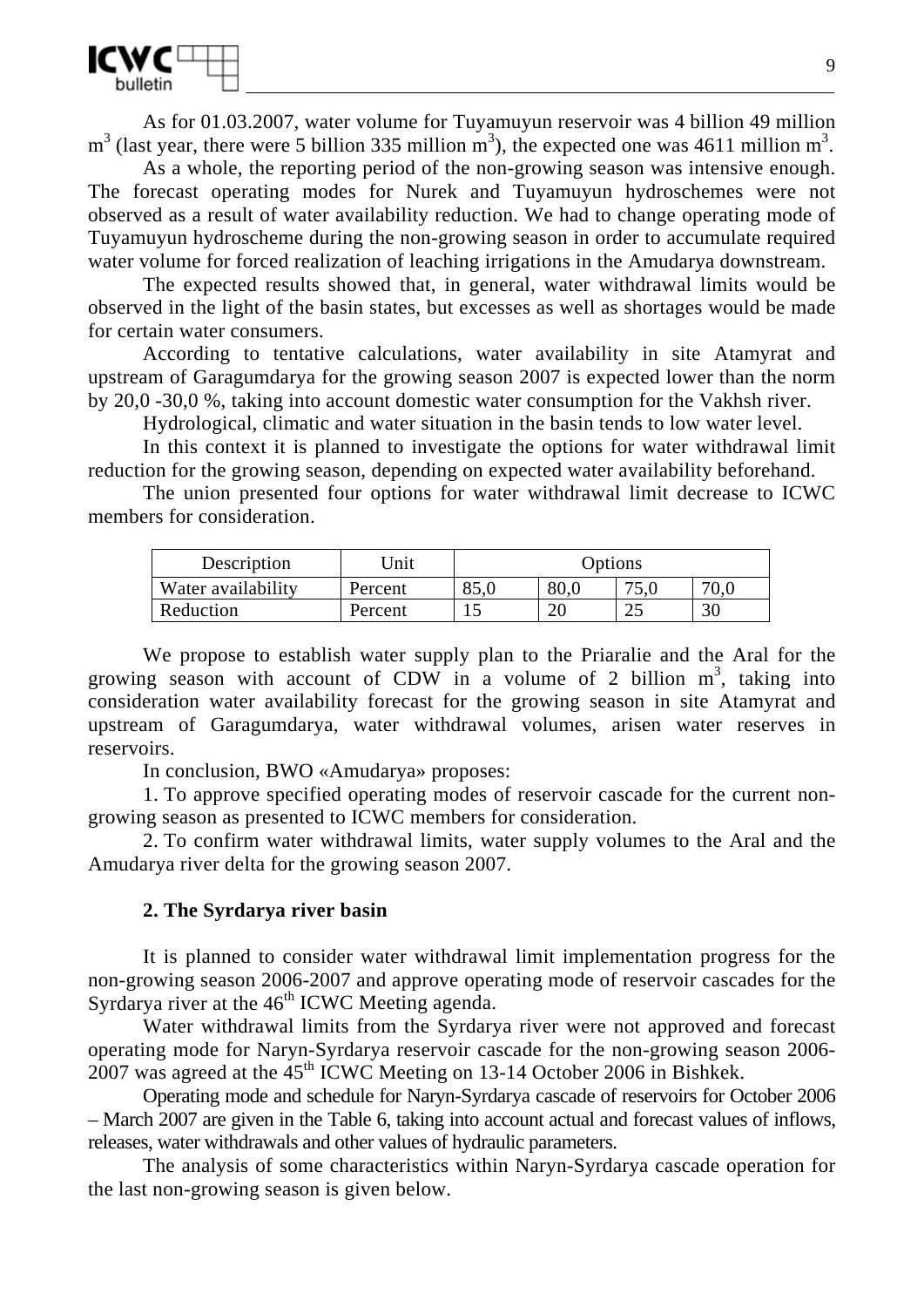

Initial water resources (expected and actual ones) for given period are shown in the Table 1.

#### **Table 1**

| Parameter (1.10.2006 - 1.03.2007) | Forecast,<br>million $m^3$      | Actual,<br>million $m^3$ | In percent |  |  |
|-----------------------------------|---------------------------------|--------------------------|------------|--|--|
|                                   | Inflows to upstream reservoirs: |                          |            |  |  |
| To Toktogul                       | 2664,91                         | 2600,82                  | 97,60      |  |  |
| To Andijan                        | 705,72                          | 781,23                   | 110,7      |  |  |
| To Charvak (4 rivers)             | 941,76                          | 1186,55                  | 125,9      |  |  |
| Total                             | 4312,39                         | 4568,6                   | 105,95     |  |  |
| Side inflows:                     |                                 |                          |            |  |  |
| Toktogul-Uchkurgan                | 282,77                          | 347,75                   | 123,0      |  |  |
| Uchkurgan, Uchtepe-Kayrakum       | 2950,55                         | 3872,95                  | 131,3      |  |  |
| Andijan-Uchtepe                   | 1957,65                         | 2376,77                  | 121,4      |  |  |
| Kayrakum-Chardara                 | 1990,84                         | 1140,56                  | 57,3       |  |  |
| Gazalkent-Chirchik mouth          | 654,65                          | 561,34                   | 85,7       |  |  |
| Subtotal                          | 7836,46                         | 8299,4                   | 105,90     |  |  |
| Total                             | 12148,85                        | 12868,0                  | 105,90     |  |  |

Actual inflow to upstream reservoirs exceeded forecast value in some way and was 105,95 % for the last period 1 October 2006 – 1 March 2007.

Average side inflow for the same period within Naryn, Karadarya, Syrdarya and Chirchik river channels was 105,9 %.

As a whole, actual inflow was higher by 6,0 % than the forecast one for Naryn-Syrdarya cascade of reservoirs.

It should be noted that releases from Toktogul hydropower station for the nongrowing season 2006-2007 approached to the figures recommended by ICWC; at the same time, releases to the Aral Sea were about  $3251,66$  million m<sup>3</sup> under the planned values of 2057,40 million  $m^3$ .

Water volume change for the reservoirs of Naryn-Syrdarya cascade and dynamics of releases from them for the non-growing season are given in the Tables 2 and 3.

| anı |  |
|-----|--|
|-----|--|

|              | Reservoir volume, million $m3$ |                          |          |            |         |
|--------------|--------------------------------|--------------------------|----------|------------|---------|
| Reservoir    | As for                         | As for 1.03.07<br>As for |          |            |         |
|              | 1.10.06                        | Forecast                 | Actual   | In percent | 1.03.06 |
| Toktogul     | 17154,0                        | 12518,0                  | 11934,25 | 95,4       | 13780,0 |
| Andijan      | 457,40                         | 707,0                    | 832,92   | 118,3      | 1070,6  |
| Charvak      | 1058,40                        | 550,61                   | 745,52   | 129,95     | 638,0   |
| Kayrakkum    | 1168,0                         | 3323,75                  | 3461,60  | 102,1      | 3483,0  |
| Chardara     | 865,0                          | 4894,61                  | 3989,61  | 81,50      | 4908,0  |
| <b>TOTAL</b> | 20702,8                        | 21993,97                 | 20872,5  | 95,0       | 23879,6 |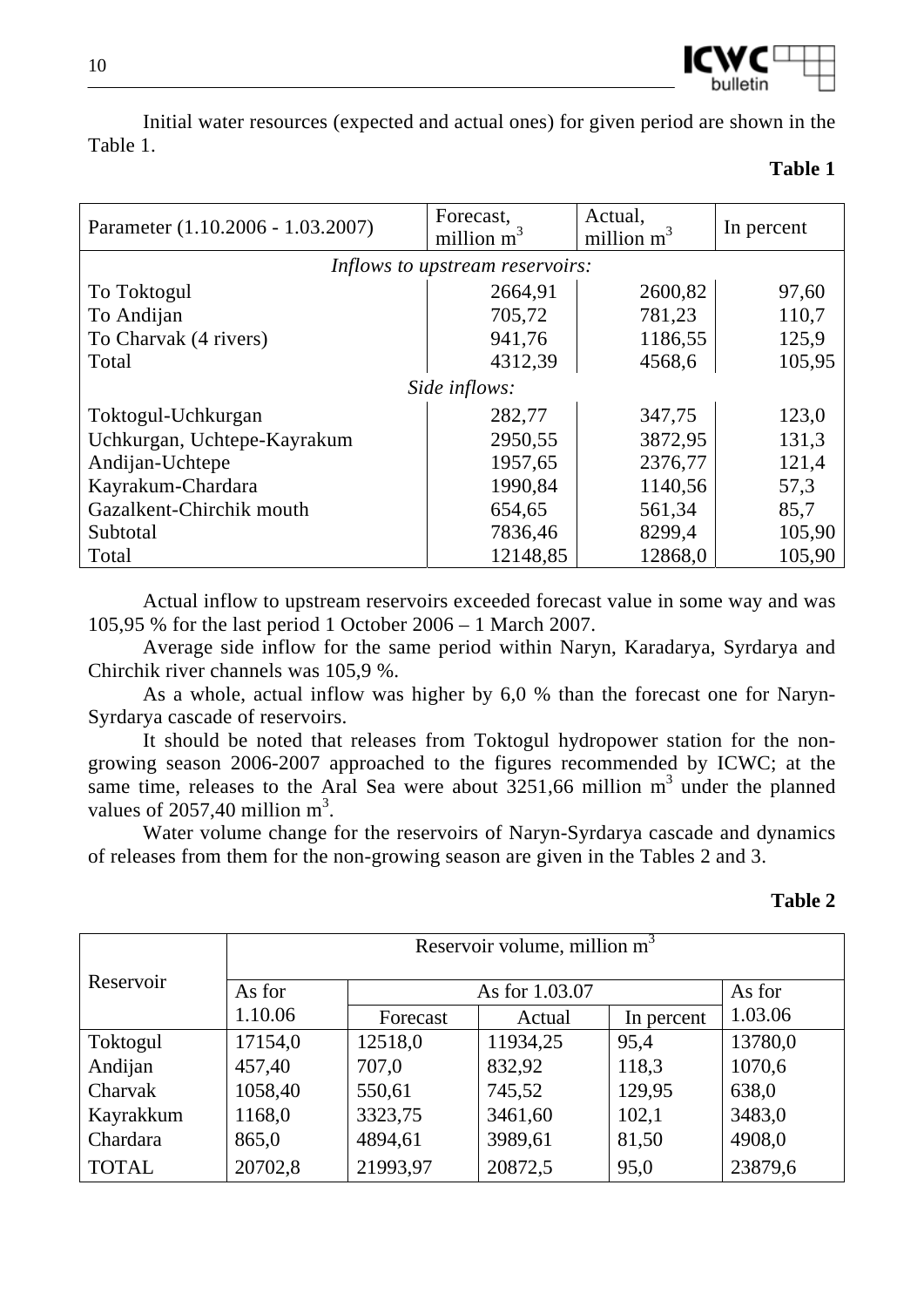

| Description | Releases, million $m^3$ | Difference<br>$+/-$ |          |
|-------------|-------------------------|---------------------|----------|
|             | Planned                 | Actual              |          |
| Toktogul    | 7287,84                 | 7821,71             | 533,87   |
| Andijan     | 454,29                  | 403,19              | $-51,10$ |
| Charvak     | 1440,28                 | 1498,95             | 58,67    |
| Kayrakkum   | 8652,96                 | 9984,40             | 1331,44  |
| Chardara    | 6242,40                 | 7274,45             | 1032,05  |

**Table 3** 

The largest deviations from operating mode of Naryn-Syrdarya cascade recommended by ICWC are in Kayrakkum reservoir. For the last period, 9984,40 million  $m<sup>3</sup>$  instead of 8652,96 million  $m<sup>3</sup>$  (see Table 3) stipulated by the forecast schedule or 115,4 % were released from the reservoir. It is explained by the fact that side inflow reached 131,3 % within Uchkurgan-Uchtepe-Kayrakkum reach and about 105,9 % of forecast values for the Syrdarya river channel.

Side inflow within Kayrakkum–Chardara reach was 57,30 %, while actual releases from Chardara were 116,5 %, as a result the reservoir volume was 81,5 % of planned values.

#### *Implementation of water withdrawal limits*

Water withdrawals for the non-growing season 2006-2007 approved by ICWC are given in the Table 4 as for 1 March 2007. Implementation of water withdrawal limits and applications per the republic–water consumer were taken into account based on water situation.

#### **Table 4**

| Republic,<br>Water region            | ICWC limit,<br>Million $m^3$ | Actual,<br>Million m | In percent |
|--------------------------------------|------------------------------|----------------------|------------|
| The Kyrgyz Republic                  | 23,34                        | 13,50                | 57,85      |
| The Republic of Uzbekistan           | 1858,57                      | 2007,48              | 108,00     |
| The Republic of Tajikistan           | 109,45                       | 86,05                | 86,05      |
| The Republic of Kazakhstan (Dustlik) | 400,0                        | 204,10               | 51,10      |
| Total                                |                              |                      | 96,60%     |

]On average, for the last non-growing season 2006–2007 actual water withdrawals were 96,6 %, while transit to the Syrdarya downstream exceeded 2,0 billion  $m^3$ .

Actual inflows to Chardara reservoir and water supply to the Aral Sea are given in the Table 5.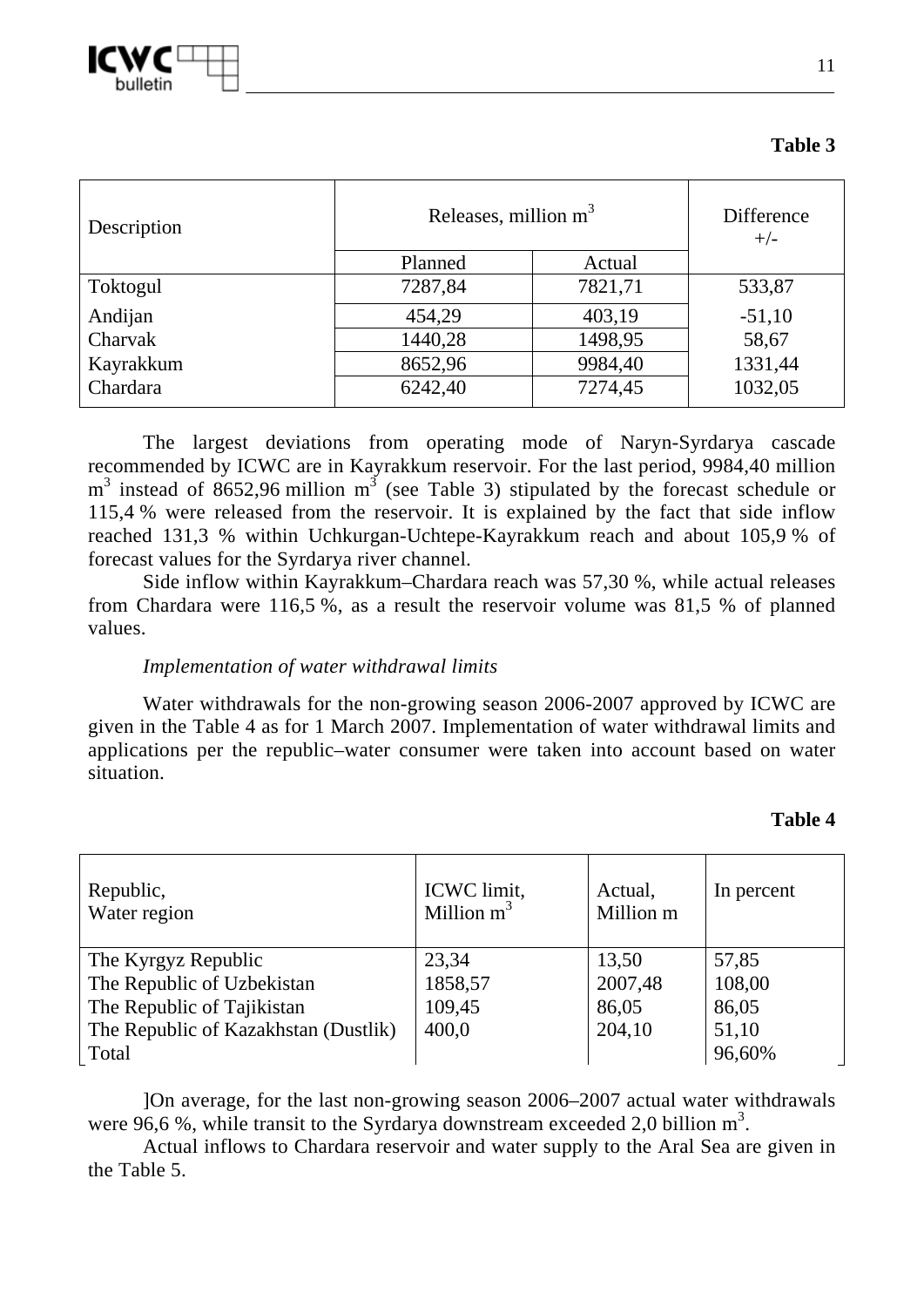

| Parameters                    | Actual,<br>$\blacksquare$ Million m <sup>3</sup> | Forecast,<br>$\blacksquare$ Million m <sup>3</sup> |
|-------------------------------|--------------------------------------------------|----------------------------------------------------|
| Inflows to Chardara reservoir | 9733,88                                          | 10412,40                                           |
| Supply to the Aral Sea        | 3251,66                                          | 2057,40                                            |

According to the results, for the last non-growing season 2006-2007 it can be noted the following.

Current non-growing season caused by water availability close to forecast values and accident-free flood by-pass was provided thanks to good monitoring over operating mode of Naryn-Syrdarya cascade.

There was deviation from operating mode of Naryn-Syrdarya cascade agreed by ICWC in Kayrakkum reservoir - 115,4 % of one stipulated by a forecast schedule. It was explained by the fact that side inflow within Uchkurgan-Uchtepe-Kayrakkum was 131,3 % of forecast values.

Actual releases for Chardara reservoir were 116,5 % i.e.  $7274,45$  million m<sup>3</sup> under the limit of 6242,40 million m<sup>3</sup>, as a result the volume within reservoir area was 81,5 % of planned values.

According to Uzhydromet forecast on precipitation in the Syrdarya river basin of 12 January and 9 February 2007 and evaluation of possible water availability for the growing season 2007, it was noted that precipitation was fallen in a liquid form at the height up to 2500 meters and snow cover depth was very unequal during October-December 2006. In addition, during the third decade of January, high temperature background (by 6-7 degrees) caused an intensive snow cover melting in mountains, especially at the height below 2500 meters. According to a tentative evaluation and based on analysis of hydrometeorological situation as for 31 December 2006, water availability is being expected within 80,0-90,0 % of the norm for the most of rivers in the Syrdarya basin during the growing season 2007 and 60,0-70,0 % of the norm for the rivers in the northern part of Fergana and Kashkadarya basin.

BWO «Syrdarya» accepted water withdrawal limits according to average longterm values, when calculating a forecast balance for the growing season 2007. Water withdrawal limit parameters for the growing season 2007 are given in the Table 6. It is planned to submit them for agreement at ICWC Meeting.

The analysis of situation showed that available water resources in a volume of 17 billion 639 million 350 thousand  $m<sup>3</sup>$  do not cover the required water quantity for irrigation in volume of 18 billion 712 million 850 thousand  $m<sup>3</sup>$ 

In this context, an open joint-stock company «Power stations» of the Kyrgyz Republic and GAK «Uzbekenergo» of the Republic of Uzbekistan signed the Schedule for additional guaranteed releases (above own consumption) from Toktogul reservoir for the growing season 2007 on 20 December 2006.

According to the Protocol signed with the Ministry for Agriculture and Water Resources of the Republic of Uzbekistan in Chardara city on 23 December 2006, the Committee for Water Resources under the Ministry for Agriculture of the Republic of Kazakhstan should conclude the Agreement on electric power reception with the Kyrgyz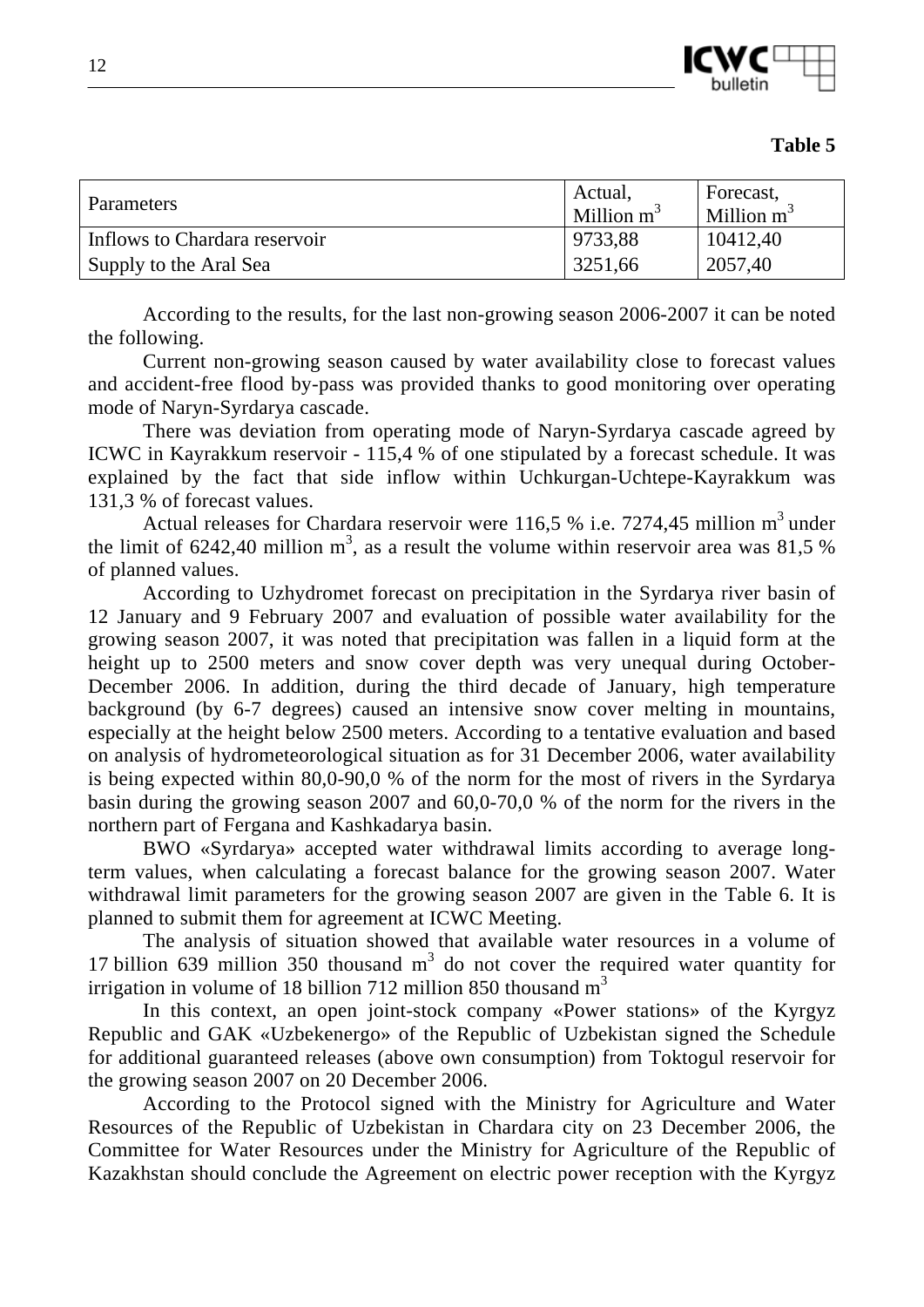

Government to cover water deficit for own irrigation during the forthcoming growing season and to receive water from Toktogul during summer period.

## **Table 6**

| River basin, country          | Water withdrawal limits for the growing |  |
|-------------------------------|-----------------------------------------|--|
|                               | season 2007, million $m3$               |  |
| Total from the Syrdarya river | 18570,91                                |  |
| Including:                    |                                         |  |
| The Republic of Kazakhstan    | 7714,62                                 |  |
| The Kyrgyz Republic           | 221,84                                  |  |
| The Republic of Tajikistan    | 1714,51                                 |  |
| The Republic of Uzbekistan    | 7919,94                                 |  |
|                               |                                         |  |

## **Water withdrawal limits from the Syrdarya river for the growing season 2007.**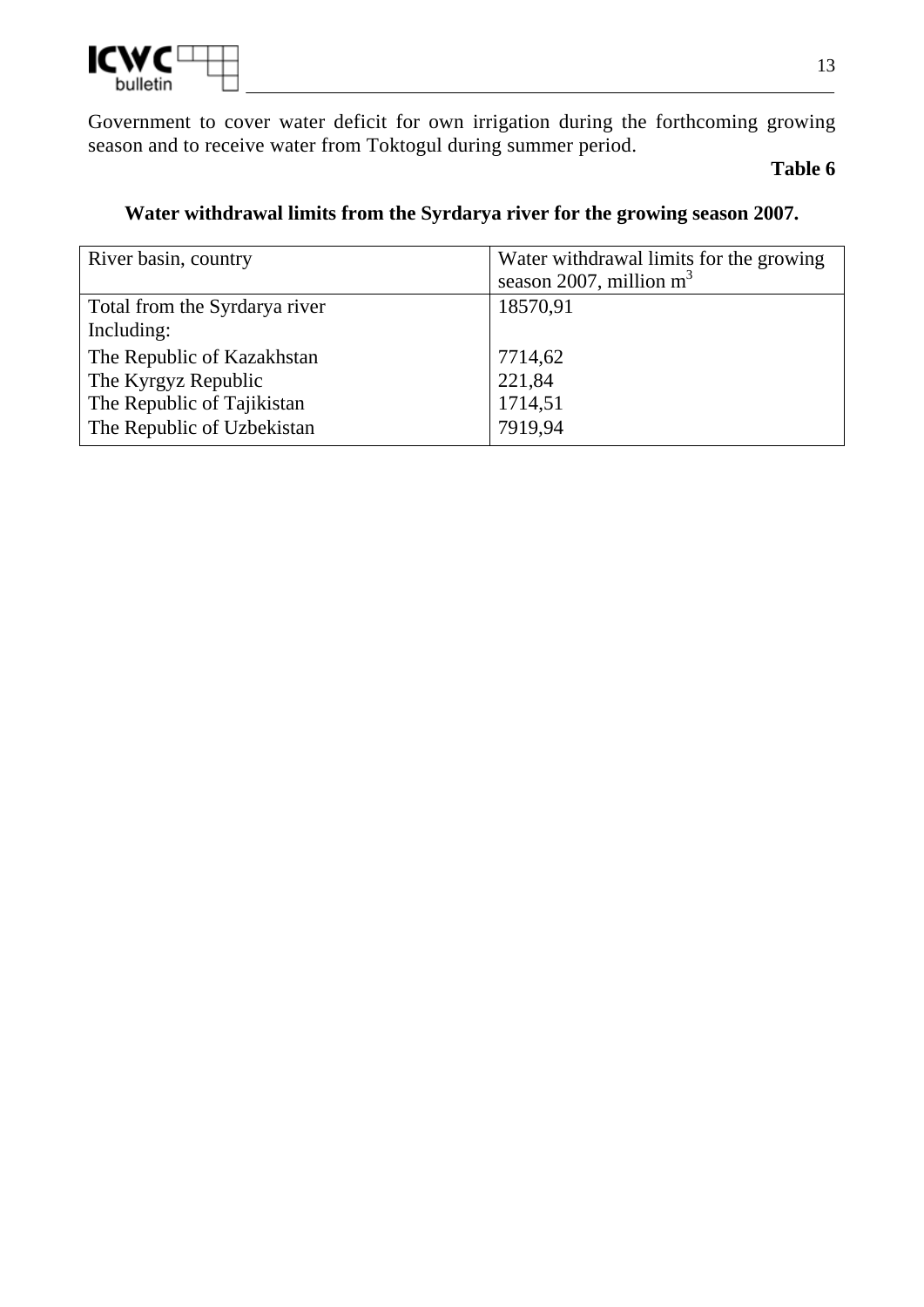

## **FRAMEWORK AGREEMENT FOR COLLABORATION ON PROMOTION OF AWARENESS AND INFORMATION EXCHANGE ON WATER ISSUES IN THE RUSSIAN SPEAKING COUNTRIES BETWEEN WORLD WATER COUNCIL (WWC) AND SCIENTIFIC INFORMATION CENTER, INTERSTATE COMMISSION FOR WATER COORDINATION OF CENTRAL ASIA (SIC ICWC»)**

The World Water Council and the Scientific Information Centre, Interstate Commission for Water Coordination of Central Asia (collectively referred to herein as the "Parties") have agreed to sign this Memorandum of Understanding ("Memorandum"), which represents a statement of intent by the Parties to work together, and outlines the basis for collaboration and joint activities in fields of mutual interest.

#### **Rationale**

Both institutions aim at bringing together government officials (national, local), sector professionals and civil society in order to promote dialogue and share knowledge and experiences to develop and enhance the management of water related services.

The WWC is an international multi-stakeholder platform established on the initiative of renowned water specialists and international organization, of which the SIC ICWC is a respected member.

SIC ICWC is one of the principal executing bodies of the Interstate Coordination works commission of Central Asia, responsible for strategy, information research and execution of the regional programmes of states.

#### **Objective**

1. The objective of this Memorandum is to provide a framework within which the Parties can develop and undertake collaborative activities and projects. Specific activities and projects will be undertaken only after mutual agreement of the Parties, set forth in an Activity Agreement, subject to the Parties' respective policies and procedures.

2. The Parties intend to consider ways to:

(a) share agendas, knowledge and ideas, and plan joint activities in areas of common interest;

(b) utilize and leverage their existing resources and facilities to mutual advantage and benefit;

(c) maximize impact through working in partnership;

(d) improve the integration of related activities;

(e) pool resources and expertise where appropriate; and

(f) evaluate the effectiveness of working in collaboration on respective organizational mandates and priorities.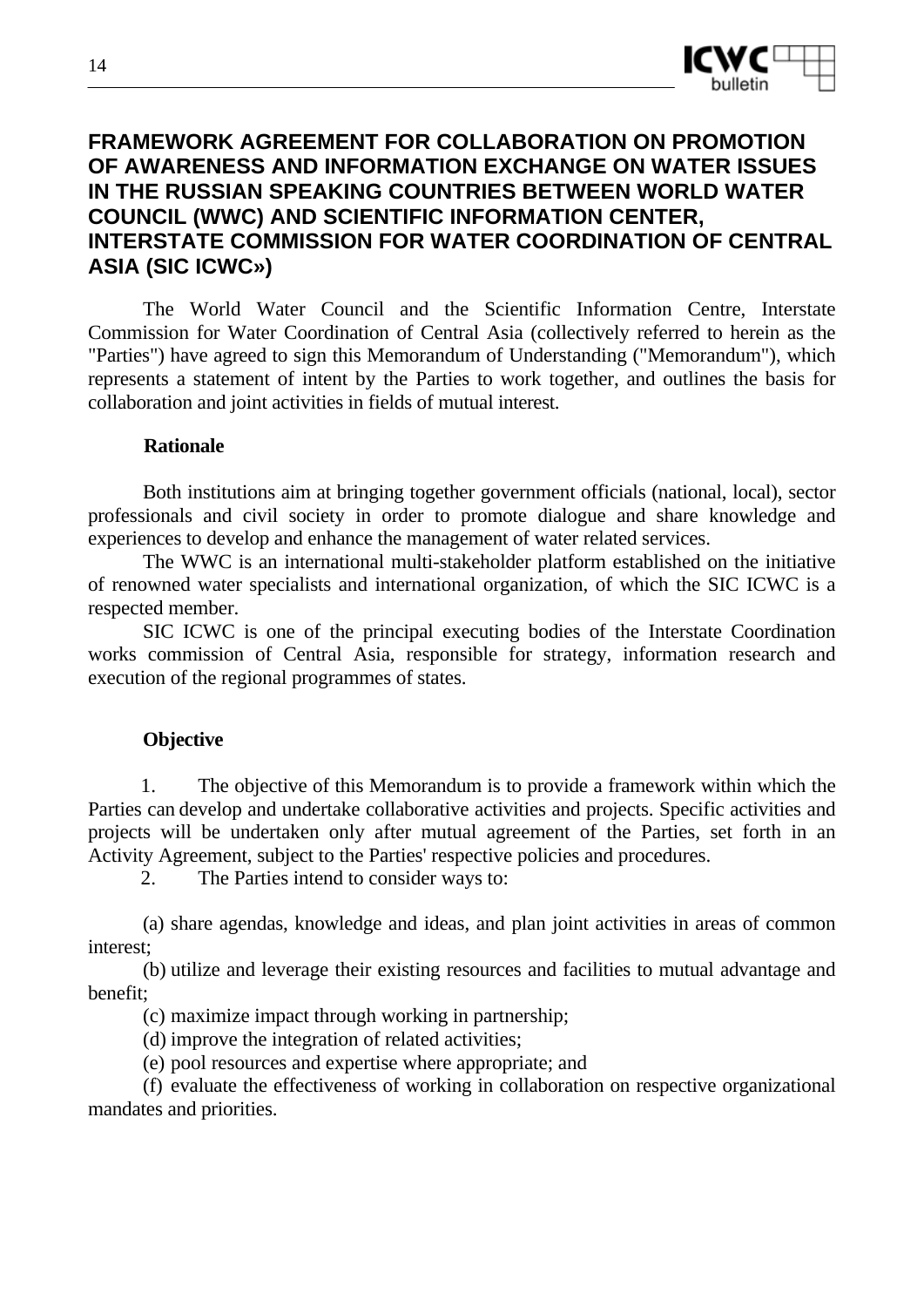

### **General Forms of Collaboration**

1. The Parties anticipate that their collaborative activities will include:

(a) Development, translation into Russian and dissemination in the Russian speaking countries of relevant WWC and water related information through web sites, publications, brochures and other types of information carriers and media.

(b) Development and delivery of jointly determined capacity building programs in the Russian speaking countries by organizing meetings, facilitating dialogues and delivery of seminars and courses to enhance the quality, sustainability and reliability of management of water related services

(c) Participation by staff of the Parties in the delivery of such programs; and

(d) Evaluation of jointly delivered programs.

### **Specific Areas of Collaboration**

**IV.1** Specific areas of collaboration and specific activities will be defined jointly by the Parties, subject to the Parties' institutional mandates, and with due regard to: (a) a clear linkage between activities and the missions of both parties; (b) demonstrated need by the targeted countries, local governments and service providers for the activities; and, (c) anticipated impact on achievement of water related MDGs, poverty reduction and sustainability of ecosystems.

**V.1** The implementation of the specific activities will be either done jointly or under the leadership of one of the parties with support from the other as will be agreed upon on a case by case basis.

**VI.1** The areas of collaboration comprise but are not limited to:

II.1) Financing of infrastructure

III. 1) Implementation of the Right to Water

IV.l) Sanitation

V. 1) Development of partnerships for capacity development

#### **Protection of Intellectual Property Rights**

**VII.1)** The Parties recognize the importance of protecting and respecting intellectual property rights. This Memorandum does not grant the right to use materials belonging to or created by either Party. Specific arrangements for use and protection of intellectual property will be set forth in Activity Agreements.

#### **Limits to Agreement**

**VIII. 1**) This Memorandum does not constitute an agreement by either Party to provide support for any specific project or activity. Specific arrangements for individual projects or activities will be set forth in an Activity Agreement, signed by both Parties. Any sharing of information between the Parties will be subject to their respective policies on the disclosure of information.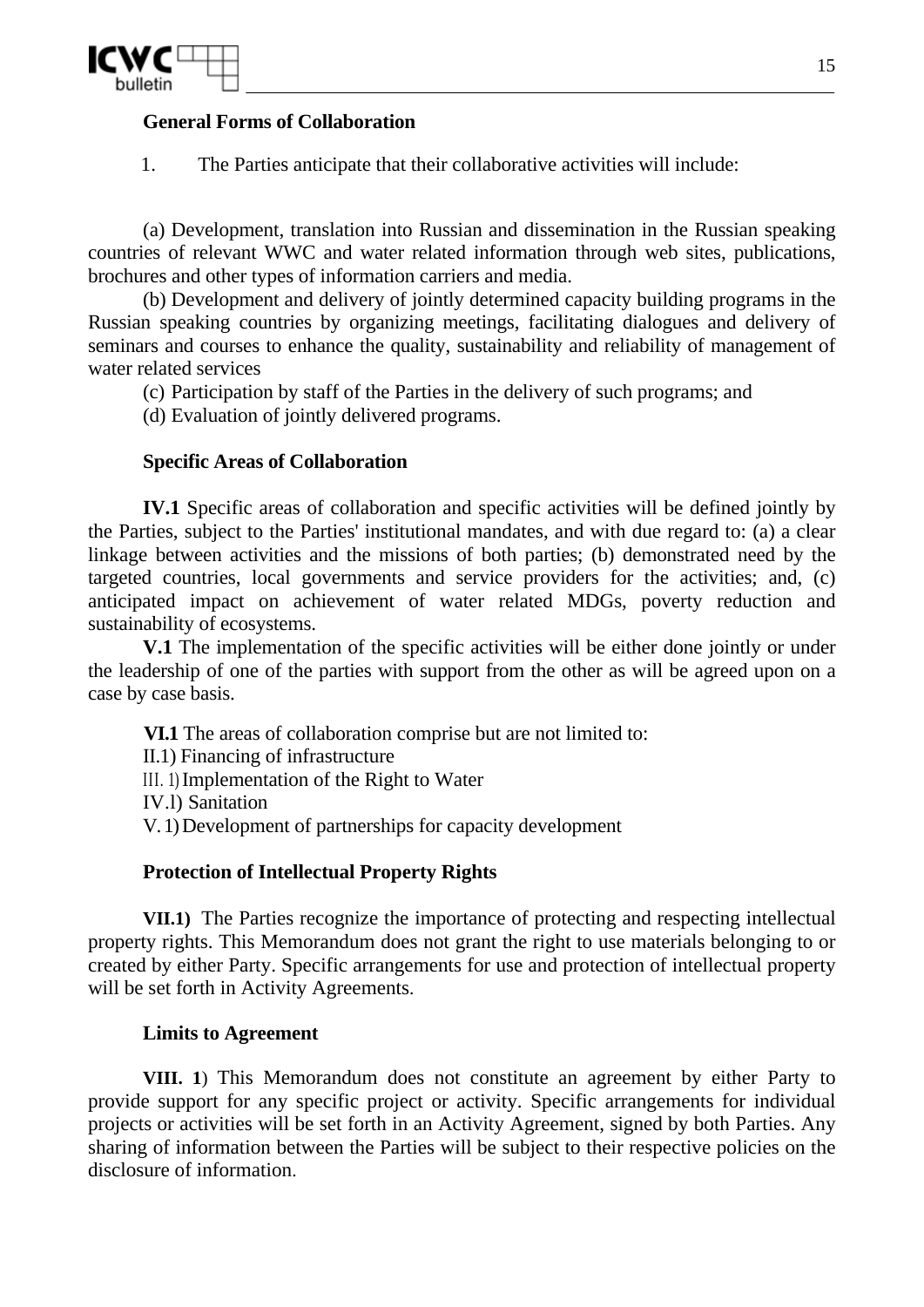

#### **Disputes**

**IX.1)** Any disputes between the Parties arising out of or relating to Activity Agreements shall be settled by negotiation or arbitration in accordance with the dispute settlement provisions specified in the Activity Agreement.

#### **Implementation Responsibilities and Key Points of Contact**

10. The individuals with overall responsibility for implementation of this Memorandum are listed below. The Parties may, by written notice to the other Party, designate additional or different persons as points of contact but the Parties agree to have only one person at a time designated as the person with overall responsibility for all activities undertaken pursuant to this Memorandum.

For WWC:

*Daniel Zimmer, Executive Director World Water Council Espace Gaymard, 2-4 Place d 'Arvieux 13002 Marseille, France Tel: (+33-491994100) Fax: (+33-491994119) Email: d.zimmer@worldwatercouncil.org*  For the SIC ICWC: *Victor Dukhovny, Director SIC ICWC, building 11, Karasu-4, Tashkent, 700 187 Republic of Uzbekistan*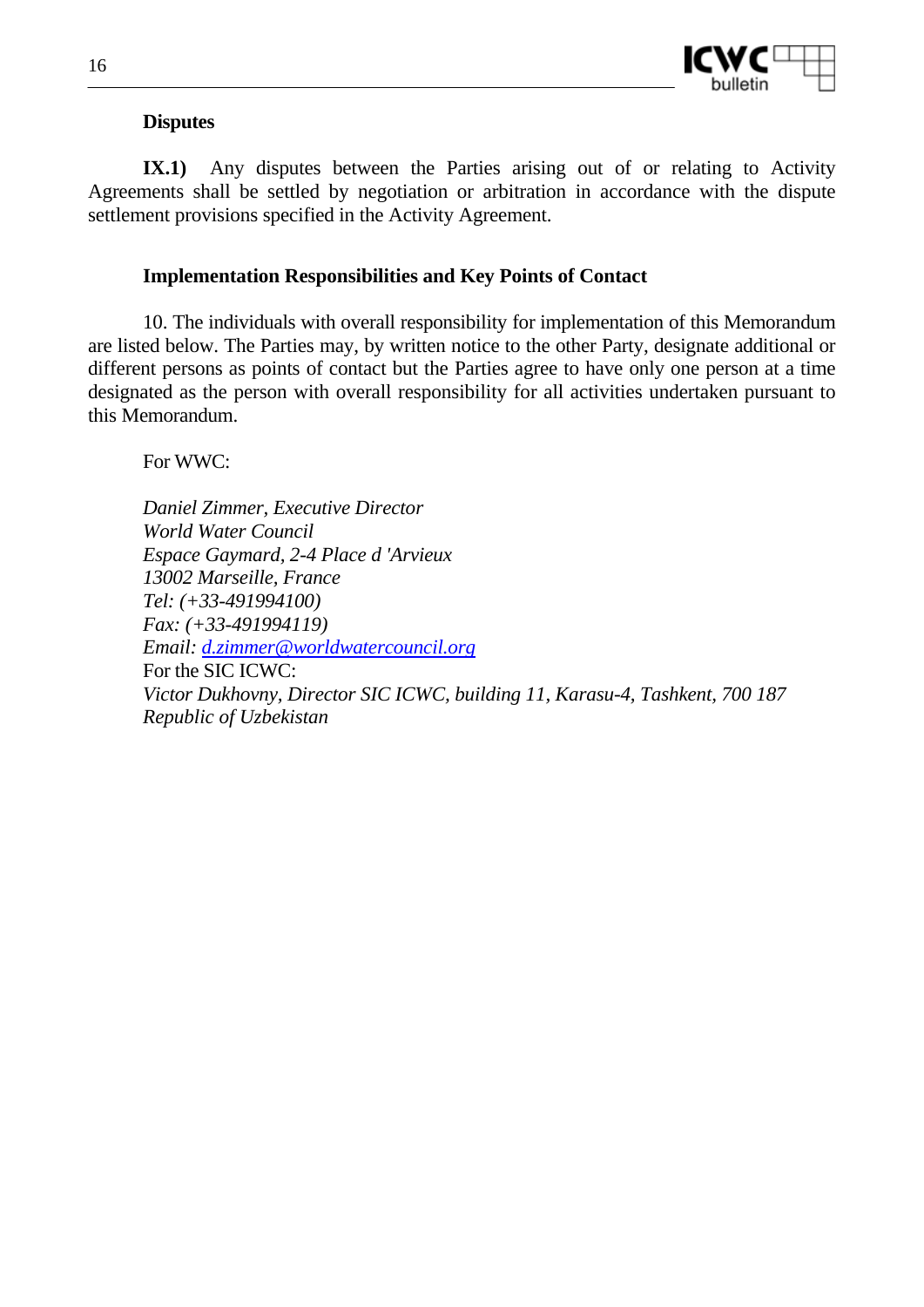

#### **Timeframe and Termination**

10. This Memorandum will continue for three years from the date of the last signature with the possibility of further extension based on mutual written agreement of the Parties. Either Party may, at its sole discretion, terminate this Memorandum at any time by providing written notice to the other Party, provided that the Parties' duty to fulfill obligations incurred under an Activity Agreement shall survive such termination.

#### **Reporting, Monitoring and Evaluation**

11. The Parties recognize the importance of monitoring and evaluating performance of collaborative activities undertaken pursuant to this Memorandum. Specific arrangements for reporting, monitoring and evaluating results and impact of such activities will be set forth in Activity Agreements relating to those activities.

12. The Parties also agree to meet on an annual basis to evaluate the overall effectiveness of all the collaborative activities undertaken pursuant to this Memorandum, including (i) the extent to which the Parties have achieved their institutional goals; and (ii) the extent to which the overall results achieved through collaborative action were greater than the sum of the results each Party would have achieved on its own.

#### **Miscellaneous**

13. Nothing in this Memorandum shall be construed as creating a joint venture, an agency relationship or a legal partnership between the Parties.

14. In witness whereof, the Parties hereto execute this Memorandum:

For the World Water Council

Loic Fauchon President

For the Scientific Information Centre, Interstate Commission for Water Coordination of Central Asia

Victor Dukhovny **Director**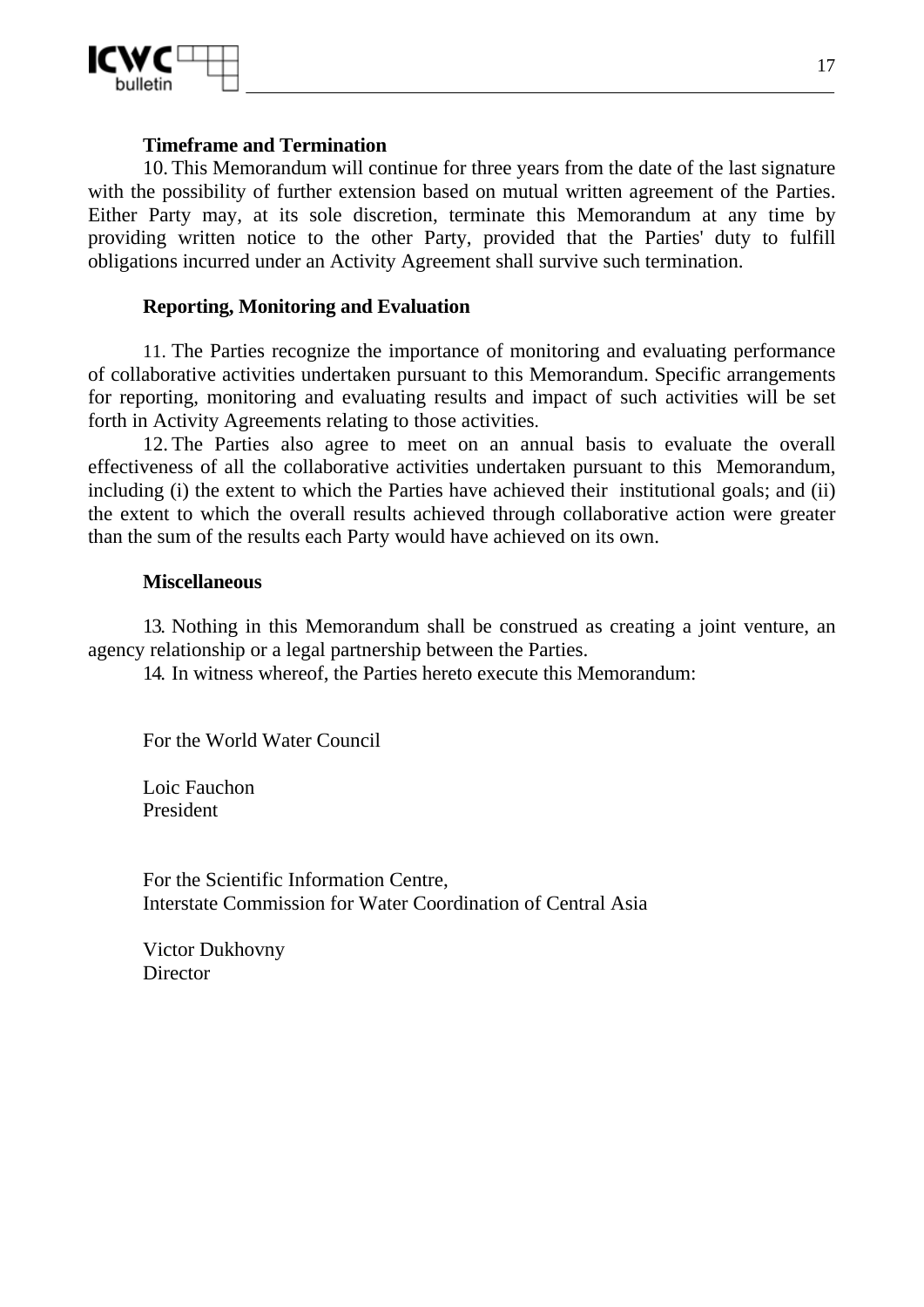

# **EC CONFERENCE DEVOTED TO THE OPENING OF THE SEVENTH FRAMEWORK RESEARCH PROGRAM**

On the 6-9 of February 2007, professor Dukhovny V.A. with other 230 delegates invited from all over the world took part in the EC Conference devoted to official opening of the  $7<sup>th</sup>$  Framework Program. The conference was held in the Bergamont Palace in Brussels.

At the opening conference, the Director General of the DG Research Mr. De Silva defined the main directions of the program for the years 2007-2012:

- to demonstrate the availability of scientific capacity, research and experience of European and bordering countries
- effectiveness of the research
- direct the efforts not only to Europe, but also towards raising the scientific capacity of the whole world and its implementation for the sake of mankind
- priority of information technologies and communications in order to make scientific space of the world universal

Although the program was approved by the European Community on the  $18<sup>th</sup>$  of December 2006 with the total budget of 50.52 billions Euro, the funds allocated to the program by the present moment are 32.4 billions Euro, out of which: 9.05 billion Euro - Information; 6.1 billion Euro – Health – as the highest priority; 1billion Euro – Ideas; 1.93 billion Euro - Food and Agriculture; 3.5 billion Euro – Nanotechnology; 2.3 billion Euro – Energy; and, 1.8 billion Euro - Environment.

The report of Martin Penny described the structure of the program. The following financial schemes were included:

- Collaborative projects
- Networks of Excellence
- Coordination and support actions
- Research for the benefit of specific groups
- Support for 'frontier' research
- Support for training and career development of researchers (Mary Curie)

Collaborative projects are divided into:

- consolidated collaborative projects
- large-scale integrating projects (more than 4 M Euro)
- small or medium-scale focused research projects (less than 4 M Euro)
- projects oriented to specific groups (SME, NGO etc.)
- collaborative projects dedicated to international cooperation partner countries

At least 3 organizations established in a MS or AC should participate in Coordination actions, and 1 legal entity should participate in the Support actions.

Doc. Robert Burmanger reported on International Collaboration in the special "Capacities" program.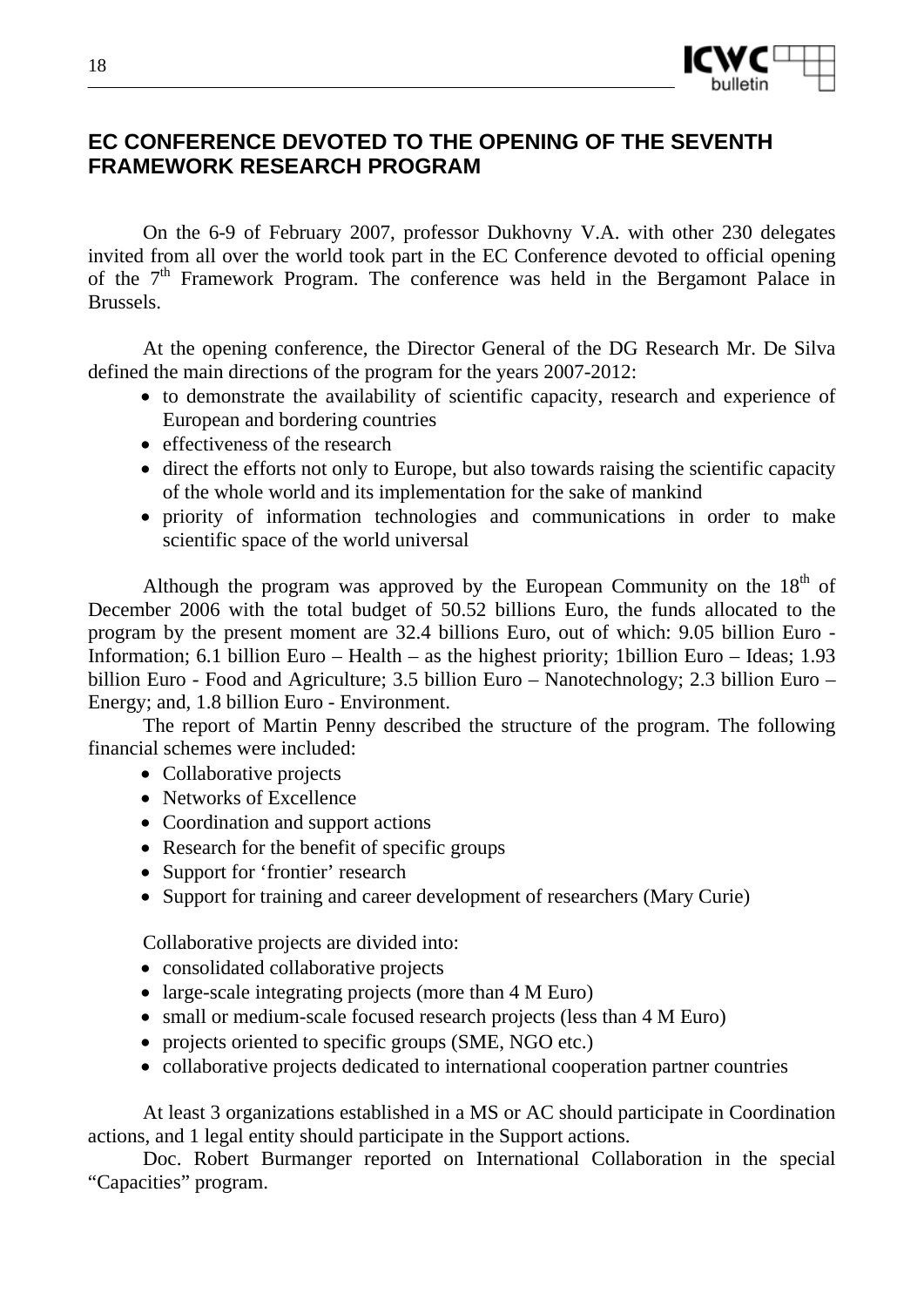

The following countries (except for European countries) can participate in the program:

- $\mathbf{\hat{\cdot}}$  associate countries
- industrially developed countries (USA, Canada, Austria, Japan, Australia)
- EC neighbor countries, including the Central Asian countries

Three types of activities were presented in the 2007-2008 program:

- interregional cooperation and collaboration (INCO-NET)
- bilateral research cooperative partnership
- coordination of national policies and activities (ERA-NET).

The first action program allows to initiate the cooperation between the regions in order to create the unified platform which would join stakeholders and political organizations of one conditional region with similar region in European Community which would establish the dialogue for initiation of research breakthroughs to the benefit of the both regions, implementation of concrete actions directed towards involvement of target regions in FP 7. Negotiations were conducted and the inclusion of SIC ICWC in the call for proposals in collaboration with other organizations in the region on behalf of the Central Asia was considered. Due date: May 2, 2007.

The second type of activity was directed towards bilateral collaboration between the countries under the project BILAT for strengthening cooperation with EC for countries that have cooperation agreement with EC. It is necessary to examine, which Central Asian countries have such cooperation agreements or consider such a possibility. Due date: before September 4, 2007.

There is a range of programs at the intergovernmental level, such as ERA-NET, EUREKA, COST. You can find more information about them on http://ec.europa.eu/research/enquiries.

Particular attention was paid to natural resources management. The report on natural resources management was prepared by the Director of DG Research, Natural Resources Management Department Dr. Pierre Matte.

The main aim of this direction is the 6.2 program:

• To support the international contribution to the implementation of UN convention on the biological diversification, on combating desertification, to activities of Intergovernmental Climate Change Panel and to Global Earth State Observation initiative (GEOS)

The separate task – the improvement of knowledge base and the development of models and tools for:

- Sustainable resource management
- Biodiversity conservation
- Sustainable ecosystem services
- Creation of efficient consumption approaches in order to reduce the environmental impact.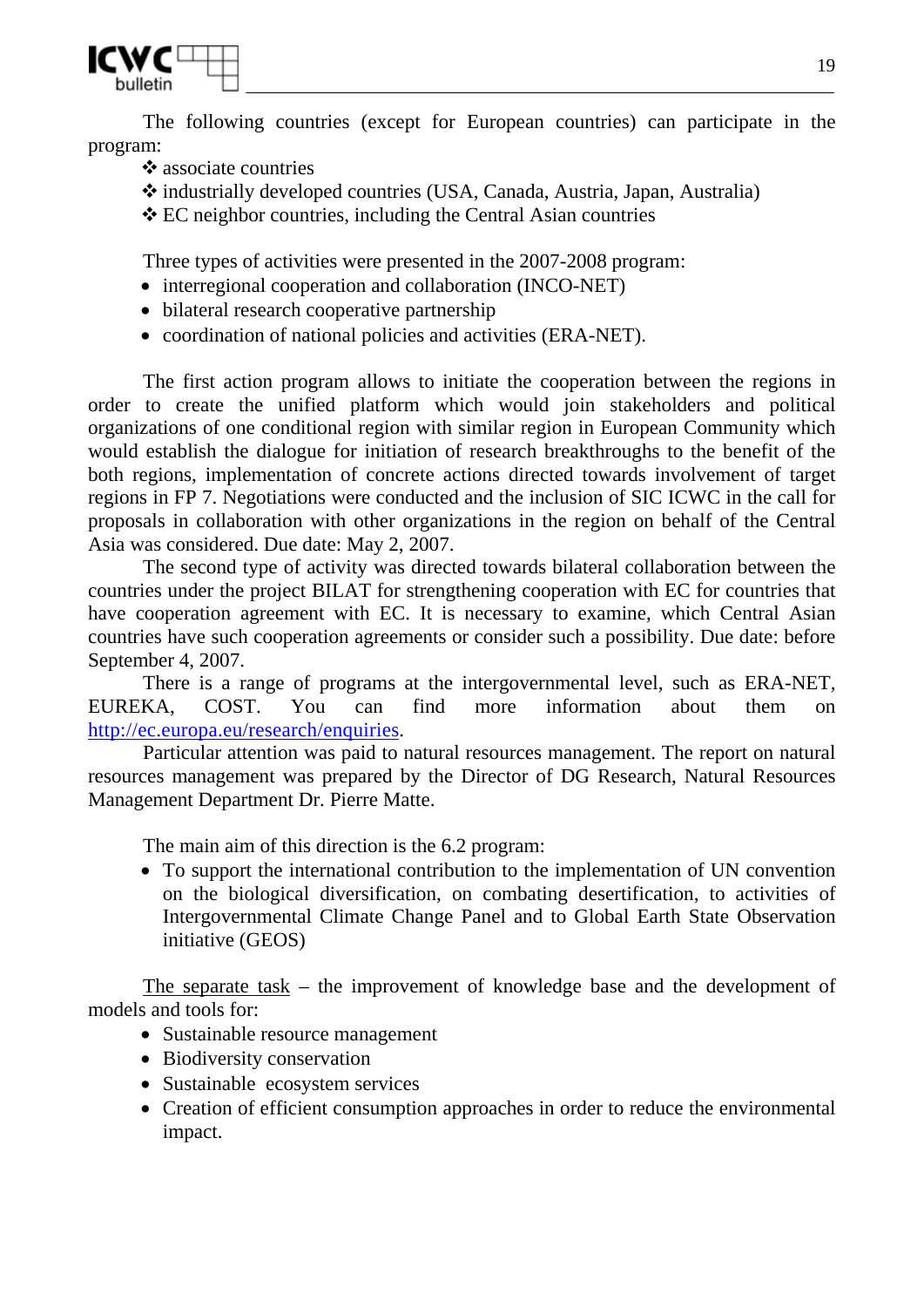

Activity Content:

- Understanding and forecasting the dynamics of natural systems
- Restoring and reducing degradation and monitoring of communication, structural and functional elements of ecosystems, including the biodiversity, water and mineral resources
- Improving capacity, impact of human activities on ecosystem and resources.
- Monitoring and forecasting the ecosystem in changing environment

The following tenders were suggested for 2008 and subsequent years:

- Evaluation of river basin behavior
- Quality and quantity of water, long-term scenarios
- Models of IWRM
- Monitoring of aquatic systems
- River twinning
- Monitoring of soils and observation of soil processes
- modeling the soil processes
- soils and ecosystems in the changing world, taking into account future energy challenges

Special grants under specific program "Ideas" were proclaimed under the aegis of The European Research Council.

All the grant proposals are double evaluated. Grants can be:

- Individual research teams, which are led by single "head researcher" who can choose the research object and direction;
- First "calls" at this direction were sent (ERC starting grant with date of presentation on April 25<sup>th</sup> 2007). The following ERC Advanced Grant – will be issued in 2007. Every year there will be 300 grants 500-2500 Euro each.

Specific program "People" consists of several types of grants for education:

- Initial training of researchers
- Long-term training and cooperation development
- International dimension outgoing and incoming fellowships

"Tender" process for this program was announced on February  $28<sup>th</sup>$  2007, with the application date on August  $14<sup>th</sup> 2007$ .

While talking to Dius Lennon, Director of Social science, it was clarified that our regional and training center can participate in Marie-Curie Network in collaboration with foreign partner.

The meetings with a range of other leading specialists of EC were arranged as well.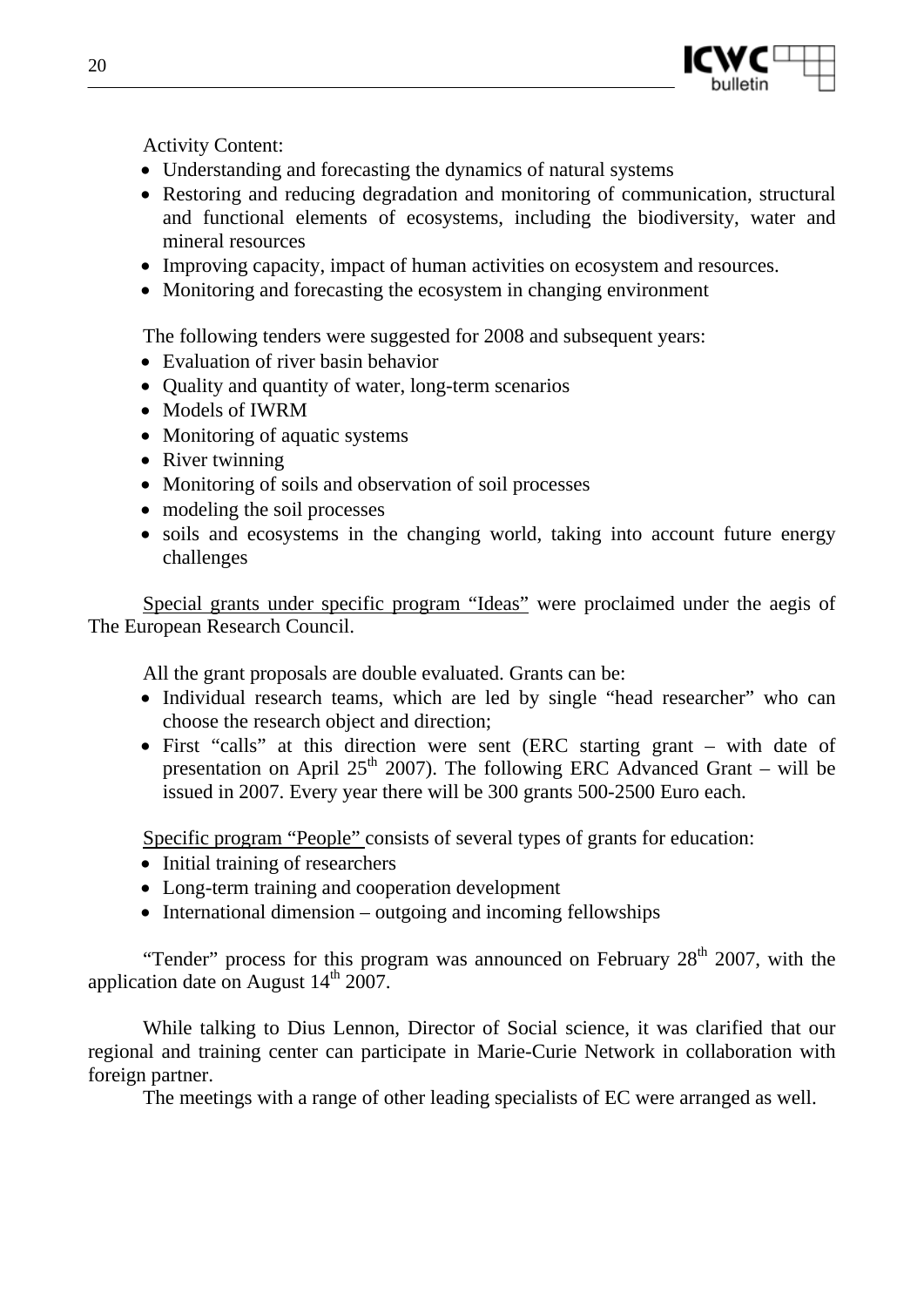

## **GWP CACENA (GLOBAL WATER PARTNERSHIP FOR CENTRAL ASIA AND CAUCASUS) ACTIVITIES IN THE FRAMEWORK OF ASIA-PACIFIC WATER FORUM**

#### *What is Asia-Pacific Water Forum about?*

Asia-Pacific Water Forum (APWF) was proclaimed by the Ministerial Declaration during the Fourth World Water Forum in Mexico on  $21<sup>st</sup>$  of March 2006 for coordination of decision making on water problems in the region.

The APWF is an independent, not-for-profit, non-partisan, non-political network. The goal of the APWF is to contribute to sustainable water management in order to achieve Millennium Development Goals in Asia and the Pacific by capitalizing on the region's diversity and rich history of experience in dealing with water as a fundamental part of the human existence. Specifically, the APWF Network shall support the efforts aimed at boosting investments, building capacity, and enhancing cooperation in the water sector at the regional and national levels. To achieve the target APWF defines two main tasks:

1. To provide the countries and organizations in Asia-Pacific region with common platform for clear regional strategy articulation and creation of favourable conditions for successful water problems resolution including the supplying with necessary investments to the water sector. This can be achieved through comprising of wellcoordinated network of member organizations that are willing to voluntarily commit their resources in order to meet the priority needs of water policy and decision-making

2. To demonstrate the leading role in the decision-making process, advantages of pioneering practice in innovation and specific results, which have significant meaning at different levels of water resource management hierarchy. This should be achieved by organizing regular Asia-Pacific Water Summits, where government leaders, water authorities and representatives of private sector and civil society will participate.

The official opening ceremony of APWF Network took place on the  $27<sup>th</sup>$  of September 2006 in Manila, Philippines and the preparation to the first APWF summit which will be held in December 2007 in Japan began. The APWF Network is managed by the Governing Council, which is headed by the President of APWF Mr. Yoshiro Mori – the President of the Japan Water Forum, a former Prime Minister of Japan, and the Japan Water Forum on behalf of APWF Secretary. To avoid creation of new organizational structure it was decided to coordinate APWF activity at the formation stage by 5 sub regional GWP centers, which have their own network and certain financing from GWPO (Stockholm). The Sub-regional Coordinators are the organizations in the five sub-regions that represented the Asia-Pacific during the preparatory process leading up to the  $4<sup>th</sup>$  World Water forum in Mexico and who prepared the Regional Document that lead to the Ministerial Declaration and, ultimately, to the creation of the APWF. Thus, GWP CACENA was to coordinate the Central Asian sub-region. Taking into account the IFAS Executive Committee's request at the meeting in Manila in September 2006, the IFAS EC was given the authority to coordinate the Central Asian sub-region jointly with GWP CACENA.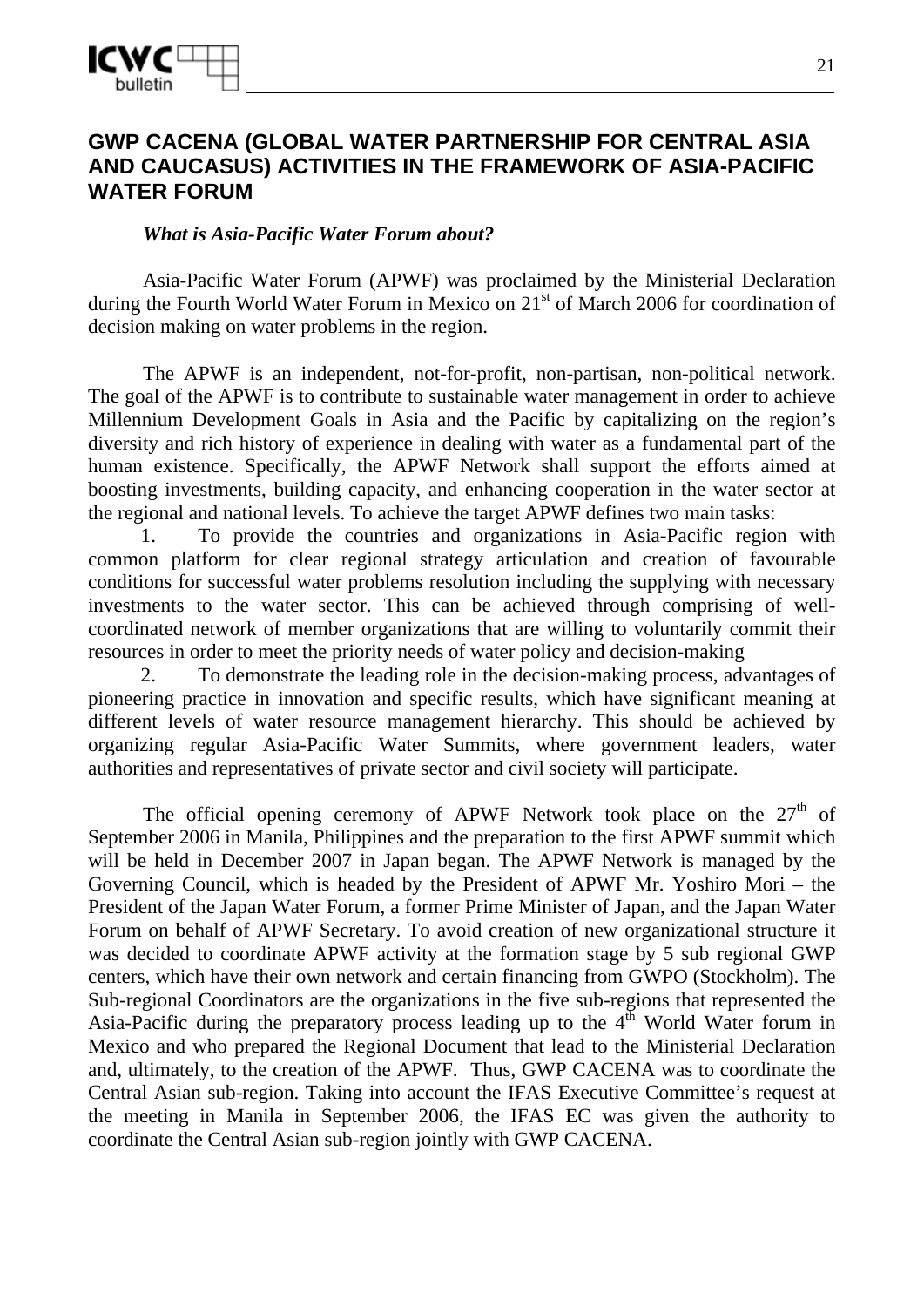

## *The First Summit of APWF*

According to presented APWF Summit Concept, its aim is to create opportunity for regional political leaders<sup>2</sup> to understand the significance of water problems in the region in order to achieve Millennium Development Goals and to organize the dialogue with all interested in Summit problems parties. This will help to formulate the significance of specific actions in every country.

The first meeting of Governing Council was held in the framework of the  $1<sup>st</sup>$  APWF Summit preparation on the  $21-22<sup>nd</sup>$  of February 2007 in Singapore under the chairmanship of Prof. Tommi Koh (MIA of Singapore). The Regional GWP CACENA Coordinator Vadim Sokolov took part in the meeting.

The following issues were considered on the meeting:

- Draft Concept of Asia-Pacific Water Summit
- Draft conceptual notes to priority themes and key result areas of Summit
- The regulations and procedures of APWF
- Future actions

The meeting was organized by the Public Consumption Governance of Singapore – the organization responsible for drinking water supply and sewerage - as well as by the Ministry of Environment and Water Resources of Singapore. 44 people participated at the meeting – the members of the APWF Governing Council, APWF Secretariat (JWF, GWPsubregion representatives), Summit themes' leading organizations (ADB, UNESCO, UN-Habitat, UNESCAP, WHO, ICHARM, IUCN, FAO, JBIC, MEWR).

Three priority themes for consideration in Oita prefecture on  $3-4<sup>th</sup>$  December 2007 in Japan and the leading organizations which would develop the strategy and operations on each theme were defined by the Summit Concept:

| <b>Priority Theme</b>                   | Targets                                                                                                                                                     | Lead<br>Organization |
|-----------------------------------------|-------------------------------------------------------------------------------------------------------------------------------------------------------------|----------------------|
| A. Water Financing                      | Increase targeted investments for<br>water and sanitation infrastructure<br>and for human resources<br>development                                          | ADB                  |
| B. Water-related Disaster<br>Management | Drastically reduce the vulnerability<br>of human populations to water-<br>related disasters and provide the<br>population with water after any<br>disasters | ICHARM, WHO          |

 $\overline{a}$  $2<sup>2</sup>$  49 target countries and regions were defined by APWF as participants of the Fist Summit (in alphabetical order): Afghanistan, Armenia, Australia, Azerbaijan, Bangladesh, Bhutan, Brunei, Cambodia, China, Cook Islands, Fiji, Georgia, India, Indonesia, Iran, Israel, Japan, Kazakhstan, Kiribati, Korea, Kyrgyzstan , Laos, Malaysia, Maldives, Marshall Island, Federated States of Micronesia, Mongolia, Myanmar, Nauru, Niue, Nepal, New Zealand, Pakistan, Palau, Papua New Guinea, Philippines, Samoa, Singapore, Solomon Islands, Sri Lanka, Tajikistan, Thailand, East Timor, Tonga, Turkmenistan, Tuvalu, Uzbekistan, Vanuatu, and Vietnam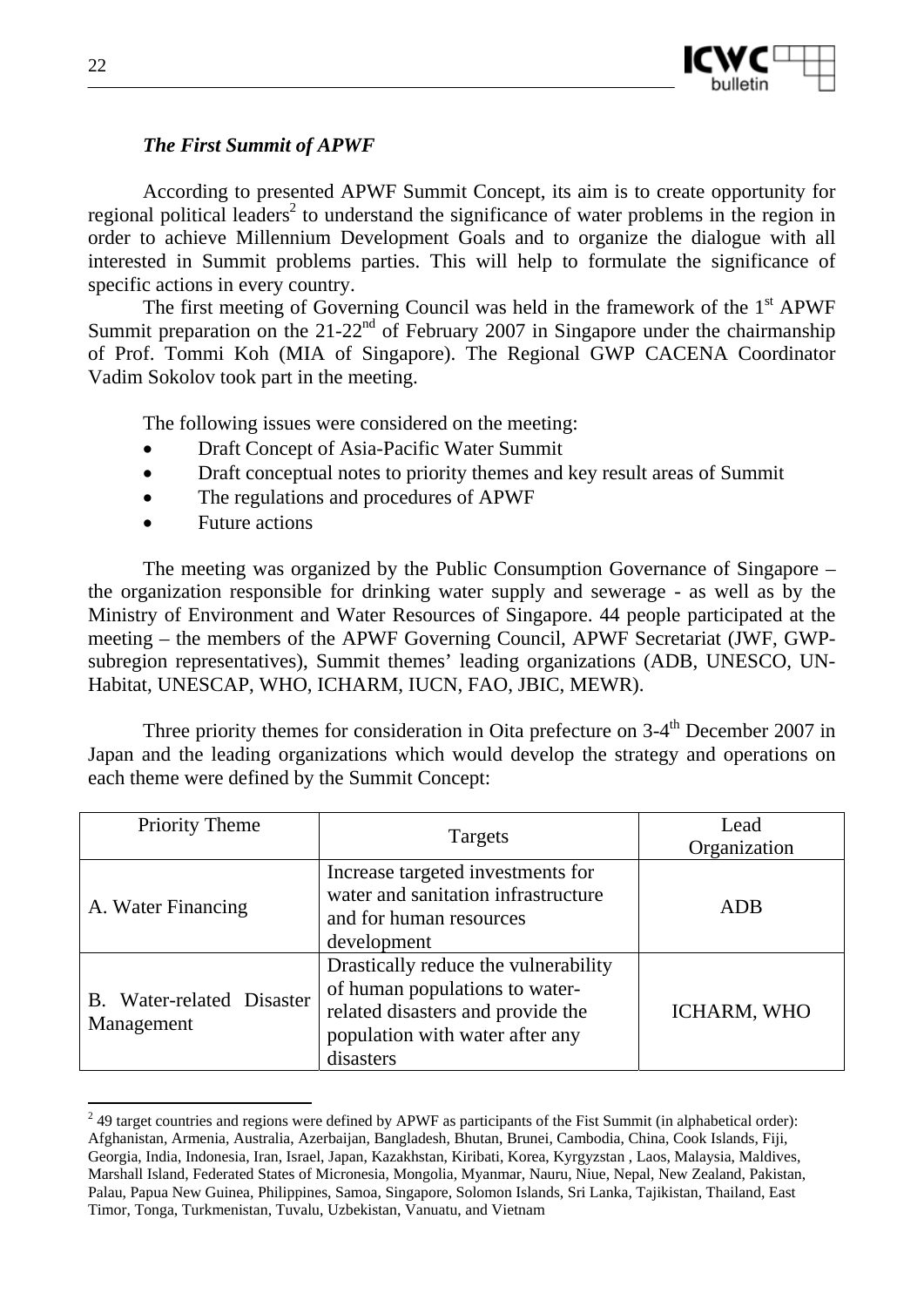

| C. Water for Development<br>and Ecosystems | Increase the water productivity by<br>saving and restoring water | <b>IUCN, FAO, WWF</b> |
|--------------------------------------------|------------------------------------------------------------------|-----------------------|
|                                            | ecosystems                                                       |                       |

Each of the above priority themes should be considered in the framework of coordination with key Summit result areas. The Concept defined 4 key results:

| <b>Key Result</b><br>Areas                  | <b>Main Activities</b>                                                                                                                        | Lead<br>Organization                      |
|---------------------------------------------|-----------------------------------------------------------------------------------------------------------------------------------------------|-------------------------------------------|
| 1. Developing<br>knowledge and<br>lessons   | Building a network of water knowledge<br>hubs<br>Coordinating capacity building programs<br>Providing guidance on water policies              | PUB Singapore,<br><b>UNESCO</b>           |
| Increasing<br>local capacity                | Supporting peer learning (including<br>cities/mayors)<br>Empowering civil society, gender and<br>youth<br>Fostering (sub)regional cooperation | Streams of Knowledge,<br><b>UNHABITAT</b> |
| 3. Increasing<br>public outreach            | Developing regional water advocacy<br>Supporting in-country water awareness<br>programs<br>Presenting regional awards for excellence          | <b>ADB</b>                                |
| 4. Monitoring<br>investments and<br>results | Monitoring public and private investments<br>Monitoring reforms and trends<br>Monitoring Millennium Development<br>Goals achievement          | <b>UNESCAP</b>                            |

As a result of discussions in Singapore of presented by leading organizations notes (the Russian version will be distributed to all interested parties) on the priority themes and key Summit results areas, it was decided to present the final version of those documents at the second APWF Governing Council meeting which will also take place on the  $12\text{-}13^{\text{th}}$  of July 2007 in Singapore. The final version of conceptual notes on priority topics and key Summit results areas will then be generalized into "Asian vision of Water Development" and uploaded to the Weblog: www.apwf.org in order to discuss it after and during the Summit. The suggestions and remarks on all the priority topics and key result areas can be submitted to APWF Secretariat at ap@waterforum.jp.

To coordinate the APWF Summit preparation process, a Steering Committee under the chairmanship of Yoshiro Mori was established. The following members of our subregion were included by APWF Secretariat into the Steering Committee: from GWP CACENA – its representative Mrs. Nino Chobadze, a former Minister of Environment of Georgia, and from IFAS EC – the Minister of Agriculture of Kazakhstan Mr. Ahmedjan Esimov and acting President of IFAS EC – Mr. Sulton Rahimov.

The first meeting of Summit's Steering Committee was scheduled to  $29<sup>th</sup>$  of March 2007, Tokyo. The agenda of the meeting is discussion of suggestions on Summit Agenda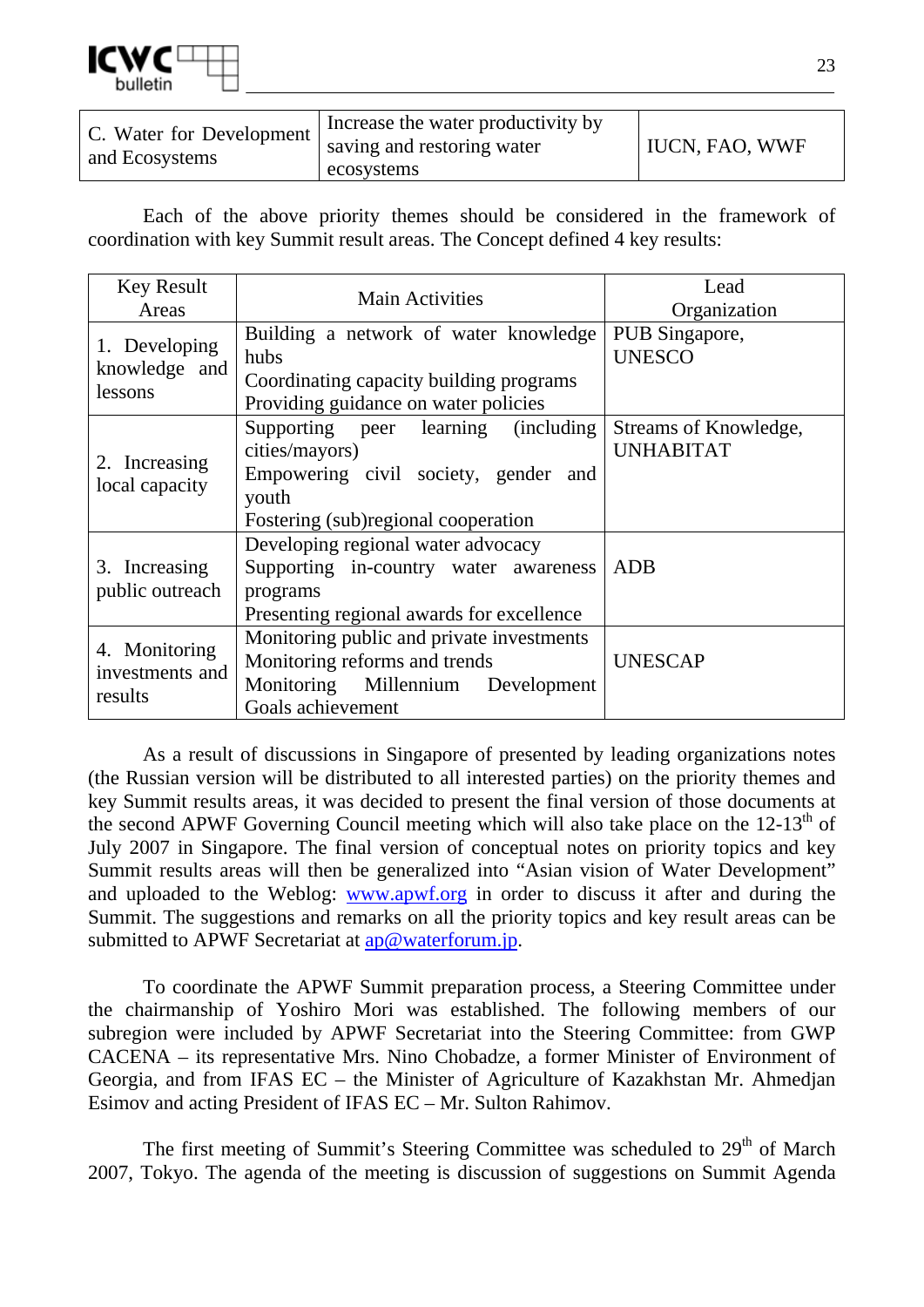

and selection of Summit participants. According to the APWF Concept, its participants must be:

- Government leaders of 49 countries and regions
- Representatives of stakeholders local authorities, private sector, nongovernmental organizations and media
- Government officials the representatives of water municipalities of 49 countries and regions
- Resource persons the representatives of leading Summit themes organizations, particular organisation-members of APWF and their development agencies

### *What measures in the area of GWP CACENA are undertaken in order to support the process?*

GWP CACENA's work plan for 2007 stipulates a number of activities to provide appropriate financial support for the preparation process in Central Asia and Caucasus to the first APWF Summit, in particular:

1. Preparation of Summit regional document in the context of three priority topics and four key results areas (including the analytical documents on each of 8 countries)  $= 4500$  USD (500x8 countries+500 for generalization) – preliminary task to experts of all countries has already been distributed.

2. Organization of special session during the jubilee conference of ICWC in Almaty in April 2007 (jointly with IFAS  $EC$ ) = 35000 USD. It is planned to discuss materials presented by national experts to Summit regional document and to outline further coordinated steps for Summit preparation during the meeting.

#### **Participation in publication of regional documents for the Summit**

In January 2007, the IFAS Executive Committee presented "Concept of Actions of the Central Asian region in the concept of APWF" which was distributed in the region. It should be noted that the document needs to be corrected and coordinated with water and planning municipalities of all regional countries (including South Caucasus countries). In particular, the section "Prerequisites" should be more reasonably and reliably edited because it does not consider Caucasus countries in the current document and presents Tajikistan as the most problematic country in the region. The section "Aims and objectives" should include the Caucasus problems. The section "Approach" in the current document is mainly the process schedule and it does not reflect the substantial (problematic for the region) part of priority themes and key Summit results areas. Corresponding suggestions on this issue were submitted to IFAS EC. Thus, it is proposed to perform additional processing of the document "CA Concept in the context of APWF" and to discuss this document at special session during the regional ICWC conference on  $25{\text -}26^{\text{th}}$  of April 2007 in Almaty.

Closer cooperation is expected between GWP CACENA and ICWC bodies and respective municipalities of Caucasus countries in the context of APWF Summit preparation. It will be necessary to inform governmental bodies about the oncoming APWF Summit (official invitations to countries will be distributed through Japan Embassies). In addition, appropriate organizations should be involved in preparation process and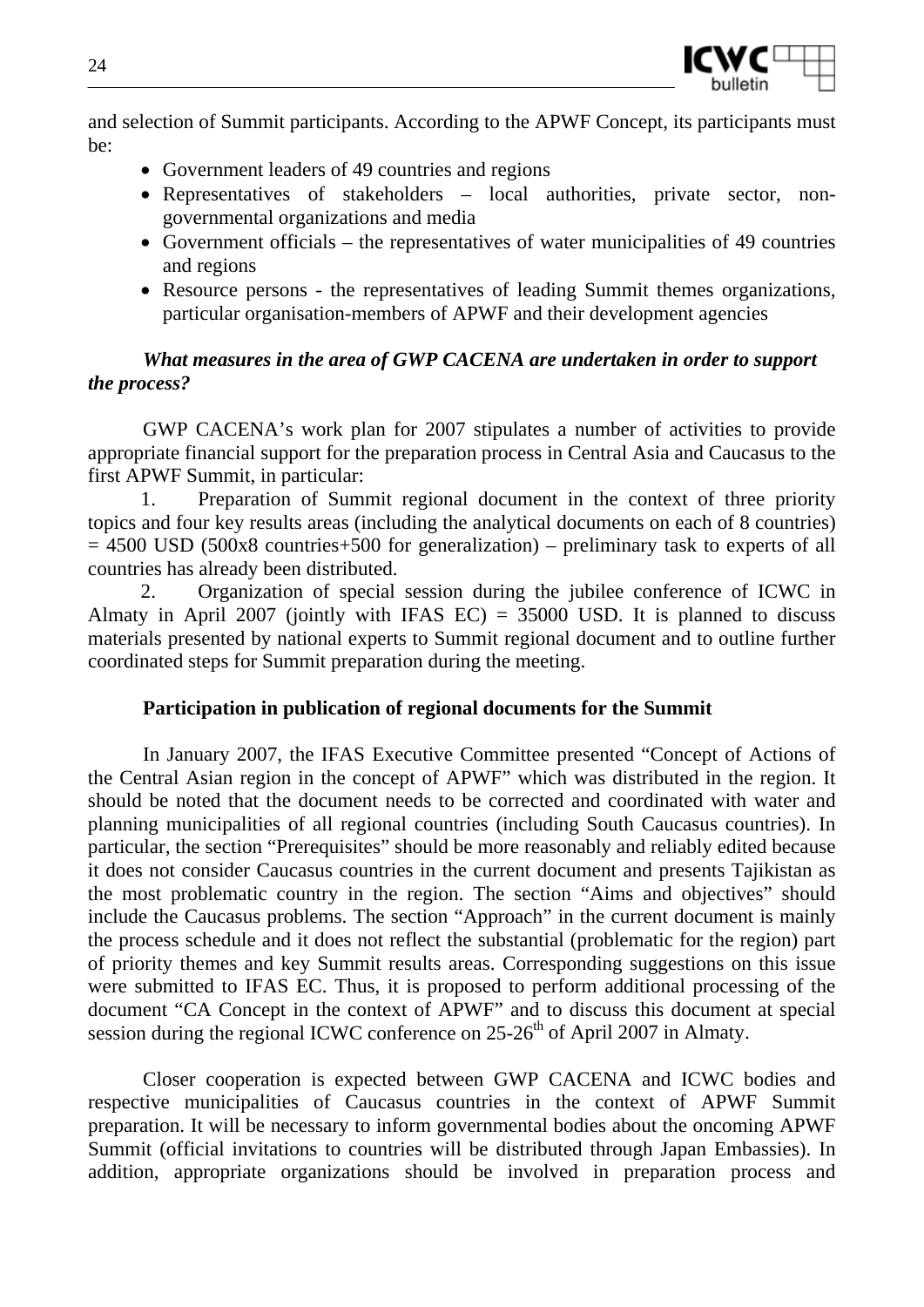

negotiations with international donors in order to provide financial support for the preparation process and for participation of country representatives in the Summit.

## **THE FORTH MEETING OF THE PARTIES TO THE EUROPEAN WATER CONVENTION**

#### *(Bonn, 20-22November 2006)*

SIC ICWC has been cooperating for many years with the European Commission in the context of Water Convention, being a permanent participant of work groups and work meetings. Director of SIC ICWC Prof. Dukhovny V.A. took part in the meeting by invitation of the Ministry for Nature Resources, Germany.

The following issues were discussed at the meeting:

1. flood prevention and mitigation within integrated management of transboundary water resources.

The parties approved «The order of coordination between the countries in the field of flood prevention, protection and mitigation» and recommended it for including into respective Agreements between the countries. The document was uploaded on ICWC web-site.

According to SIC's proposal, the work group on flood was reorganized into the work group on «Water and climate». It also covered drought control and adaptation to climate change. SIC's representative will be included into the work group, which will prepare the guideline on adaptation to climate change in order to present it at the  $5<sup>th</sup>$ meeting of the Parties.

2. The Parties agreed to organize a special European Water Convention session at the International ICWC Conference devoted to its  $15<sup>th</sup>$  anniversary in Almaty city in May 2007. The Secretariat of the Commission and EECA will present their specific proposals and financial contribution to hold ICWC event up to 10 December.

3. SIC will be involved in the work group on revision of the guidelines for IWRM strategy in transboundary waters, taking into account ICWC's experience in introducing IWRM in Fergana Valley.

4. According to SIC's proposal, a pilot project on return water management in the Amudarya river was included into new programs on transboundary waters. It was proposed to present the experience related to this project with participation of Tajikistan, Turkmenistan, Uzbekistan and BWO «Amudarya» up to the end of the year.

5. Pilot program «Monitoring and assessment of transboundary waters» will be developed with participation of ICWC under «CAREWIB» project and cooperation with INBO during the next three years. At the same time, comments to assessment of transboundary waters in the Aral Sea basin were presented, where mistakes were made in the part related to water distribution between Central Asian countries and Afghanistan.

6. It is planned to conduct a workshop within the program «Water dialogue on national policy» in collaboration with ICWC under the aegis of EECE in March 2007 in Ashgabat. The decision will be made up to the end of the year.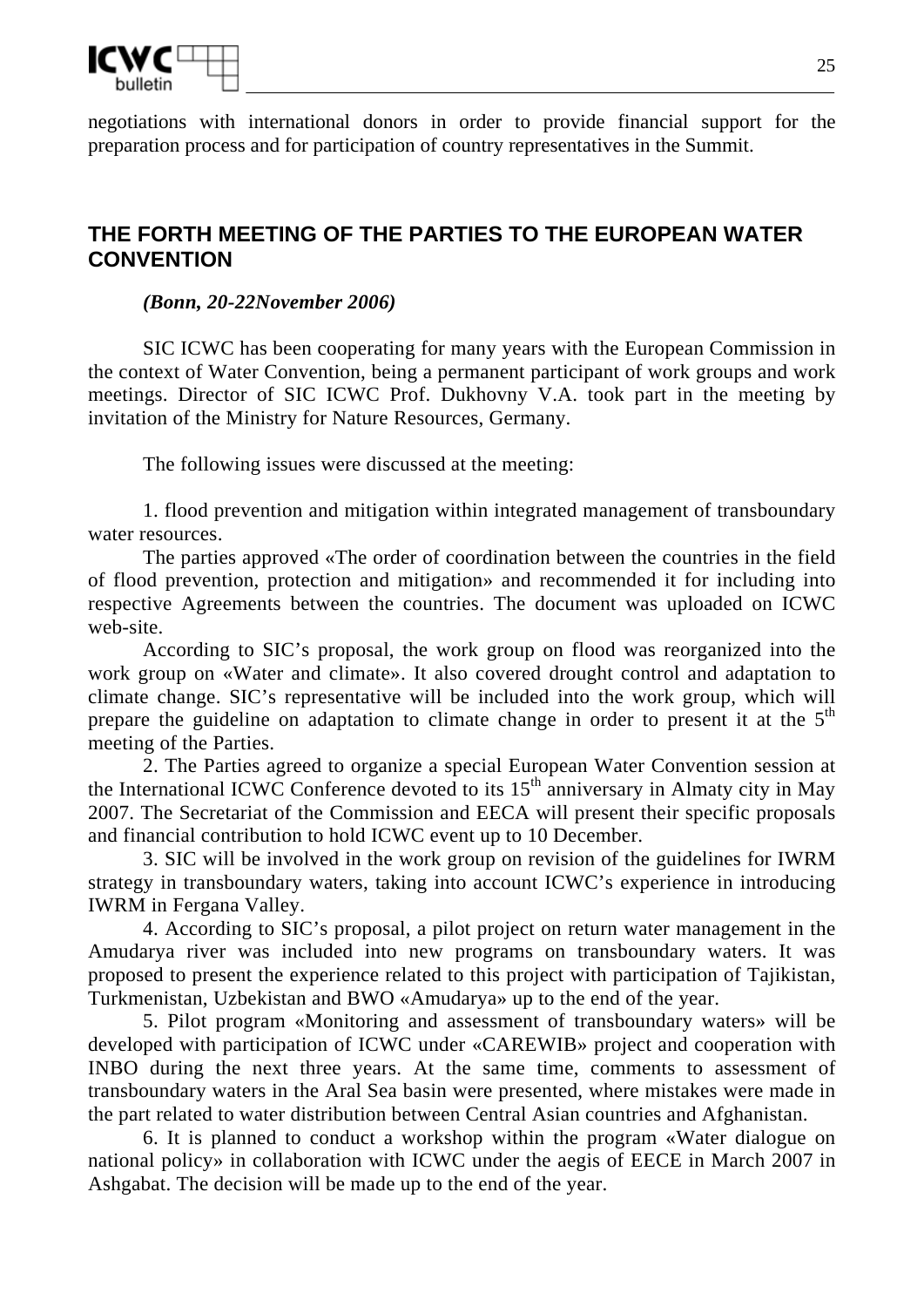

7. «Bonn Declaration on protection and use of transboundary waters and international lakes» was adopted.

38 countries, 27 international organizations and a number of NGOs took part in the activity.

## **INTERNATIONAL SYMPOSIUM «WATER RESOURCES AND THE DEVELOPMENT OF RENEWABLE ENERGY RESOURCES IN ASIA»**

### **(30 November – 1 December 2006, Bangkok, Thailand)**

The international symposium "Water resources and the development of renewable energy sources in Asia" was held in Bangkok on the  $30<sup>th</sup>$  of November  $-1<sup>st</sup>$  of December 2006. The symposium was organized by the International Journal on Hydropower and Dams, Network Events Company Ltd. and the Electricity Generation Administration of Thailand (EGAT). More than 320 participants from 44 countries participated in the meeting.

Such Asian countries as China, India, Russia, Vietnam, which can be distinguished by their rapidly developing economy, already have the water resource and renewable energy sources development programs, the other Asian countries also have a great capacity to develop such programs. About 93000 Mw of hydropotential is under development in more than 30 Asian countries and more that 210000 Mw is planned to be developed in the next 10 years. International cooperation between the regional countries facilitates the rapid progress and represents the way of integrated regional development.

Many global and Asia-specific problems such as planning, financing, technologies (designing, building, operation, and security), environment and public participation were discussed during the symposium. The development of hydropower was considered, taking into account the development of water resources for different uses. The speakers at the plenary session noted the importance of water resource development for food security (Thierry Facon, FAO) and the key role of reservoirs for productive water use (Peter Lee, the President of ICID)

The experience of Electricity Generation Administration of Thailand (EGAT) in the development, operation and reconstruction of multi-purpose dams, hydropower plants, and pumped-storage plants was presented. The assistance of EGAT in the development of water resources of neighboring countries through energy purchase agreements was also emphasized.

SIC ICWC presented the report devoted to "Multi-sectoral cooperation on water resource use in Central Asia" at the session on "Regional cooperation: progress and problems".

Summing up the results of the symposium, Peter Lee (ICID) noted that there were excellent opportunities to develop hydropotential (67% of this potential is not used yet). At the same time, the irrigation capacity is much less (less than 20% is not used), which prioritizes efficient use of existing resources, water resource management for sustainable agriculture, and increasing the productivity from multi-purpose use. Simultaneous development of hydropotential and agriculture is required. The countries with limited access to financial resources must be better informed about the international financing activities.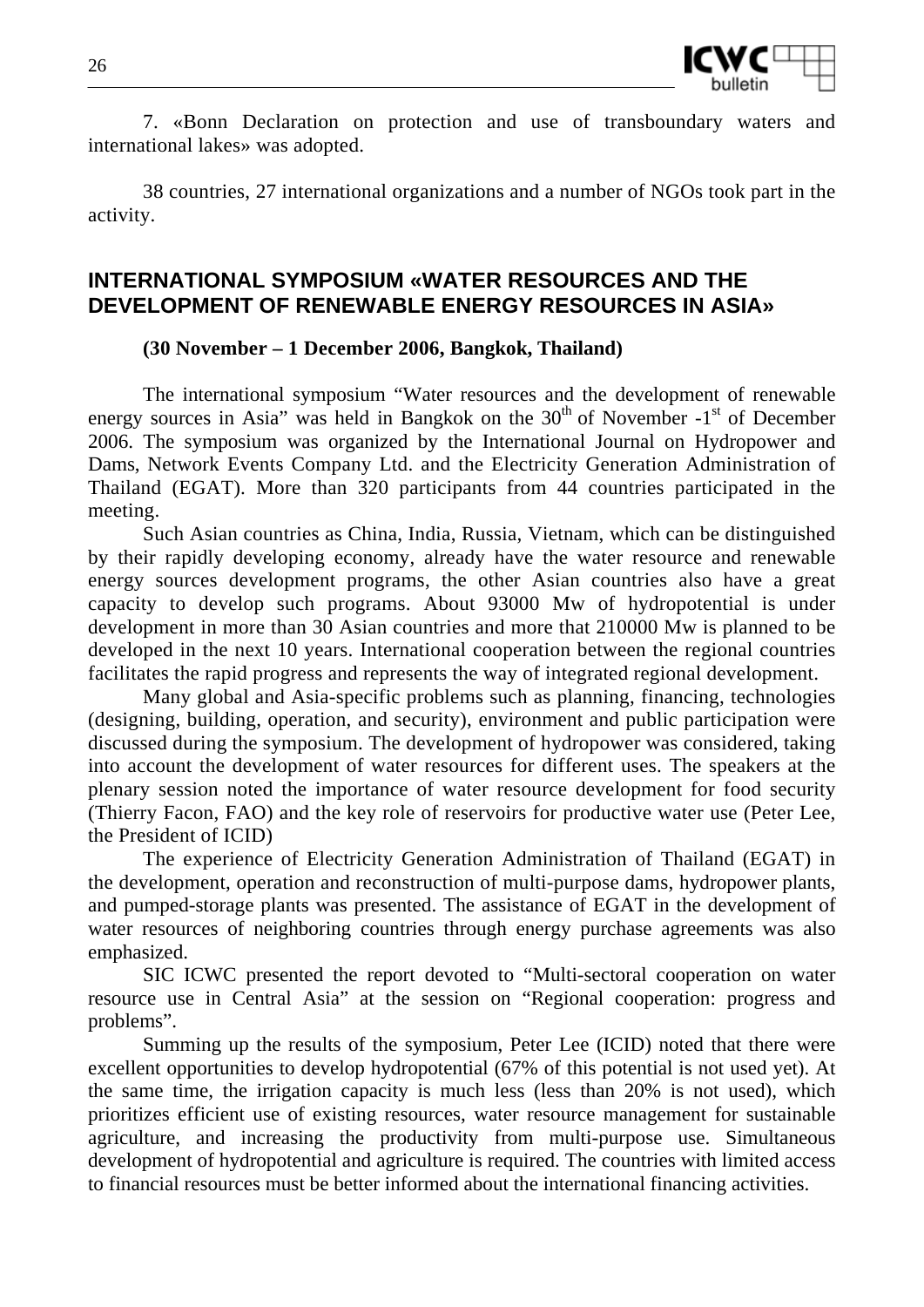

Judith Plummer, the World Bank representative, defined several directions of operations to assist the work processes. In particular, the institutions should work faster, contact and convince others of the importance of sustainability; private sector should increase the possibility to make deals in other places and under other conditions and to decrease the operational expenses; governments should pay more attention to the importance of political environment and to approaches to risk management; CDM should develop the mechanism to set criteria for financing carbonic acid emissions for large dams; all the parties should enhance communication and dialogue to take into account all the expenses and benefits and to promote higher transparency of the processes.

The need was emphasized to enhance the synergy between water and energy, hydropower and other energy sources, large and small hydro power plants, current and planned projects, developed and developing countries, national and regional organizations, hydro-community and other stakeholders, as well as economic, social and environmental issues.

The symposium was preceded by the World Bank's one day seminar on water infrastructure financing.

## **THE MEETING OF EXPERT GROUPS ON CABRI-VOLGA PROJECT**

With the aim of exchanging views about the "SCENES" project methods with reference to river basins in the European part of Russia, the SIC ICWC was invited to the meeting of experts devoted to "Cabri-Volga". The meeting was held on November 15-17, 2006, in Cherepovec city, Russia.

The politics in the Volga region and the action plan for Volga river basin ecological risk management were discussed. The meeting was the continuation of two previous meetings held in Nizhni Novgorod (September, 2005) and in Kazan (April, 2006). The situation was discussed in the previous meetings and the management problems were identified. Moreover, the review was carried out where the possible solutions, based on the experience of other countries and projects were considered. The aim of current meeting was to suggest specific actions directed towards the improvement of management practices.

#### *5 expert groups were working on the project:*

- 1. River sanitation
- 2. Security and vulnerability of people
- 3. Natural resources and their rational use
- 4. River as a means of communication for people and goods
- 5. Institutional coordination and collaboration

*General notes.* The project itself does not fulfill any activities. The main task is to enhance the relations among the partners, allow cooperative working and dialogue. In other words, the link between the science and decision-making should be established.

The result of the project can be the identified directions of future activities which are not in the context of current project but in the framework of new proposal development.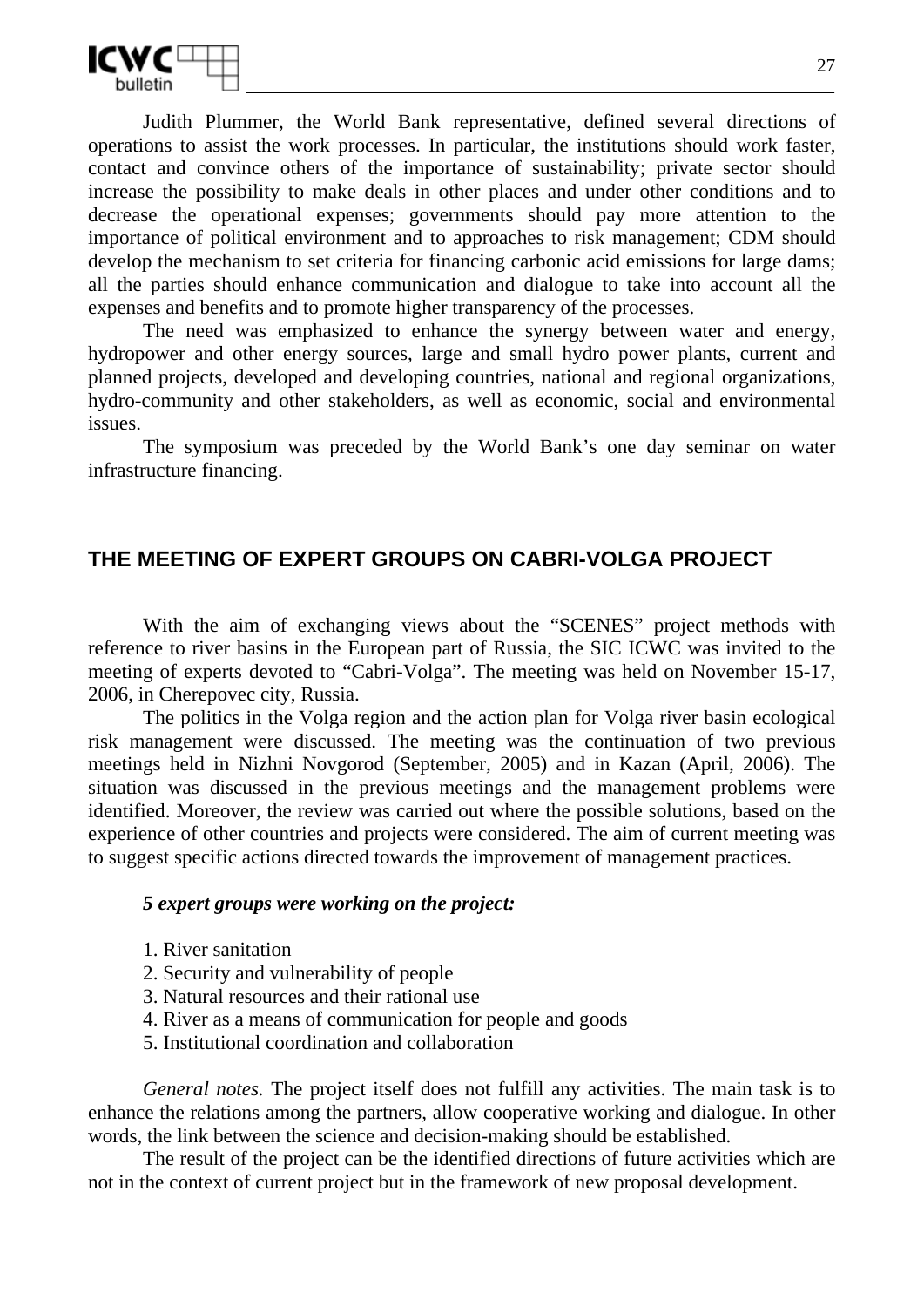

The functions of expert groups were limited to problems defined during the meeting in Kazan. "Security and vulnerability "group paid particular attention to common risk – flood. Although the drought problem applies to only mid- and downstream, and it had been defined as a problem in Kazan, this problem was not among the three top priority risks.

The results of expert groups' work were represented as a specific actions recommendation document, which includes:

### *Expert group number 1***: "River sanitation"**

1. Development of realistic environmental principles for water quality standards

2. Building the urban treatment plants to clean the storm water.

3. Adjust the licensing and taxation systems in order to improve the fulfillment of environmental requirements and to encourage investments in "good environmental practices".

4. Create an effective framework for river basin management. Strengthen the human capacity in managing water resources.

5. Improve and supplement the financial structure for managing the river basin.

6. Develop the pilot project for examination and control of modern water resource management perspectives.

7. Application of EcoNet project principles and enhancement of community awareness

8. Formally include the ecosystem protection as one of the aims of management in Water Code

### *Expert group 2***: "Security and vulnerability of people"**

1. Inspection of hydraulic works status in order to evaluate risks concerned with its operation.

2. Develop and implement the mechanisms for innovative, steady financing of technical services and security provision to hydraulic works.

3. Provide the quality of surface and ground waters, which meets the required standards, in order to use them as a reliable source of water supply.

4. Use the methods of integrated risk evaluation, taking into account the social, economic and ecological aspects for territories prone to floods.

5. Improve the water supply to provide the population with high quality drinking water.

#### *Expert group 3***: "Natural resources and their rational use"**

1. Improve the distribution of water resources

2. Improve the operation of hydropower stations and hydraulic works

3. Effective use of monitoring data, increase the number of observation points, provide the population with access to information.

4. Identify the new status of water protection zones in accordance with the Water Code

5. Development of amendments to the Water Code and corresponding statutory acts regarding basin council's authority.

6. Elaboration of statutory acts regulating the division of authorities between the federal and regional governments regarding water use fees.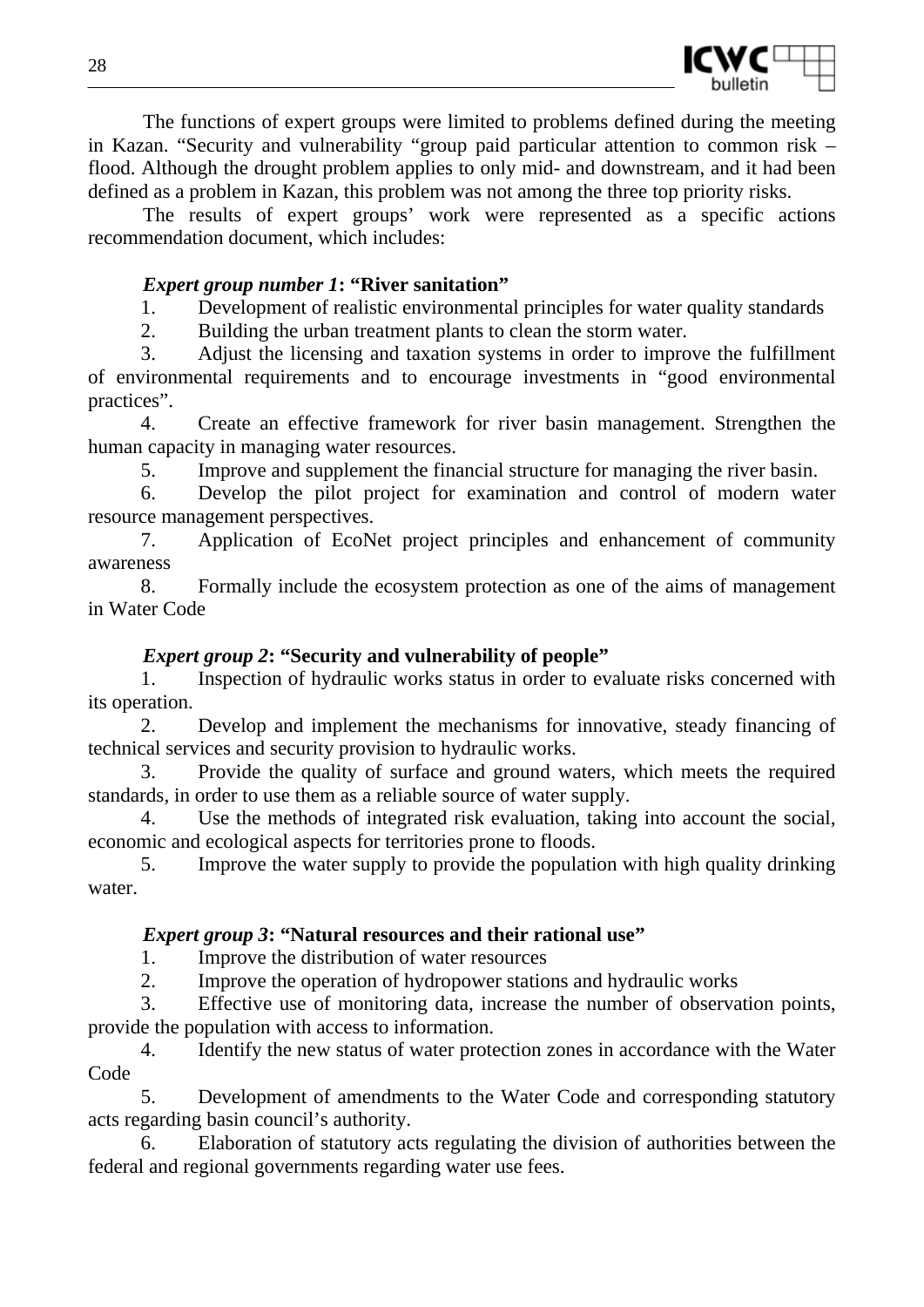

### *Expert Group 4***: "River as a means of communication for people and goods"**

- 1. Development of integrated transportation strategy
- 2. Enhance the interrelation among different types of transportation

3. Gradual improvement of infrastructure

## **Expert Group 5: "Institutional coordination and collaboration"**

Assistance (at the governmental and non-governmental levels) in development of partnerships and coordination among the groups of stakeholders.

2. Government incentives to expand the business involvement in protection, rational usage and monitoring of water resources.

3. Enhance the coordination and collaboration (both vertically and horizontally) between the government officials responsible for water use regulation and water protection at all levels.

4. Step-by-step development and control of by-laws implementation

5. Elaboration and implementation of uniform models on standard licensing procedures and permissions to use water. Control the implementation of those models.

6. Development and introduction of damage evaluation regulations, in order to assess the damage caused to water resources as a result of agricultural activities.

7. Introduction of ecological and economic accounting system in integrated water use.

8. Wider practical application of integrated water use and protection principles.

9. Assistance in development of partnerships between the river basins of EU and Russia; the first steps were the development of scientific-technical collaboration and data communication.

# **ACCELERATED IMPLEMENTATION OF INTEGRATED WATER RESOURCES MANAGEMENT IN CENTRAL ASIA**

### **(Combined regional seminar of Global Water Partnership of Central Asia and Caucasus (GWP CACENA) and UCC-Water (UNEP), Tashkent, 29-30, November 2006)**

40 people took part in the regional seminar: experts of ministries and municipalities from Kyrgyz Republic, Republic of Tajikistan and Republic of Uzbekistan, Scientific-Information-Centre of the Interstate Commission for Water Coordination (SIC ICWC) and its Training Centre, and representatives of international agencies. All the participants of seminar were given a set of materials in English and Russian, including the copies of presentations, reports and final sub-regional report.

Vadim Sokolov, the President of GWP CACENA opened the seminar. In his greeting speech addressing the objectives and tasks of Central Asian component of UNEP program, then he thanked UNEP and its UCC-Water agency for assistance in the preparation of national IWRM plans, Mr. Sokolov also showed his appreciation to the representatives of international agencies for participation in the seminar.

Then, the Head of UNDP unit "Environment and energy" in Uzbekistan Anvar Nasretdinov read out the York Staudenman's words (advisor on water guidance policy, UNDP Regional Centre in Bratislava) to the regional seminar participants. In his message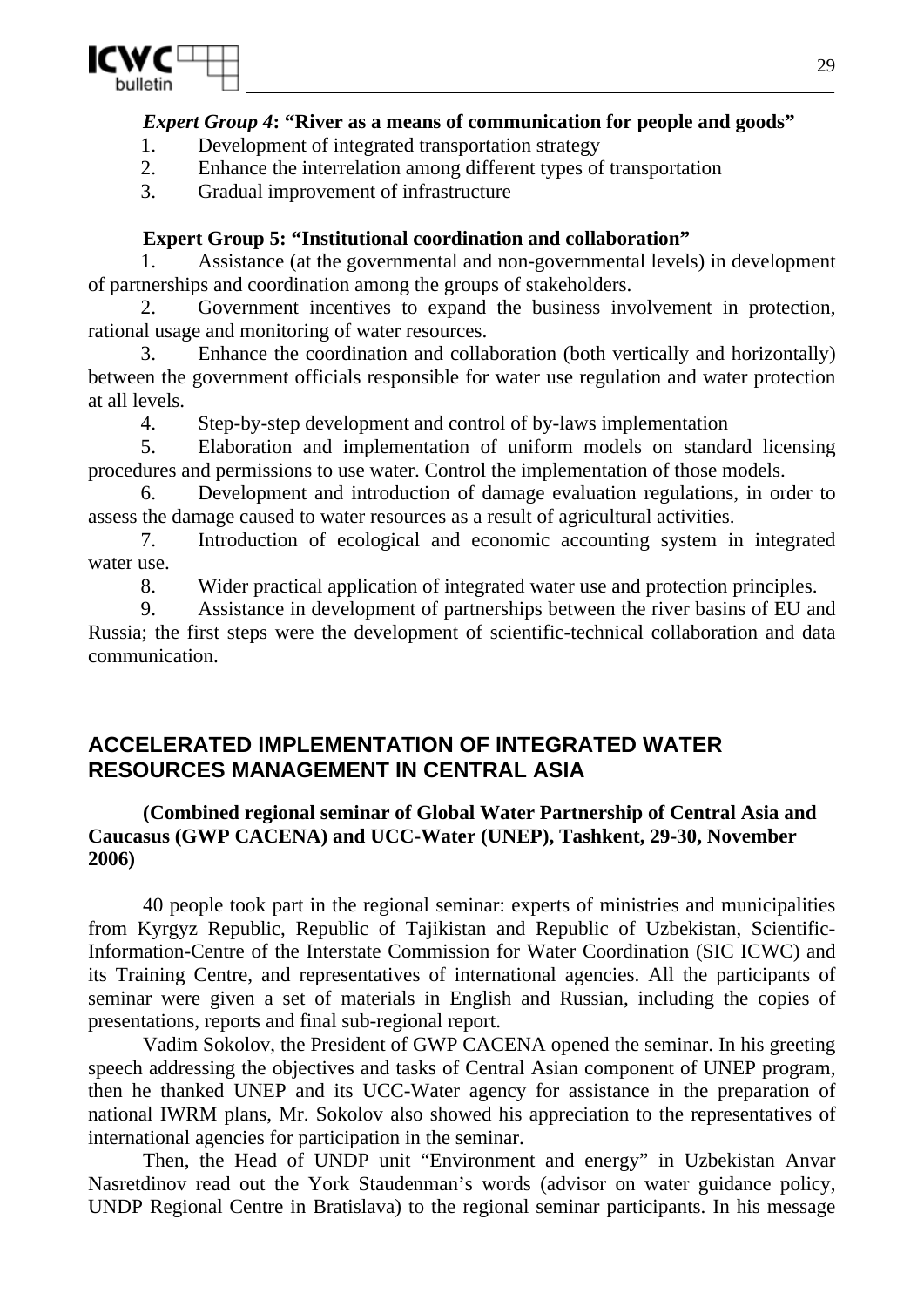

York Standenman highly appreciated and approved the work on the "Acceleration of objectives of IWRM-2005 in Central Asia", undertaken in the context of joint initiative of UNEP-UCC program and Global Water Partnership (GWP). He also expressed his intention to enhance close cooperation in order to ensure that the planned UNDP/GEF projects are the follow-up and implementation of recommendations and procedures and aim at development and fulfillment of National IWRM Plans in the Central Asian countries.

Further, the following presentations were made in the first day: V.A.Dukhovny (Professor, Director of SIC ICWC)

"Expertise in introduction of IWRM principles in the pilot objects of Fergana Valley" M. Horst (Regional Advisor of UCC-Water, sub regional Coordinator)

"The main results of the Central Asian component of UNEP program and directions of further activity development"

V.Sokolov (Chairman of GWP CACENA)

"The link between the Central Asian component of UNEP program and projects with similar direction as implemented under the direction of SIC ICWC and GWP of Central Asia and Caucasus".

In those presentations the following issues were addressed - lessons learnt from "IWRM- Project" in Fergana Valley

- evaluation of national "Roadmaps" from the point of their compliance with the IWRM principles

- the main points of sub-regional report on Central Asian component of UNEP program

- review and analysis of projects, including the elements of IWRM as carried out under

the direction of SIC ICWC and GWP of Central Asia and Caucasus.

After that the seminar participants were presented the final versions of "Roadmaps" and justifications of short-term activity items related to IWRM planning. After the regional seminar discussions in Bishkek (27-28.07.06), those documents were completed, undergone approbation at national seminars held in September-October, 2006 and officially approved by the ministries and municipalities of Kyrgyzstan, Tajikistan, and Uzbekistan.

 "Roadmap" presentations and justification of short-term activity positions were made by:

Abdibay Djayloobaev (Director of SIC ICWC branch in Kyrgyzstan, the member of RTAC GWP CACENA, National Expert of UCC Water),

Yarash Pulatov (General Director of TajNIIHM, the member of RTAC GWP CACENA, National Expert of UCC Water)

Normuhammad Sheraliev (the Head of the Central Water Administration, Ministry of Agriculture and Water Resources, the Assistant of National Expert of UCC Water)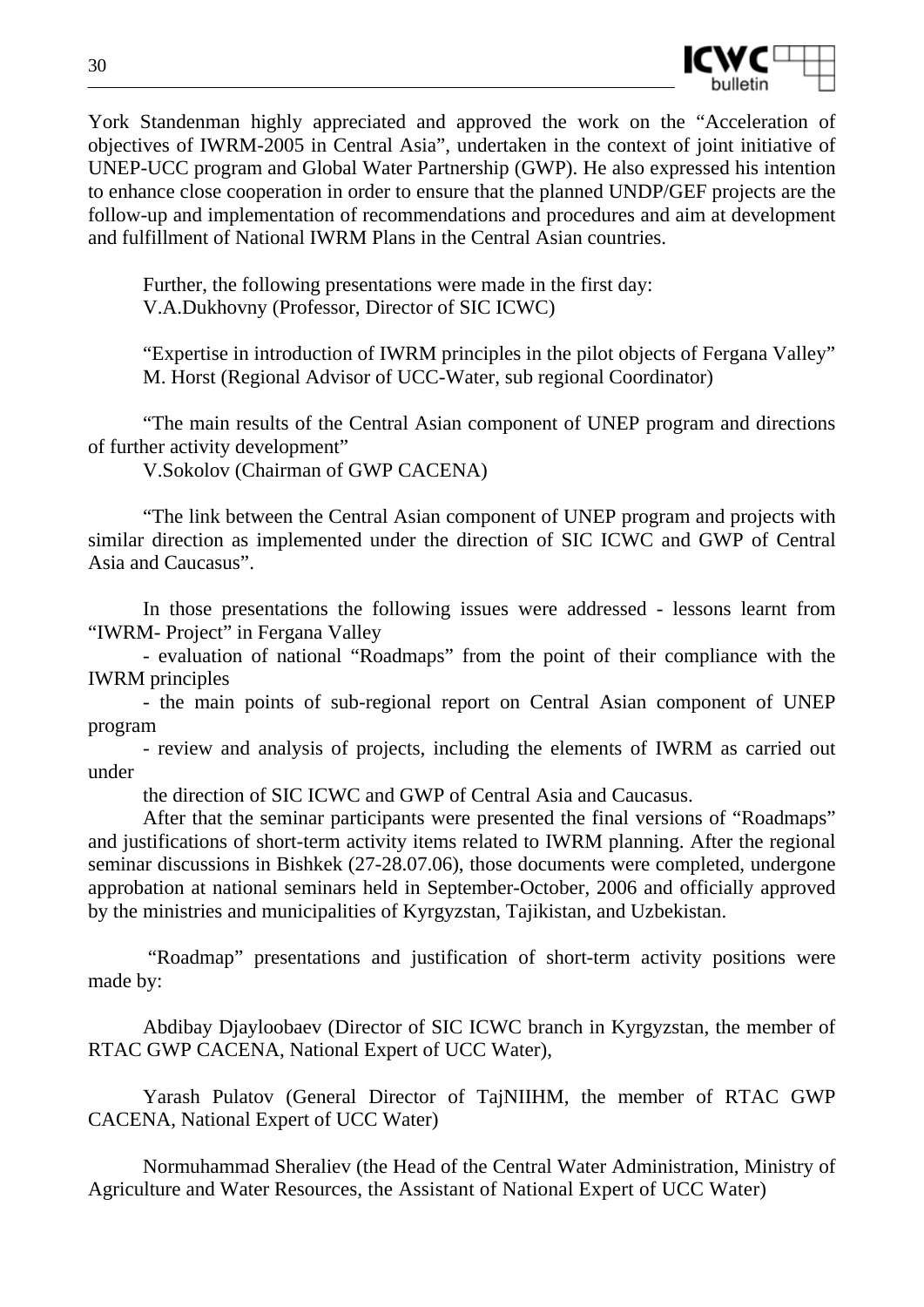

During the discussions about the "Roadmaps" and report presentation the following participants took active part:

From the Swiss Agency for Development and Cooperation (SDC) - The Director of Regional Office H. Maag, Water problems Manager S.Djalalov

From USAID: The Director of programs in Uzbekistan, A. Kalashnikov,

From UNSECO-ZEF: the Director of the office in Uzbekistan, D. Lamers

- From UNDP representative office in Uzbekistan: Representative of the office in Uzbeksitan, U. Islamov

From UNDP "National IWRM plan and water saving for Kazakhstan", UNDP Project Manager, A. Nikolaenko.

The participants of the discussion noted the timeliness and usefulness of work undertaken in the context of Central Asian component of UNEP program.

In his speech Hanspeter Maag appealed: «Think regionally. Act at the national level. Activate the experience exchange». He also recommended a cautious approach to the acceleration process, because every step must be first of all manageable. From this point of view, he called out to analyze the experience derived from past projects and to work through the principles of IWRM at the pilot objects in order to take into account the specific character of different regional areas.

In the second part of the seminar Vadim Sokolov presented the participants the report of Torkil Yonch Clausen (The Director (on development issues) of Dutch Hydraulic Institute) "Issues in monitoring of IWRM. A system of indicators."

Then the discussion proceeded

On the second day of seminar the following reports were presented to seminar participants:

V.A.Dukhovny (Professor, Director of SIC ICWC)

 "Draft proposals of ICWC on the transition to IWRM in the lower reaches of Amudarya and Sirdarya rivers"

A. Nikolaenko (UNDP Manager)

"Kazakhstan's expertise in the development of National IWRM plan" P. Umarov (Director of ICWC Training Centre)

 "The role of ICWC Training Centre in the development of IWRM organizational capacity. Experience and perspectives"

I. Beglov (Leading Specialist, SIC ICWC)

"Information Data Base CAREWIB as an IWRM national planning tool"

In those set of reports the following aspects that had to be reflected during planning IWRM were addressed:

- Balance of national and regional interests in water resource use
- Social mobilization of stakeholders
- Approach to strengthening the IWRM organizational capacity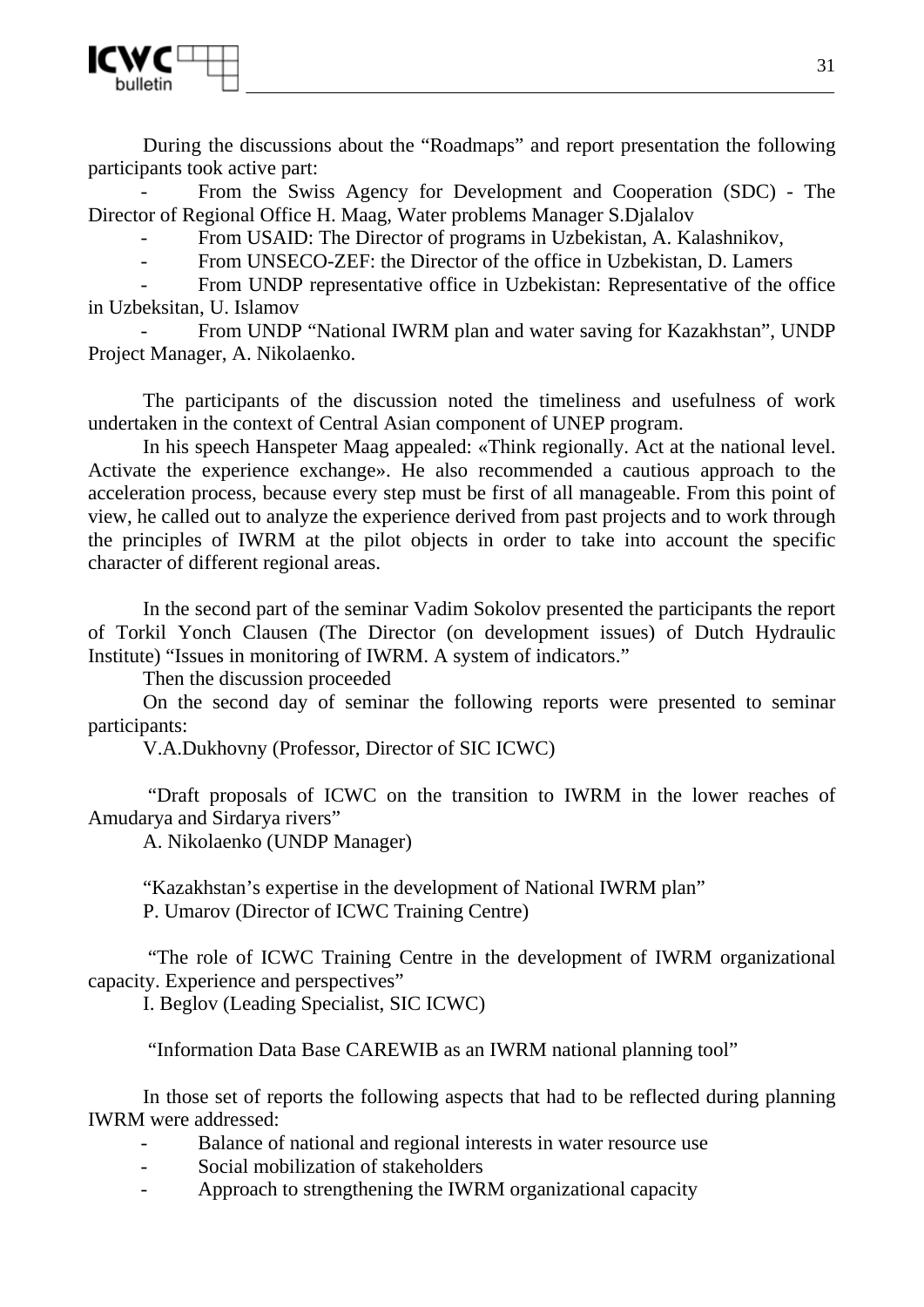

- Actual questions regarding IWRM planning progress, on the example of the Republic of Kazakhstan

- Informational support of IWRM planning

As a result of discussions and debates concerning the materials presented at the seminar, the participants of regional seminar unanimously decided:

1. Approve the final report on the activities in the context of Central Asian component of UNEP program

2. Entrust the project experts with organization of official transfer of "Roadmaps" and justifications to the Governments through the Department of Water Resources in Kyrgyzstan, Ministry of Water Resources in Tajikistan, Ministry of Agriculture and Water Resources in Uzbekistan to make the decisions on practical implementation.

3. GWP CACENA in collaboration with UCC Water should continue promoting the results of project to potential donors/international organizations to support the development of National IWRM Plans based on "Roadmaps"

4. Continue exchange of experience and information with the UNDP Project "National IWRM plan and water saving for Kazakhstan"

## **IMPROVED MANAGEMENT OF SHARED WATER RESOURCES IN CENTRAL ASIA**

On the  $17-18^{th}$  of November 2006, work meeting devoted to the discussion of regional water policy in the context of ADB technical assistance project "Improved management of shared water resources in Central Asia" was conducted in Tashkent, Uzbekistan. The representatives of National Work Groups (NWG) and the members of Regional Work Group (excluding "Energy" UDC) took part in the meeting.

Before the meeting, a training seminar titled "International and National Water Law" was held on 14-16 November with the participation of Prof. Patricia K. Wouters (Director, UNESCO Center for Water Law, Policy and Science, Dundee University, Scotland). During the seminar, the participants listened to reports and statements provided for by the program, and discussed the acting and draft agreements in terms of the general positions in the International Water Law presented by Prof. Wouters, and opportunities to use them in a draft Agreement on the Use of Water and Energy Resources in the Syrdarya River Basin".

The participants noted a certain progress under ADB RETA, in particular:

1. All NWGs submitted a protocol on the approval by NWG members of the national reports on acting agreements' efficiency analysis.

2. The NWG of the Kyrgyz Republic submitted remarks to the report of BWO "Amudarya" on the Amudarya river basin.

3. The NWGs of the Kyrgyz Republic, Turkmenistan, Republic of Uzbekistan and BWO "Amudarya" submitted remarks to the draft Agreement on the Use of Water and Energy Resources in the Amudarya River Basin.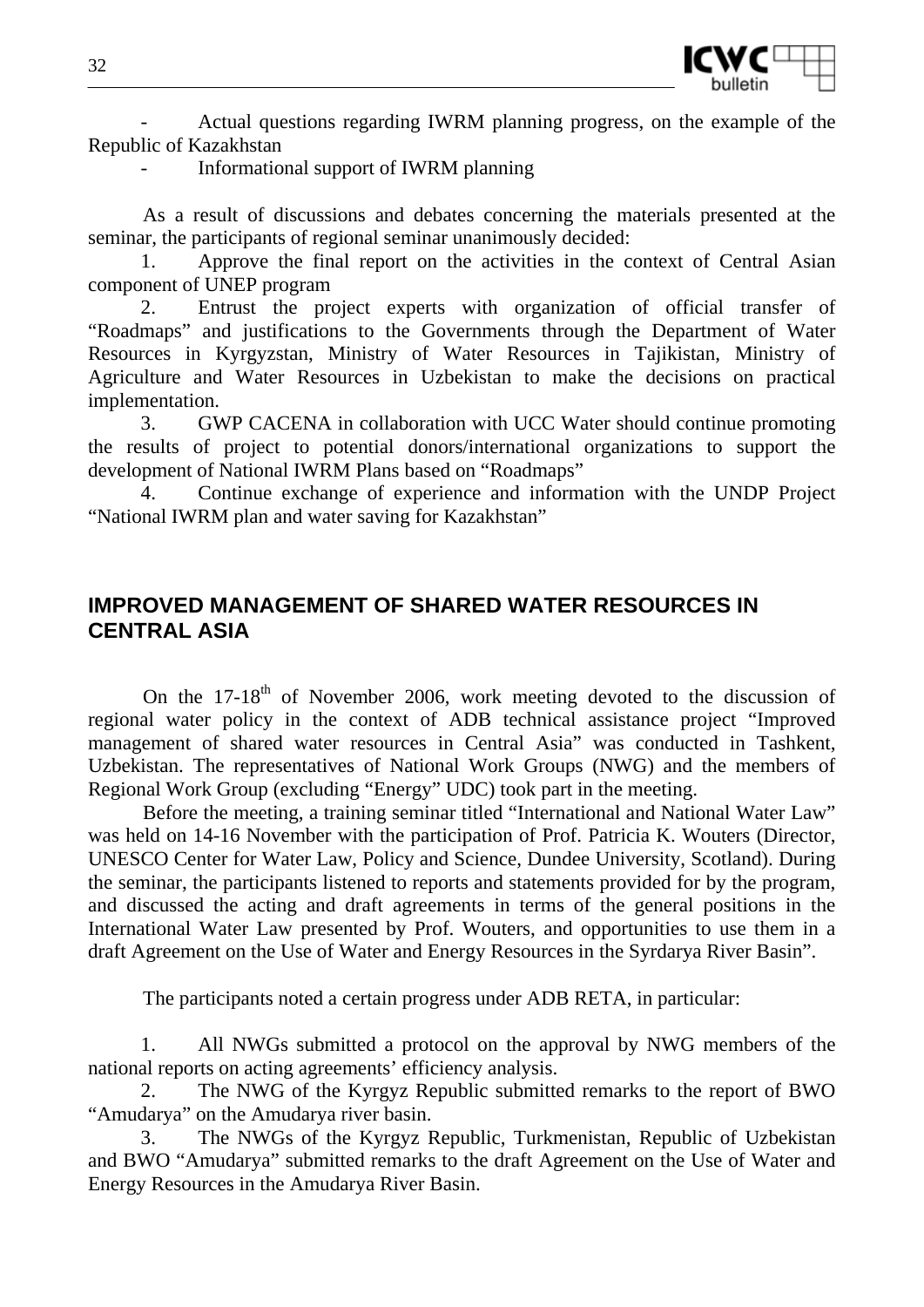

4. Considering additional materials submitted by NWGs, a generalizing report on inventory results was prepared. During the discussion, certain drawbacks in the procedures for carrying out activities and in accuracy of presented data were noted. In particular, some positions mentioned in the report require more precise definition and detailed justification.

It was noted that despite the appeal made in the minute of the work meeting held on 13-14 October 2006 to leaders of NWGs to assist in achieving approval of the draft Agreement on the Formation and Functioning of National, Basin and Regional Databases on Integrated Use and Protection of Water Resources in the Aral Sea Basin by the Governments, there was no progress in this respect.

Following the discussion of the inventory results, it was proposed to continue this work, in particular to establish an expert group from among NWGs (one representative from each group), which:

will take part in detail assessment of the prepared report on inventory, and develop more detailed methodical recommendations for accounting overall basin costs

will start working on assessment of damage caused in non-fulfillment or poor fulfillment of provisions agreed by the Parties. It is recommended to do this work in two stages:

development and coordination of methodical recommendations

data collection and assessment of actual damage

The participants of the meeting will appeal to the ADB to include these positions in the 2007 plan of activities in order to develop rules of cost sharing and funding for interstate cooperation between the Parties.

The participants discussed the draft Agreement on the Use of Water and Energy Resources in the Syrdarya River Basin and adjusted it with account of received remarks from the NWG of the Kyrgyz Republic and suggestions during the training. The participants agreed that the draft would be revised on the following positions:

1. BWO "Syrdarya" will prepare Annex 1 to article 6 of the draft, in which water withdrawals by the Parties will be presented according to the schemes for integrated use and protection of water resources

2. The members of NWGs from the energy sector will adjust Annex 2 to article 7 in the draft

3. During a meeting "Achieving a Consensus and Preventing Conflicts" to be held on 4-6 December 2006 in Tashkent and timed to the seminar, article 13 "Responsibilities of the Parties", article 14 "Information", article 16 "Dispute Resolution" will be revised.

The members of NWGs and RWG will take appropriate actions to complete final editing of the draft Syrdarya Agreement until the end of 2006.

Based on the submitted remarks and taking into account the discussion and revision of the draft Syrdarya Agreement, appropriate alterations will be made in the draft Agreement on the Use of Water and Energy Resources in the Amudarya River Basin and considered at a meeting on 4-6 December 2006.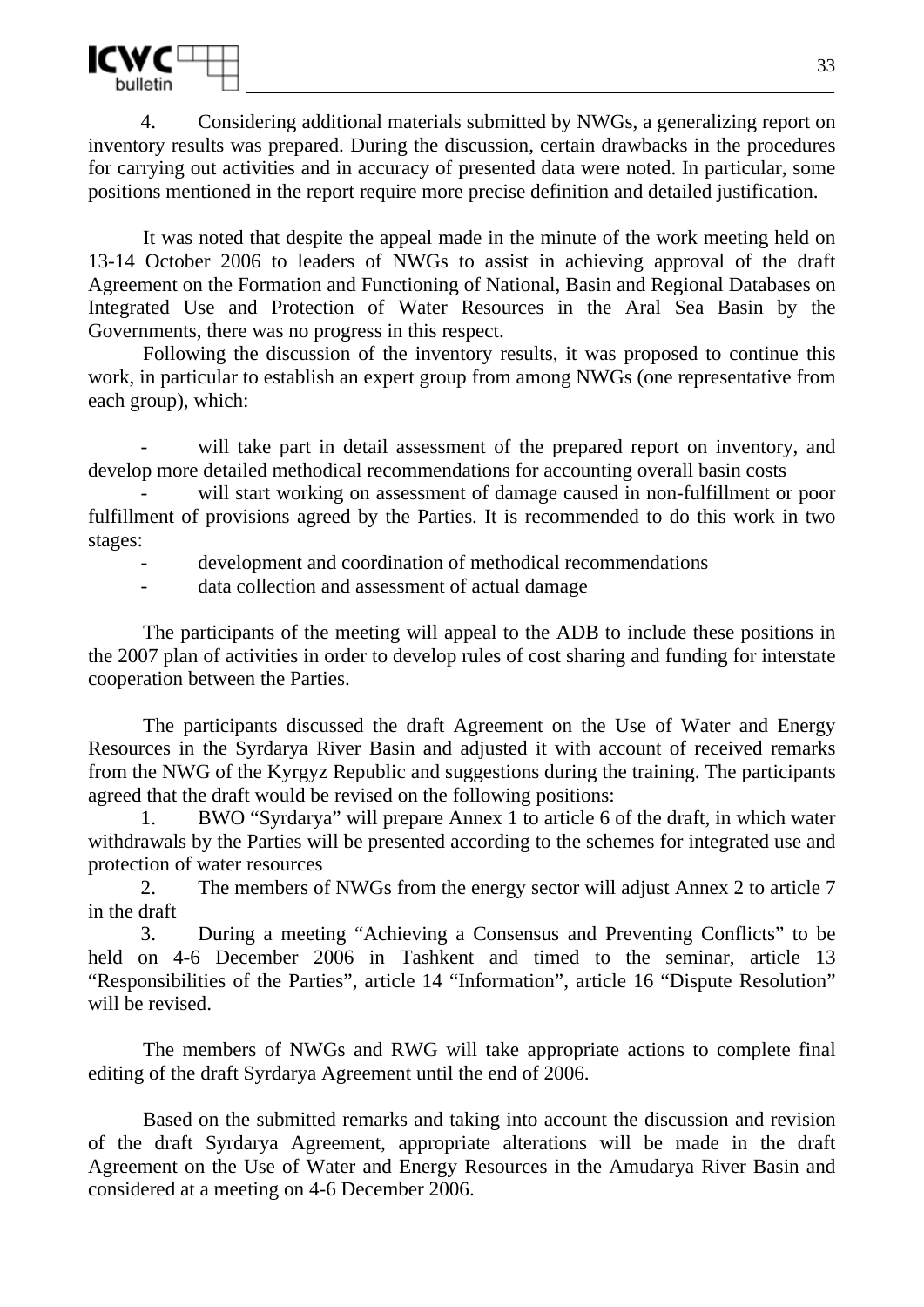

Considering the practical training carried out on the basis of a draft Agreement on Strengthening Organizational Framework for Management, Protection and Development of Transboundary Water Resources in the Aral Sea Basin and a draft new Regulation on ICWC, the NWGs will submit their proposals for improving the text of the draft Agreement in view of requirement of the International Water Law and identified drawbacks by the next roundtable meeting.

Taking into account that it is expedient to further develop the negotiation process and carry prepared draft agreements to signing, the members of NWGs will submit proposals regarding the scope of additional work (except the completion of started agreements) for 2007 by 4 December 2006. Ask ADB to stipulate the RETA program extension in plans for 2007.

On the  $4-6$ <sup>th</sup> December 2006, joint training seminar "Consensus Building and Conflict Resolution" and work meeting for the discussion of regional water policy in the context of the project were held in Tashkent. The representatives of national working groups (NWG) and regional working group (RWG) took part in the meeting.

The participants of the meetings were greeted by Israeli Ambassador in Uzbekistan His Excellence Ami Mehl. With the support of the Israel Embassy in Uzbekistan, Shimon Tal, the former Director of Water Commission in Israel and the Commissioner of Israeli-Jordan Joint Water Committee, and Itzhak Alster, an expert in international water law, were invited as lecturers of the seminar. The participants expressed thanks to the Embassy for assistance and participation at the seminar.

During the seminar, the participants listened to lectures in the agenda, and discussed draft agreements focusing on procedural obligations of the parties and mechanisms for resolving disputes. Based on the results of the discussions, Articles "Responsibilities of the Parties", "Information" and "Dispute Resolution" in the draft Agreement on the Use of Water and Energy Resources in the Syrdarya River Basin were revised and amended.

The participants noted with satisfaction that the work on the draft Agreement has been completed in this stage, members of the National Working Groups (NWG) and Regional Working Group (RWG) reached a consensus on the text of the draft Agreement and deem it necessary to send it to ICWC members for approval after revisions stated below:

1. BWO "Syrdarya" will prepare the list of water objects that are of interstate significance in order to include them in the draft agreement by the  $19<sup>th</sup>$  of December 2006.

NWG Tajikistan will coordinate the exclusion from the draft agreement of the paragraph 6.3 and appendix 1 with regard to opinion of Kyrgyz Republic, Kazakhstan and Uzbekistan.

The participants also discussed the proposals to the draft Agreement on the Use of Water and Energy Resources in the Amudarya River Basin, prepared by BWO "Amudarya" with account of the text submitted by the NWG Tajikistan and remarks of the NWGs of the Kyrgyz Republic, Turkmenistan and Uzbekistan, and they approved its structure. Moreover, it was deemed necessary:

to make amendments in it according to the reached agreements on the draft Agreement on the Syrdarya River Basin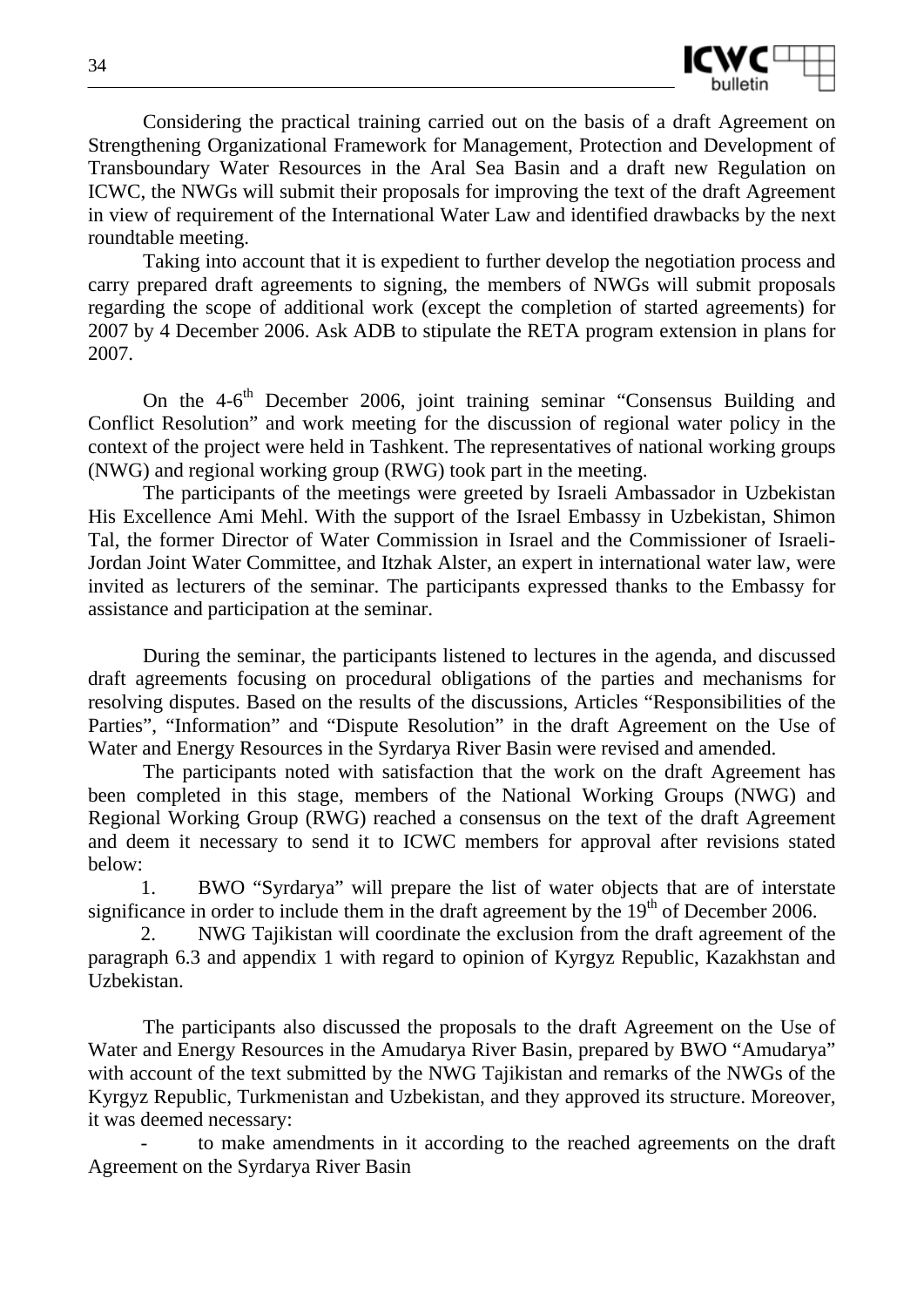

instruct BWO "Amudarya" together with members of the NWGs of Turkmenistan and Uzbekistan to make amendments that present the specificity of water resources management in the Amudarya river basin, in particular, specify environmental flows along the river, especially into the delta, specify Articles  $6$  and 7 in the draft Agreement, determine necessary requirements to water releases, based on the need for filling of in-stream reservoirs, advance time and order of water allocation along the river with account of losses

members of the NWG Tajikistan to specify their detailed requirements to Articles 8, 10 and 11 in the draft Agreement; instruct members of the NWGs of Turkmenistan and Uzbekistan to justify environmental requirements to flows in canals, environmental requirements of the delta, requirements to the operation mode of the Tyuyamuyun reservoir, based on requirements for domestic needs and fish bio-productivity maintenance.

The experts discussed and agreed on the proposals to the program of activities for further development of the ADB RETA 6163 for 2007. In particular, the following activities were included in the program of activities:

1. Revising the draft Agreement on the Use of Water and Energy Resources in the Syrdarya River Basin after remarks of the Governments of the Parties;

2. Improving the draft Agreement on the Use of Water and Energy Resources in the Amudarya River Basin;

3. Revising the draft Agreement on Strengthening Organizational Framework for Management, Protection and development of Transboundary Water Resources in the Aral Sea Basin;

4. Developing and agreeing detailed methodical recommendations for accounting of basin-wide costs, data collection and assessment of actual damage;

5. Developing rules for implementation of procedural obligations to the draft Agreement on the Use of Water and Energy Resources in the Syrdarya River Basin, afterwards to the daft Agreement on the Amudarya River Basin;

6. Making recommendations for improving the Rules for flow regulation and management in the Syrdarya river basin;

7. Specifying channel losses over the Amudarya river;

8. Preparing a register of interstate facilities on the Amudarya and Syrdarya rivers.

Entrust SIC ICWC to present justified ADB proposals on paragraphs 6, 7 getting BWO "Amudarya", NWG Tajikistan, Turkmenistan and Uzbekistan to take part in the activity.

Entrust SIC ICWC in collaboration with BWO "Amudarya" and Amudarya river basin NWG to apply to ADB with proposal to allocate funds for developing and introducing water resources monitoring system in the Amudarya river basin.

As the request to RWG officials about providing governments with assistance in coordination of draft agreement "Formation and functioning of national, basin and regional database for integrated use and protection of water resources of the Aral Sea Basin", as recorded in the work meeting protocols of  $13-14^{th}$  of October 2006 and  $17-18^{th}$  of November 2006, did not have any results, IFAS EC are asked to remind about the request again.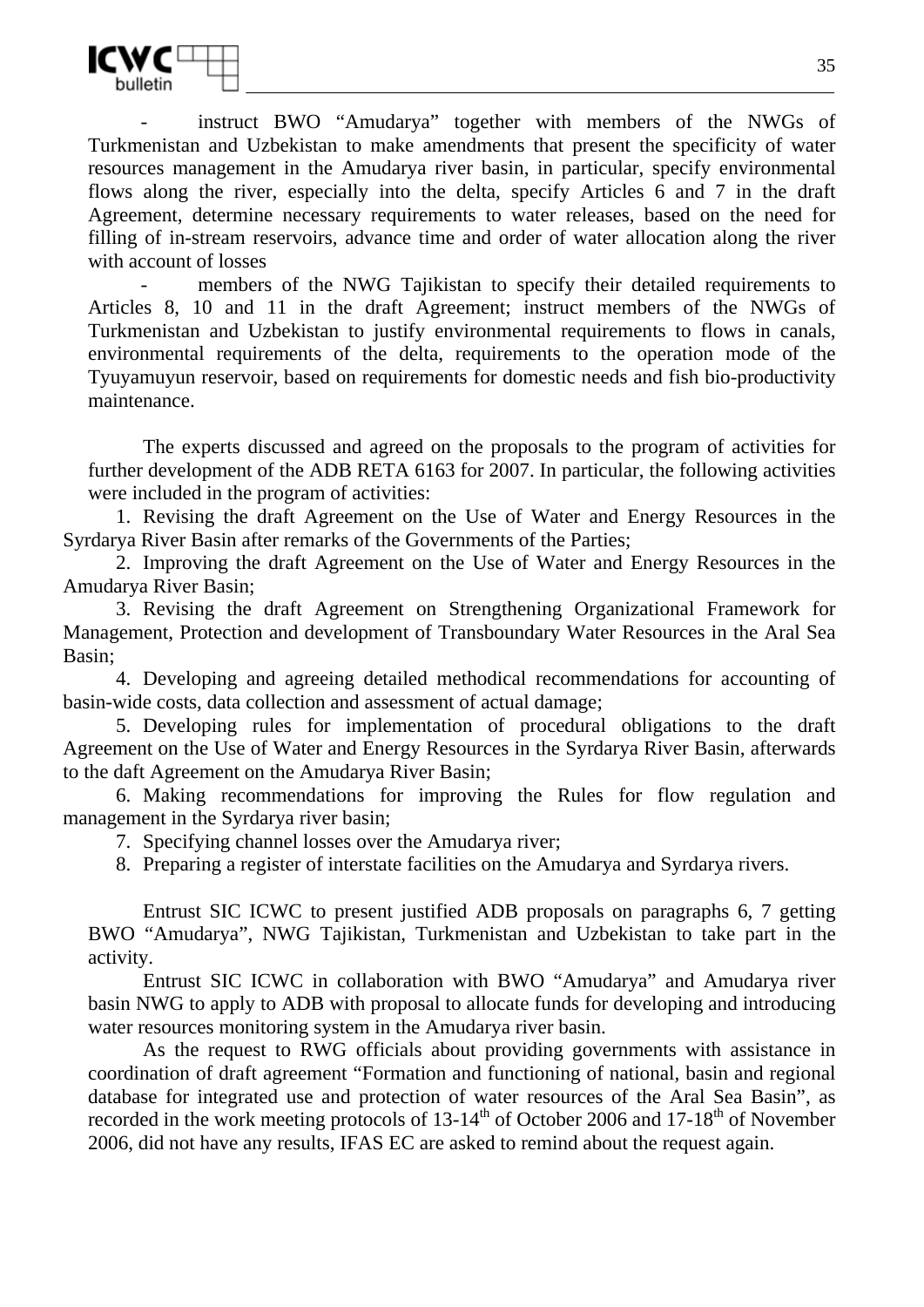

A regular meeting of the working groups on discussion of the regional water policy under the ADB RETA "Improved Management of Shared Water Resources in Central Asia" took place in Ashkhabad, Turkmenistan, 8-10 March 2007. The meeting was attended by ICWC members, representatives of the national working groups (NWG) and members of the regional working group (except United Control Center "Energy").

The participants of the meeting were welcomed by Minister of water Resources of Turkmenistan M. Akmammedov, ICWC members A.D. Ryabtsev, M.Y. Khamidov and S.R. Khamrayev, acting as Chairman of the IFAS Executive Committee S.N. Rakhimov. The speakers noted the importance of activities carried out with the assistance of ADB, and the need for continuing the cooperation under the mentioned project with a view to searching for mutually acceptable solutions for water resources management in the region.

ICWC members informed the participants about changes in the membership of NWGs. The Ministry of Land Reclamation and Water Resources of Tajikistan nominated A.M. Zoirov to the Government for approval to act as a new leader of the Tajik NWG. Upon the submission by S.R. Khamrayev, R.Z. Srazhitdinov and R.Kh. Tashev were assigned members of the Uzbek NWG. At this meeting, the interests of the Kazakh NWG were represented by N.K. Kipshabayev and M.K. Bekniyazov by proxy of ICWC member. It is necessary that the same NWG members participated at the project meetings.

At the meeting, ICWC members discussed and approved the results of the completed activities under the project for 2006 and the work program for 2007. At the suggestion of the participants, amendments were inserted into item 5 in the work program: the title was changed to "Revision of channel losses in mid- and downstream of the Amudarya river". The Tajik NWG also suggested expanding the terminology reference book.

Members of NWGs and RWG will take measures to implement the proposed plan by the end of 2007, taking into account that funding of this project will not be further continued. The participants took into consideration the information of Director SIC ICWC Prof. V.A. Dukhovny on that the ADB will continue financing activities under regional programs at suggestions of ICWC, provided successful implementation of the main outcomes in the work plan for 2007.

For further implementation of activities, subgroups of specialists from the five countries will be established:

- on development of rules for implementation of procedural obligations and making recommendations for improvement of rules for water and energy resources regulation and management in the Syrdarya river basin: one member from each NWG, M.Kh. Khamidov was charged to lead the work;

on revision of channel losses in the mid- and downstream of the Amudarya river: one member from each NWG, Y.Kh. Khudaybergenov was charged to lead the work;

- on development and agreeing of detail methodical recommendations for recording of basin-wide costs, gathering of data and assessment of actual damage from water use regimes (as suggested by the Tajik NWG, "and energy resources" to be added): one member from each NWG and one representative from each BWO, representative of Tajikistan to be charged to lead the work:

- on revision of the draft Agreement on Strengthening the Organizational Framework for Transboundary Water Resources Management, Protection and Development (as suggested by the Tajik NWG, "water resources of interstate sources" to be written instead of "transboundary water resources") in the Aral Sea Basin: one representative from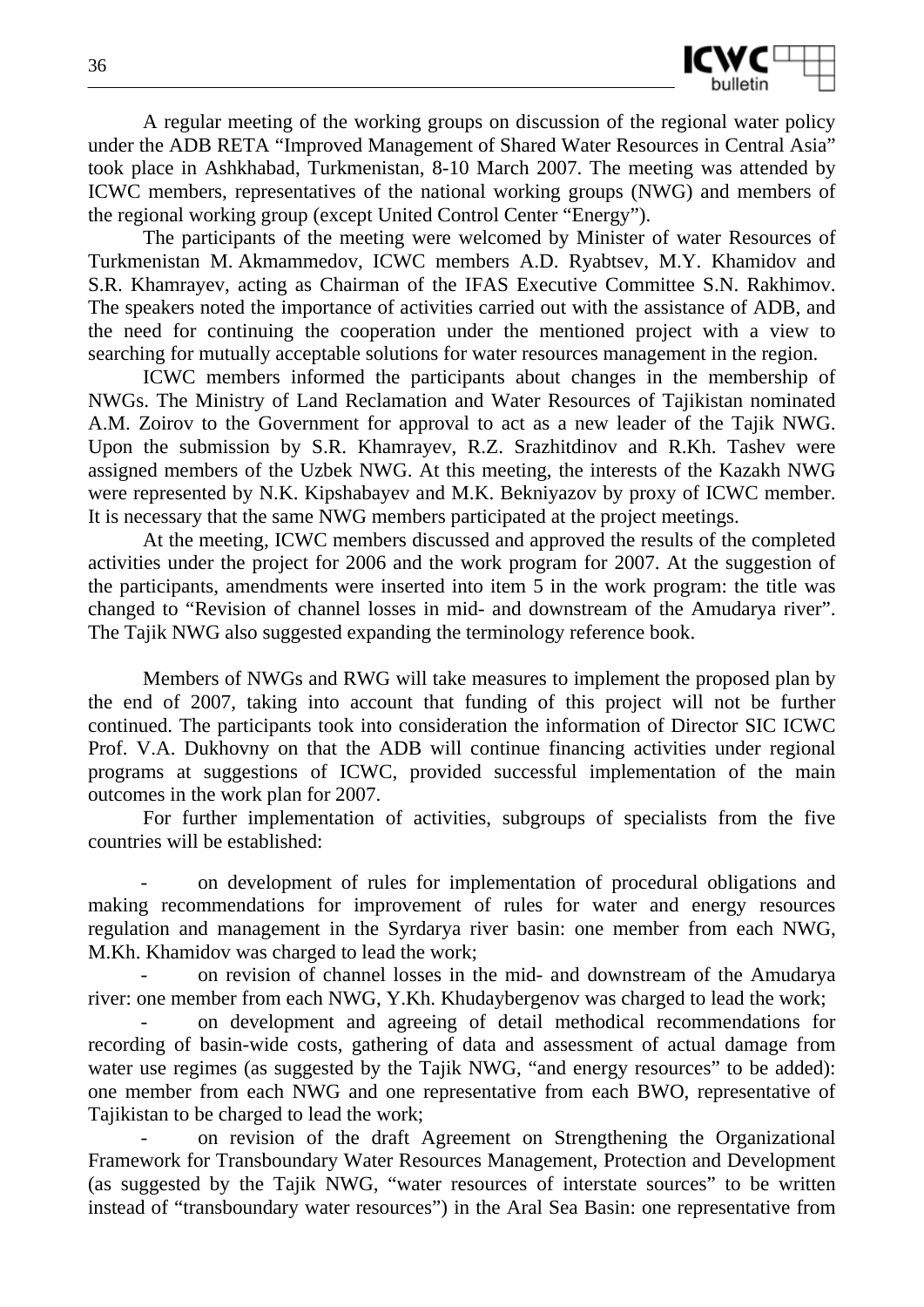

each basin state and one representative from each BWO, Prof. V.A. Dukhovny was charged to lead the work;

on preparation of an inventory of interstate objects: one member from each NWG and one representative from each BWO, D.R. Ziganshina responsible.

Ask ICWC members to define official representatives of subgroups giving them authority to participate in the decision-making regarding all problems developed by topical subgroups.

The members of NWG are to prepare the vision regarding paragraphs 3-4, 5, 6, 7, 8 by the end of the April 2007. The subgroup leaders in coordination with RWG members are to present for consideration the proposals on work plans regarding each position by the next ICWC meeting.

The draft Agreement on Water and Energy Resources Use in the Syrdarya River Basin" was discussed in view of remarks of the Kazakh NWG and Tajik NWG. It was noted that items 6.2 and 8.3.-8.4. in this Agreement should be additionally agreed. Under item 6.2., it was decided to include, in the text of the Agreement, water resources allocation in accordance with a correcting note to the revised scheme of integrated water resources use and protection in the Syrdarya river basin, and give an extract from the scheme of water allocation among the states in Annex. To agree items 8.3-8.4 in the draft Agreement, a meeting of members of NWGs, per one responsible representative of Water and Energy Ministries from 4 countries, will be organized in Tashkent in the first ten days of April 2007.

It was decided to continue the work on the draft Agreement on Water and Energy Resources Use in the Amudarya River Basin.

## **JOINT WORKSHOPS FOR THE PROJECTS «INTEGRATED WATER RESOURCES MANAGEMENT IN FERGANA VALLEY» (IWRM-FERGANA) AND «CENTRAL ASIAN REGIONAL ENVIRONMENT AND WATER INFORMATION BASE» (CAREWIB)**

The joint workshop for the Projects «Integrated Water Resources Management in Fergana Valley» (IWRM-Fergana) and «Central Asian Regional Environment and Water Information Base» (CAREWIB) was held under coordination with the Department for Water Resources under the Ministry for Agriculture, Water Resources and Processing Industry of the Kyrgyz Republic and with financial support by the Swiss Agency on Development and Cooperation (SDC) in Osh branch of ICWC Training Center on 22 February 2007. The same workshop was conducted under agreement with the Ministry for Reclamation and Water Resources of the Tajik Republic in Khodjent on 24 February 2007. The aim of those workshops was to acquaint the members of Collegiums of the Department for Water Resources, Basin Administration for Water Resources, officials of the ministries and provincial water management organizations with the results of IWRM implementation in the Fergana Valley, information portal CAWater-Info and information system CAREWIB.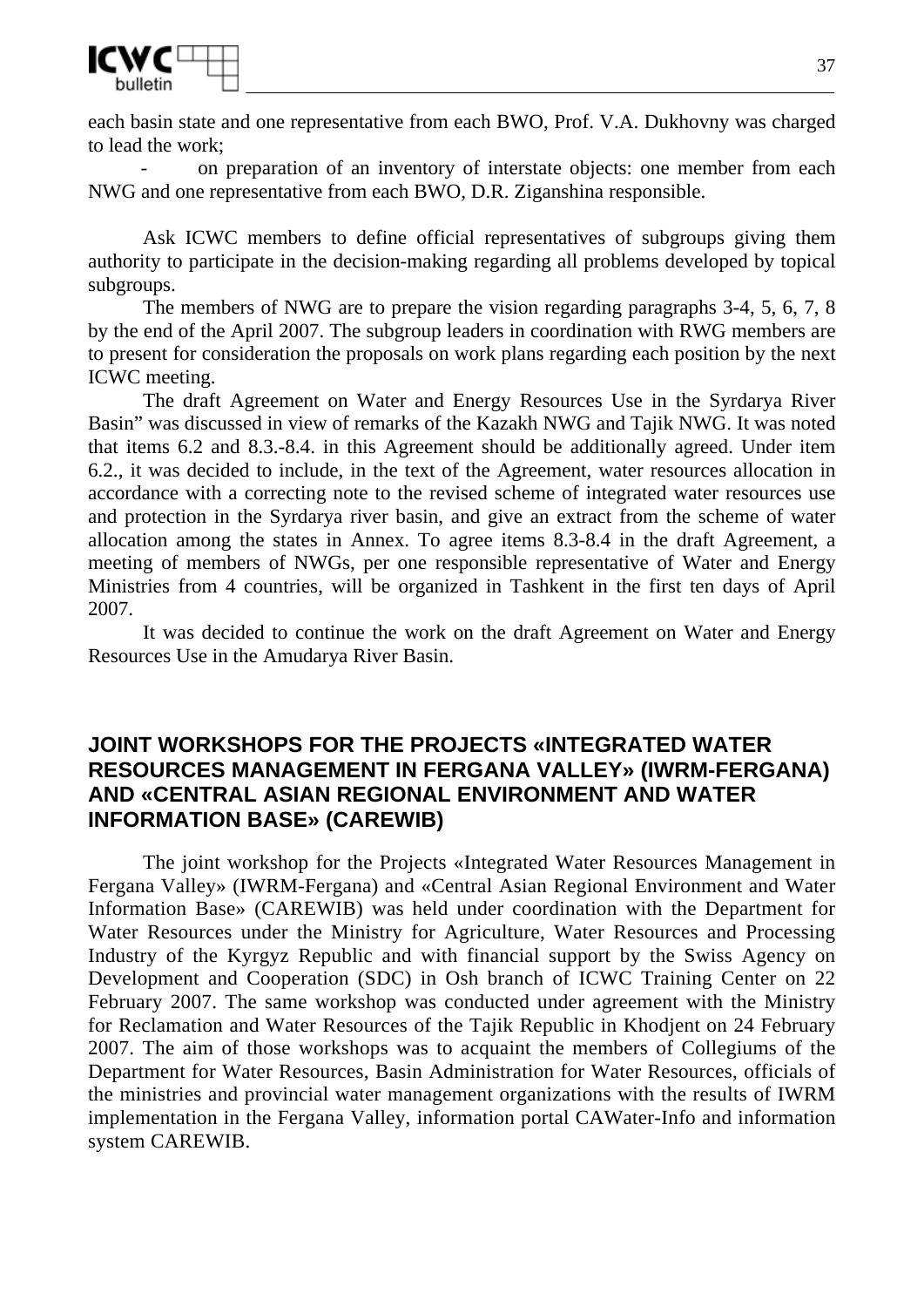

The following reports were listened and discussed at the workshops:

1. Direction and results of integrated water resources management implementation in the Fergana Valley - Prof. Dukhovny V.A., SIC ICWC Director.

2. Urgent problems of water management and governance improvement within the main canals and experience on IWRM implementation in Fergana Valley - N.N. Mirzaev, SIC ICWC.

3. WUA activity results under «IWRM-Fergana» Project and objectives for the perspective - M.A. Pinkhasov, SIC ICWC.

4. The role of social mobilization when introducing IWRM principles - H. Manthritilake, IWMI.

5. «IWRM-Fergana» Project experience and its dissemination among Extension Services RAS, Agency Support Development Process-NAU and BAIS for Andijan and Fergana provinces - S.A. Nerozin, SANIIRI.

6. The main results within pilot sites and «IWRM-Fergana» Project perspective in the Kyrgyz part of Fergana Valley - B. Matraimov.

7. The perspective of IWRM development in the Republic of Kyrgyzstan. –

8. «IWRM-Fergana» Project experience, adaptation of the results within Extension Service. The Perspective of Extension Service development in Fergana Valley - Sh.Sh. Mukhamedzhanov, SIC ICWC

9. The main results within pilot sites and «IWRM-Fergana» Project perspective in the Tajik part of Fergana Valley - Kh. Khodzhiev

10. The perspective of IWRM development in the Republic of Tajikistan

11. Central Asian Water and Environment Portal CAWater-Info as a means for information support of the water sector in the Aral Sea basin - I.F. Beglov, SIC ICWC.

12. Central Asian Regional Environment and Water Information Base CAREWIB - D.A. Sorokin, SIC ICWC.

The following decisions were made as a result of acquaintance with reports and discussions among the participants:

- to approve the activities for the Projects «Integrated Water Resources Management in Fergana Valley» (IWRM-Fergana) and «Central Asian Regional Environment and Water Information Base» (CAREWIB);

- it was expedient to disseminate IWRM principles to the Right-Bank Canal;

- to pay attention to the problem related to improving sustainability of water supply to main canals Aravan-Akbura and Right-Bank through resolving the problems regarding water withdrawal into Osh water pipeline:

- to draw attention of provincial water management organizations to the necessity to facilitate AAC water protection zones;

- to deem it very important to provide sustainability of «IWRM-Fergana» Project composition (provincial executors);

- extension service of water users, functioning through RAS today, should be developed under support of MAWR and PI of the Kyrgyz Republic within federations and unions of WUAs;

- to assist in disseminating the methodology for effective irrigation water use, worked out by the project within Sokolok canal, to other tertiary canals and other WUAs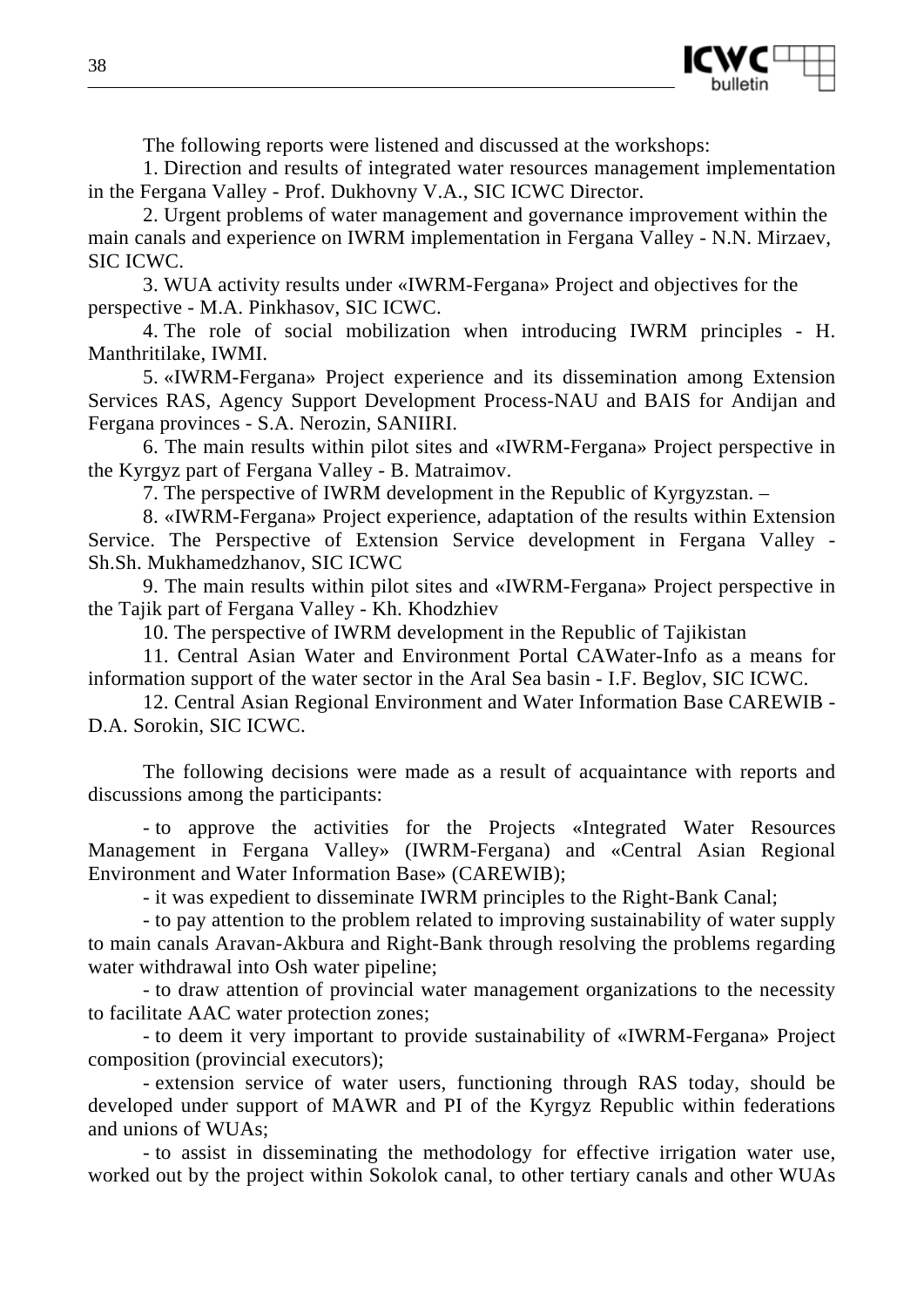

(according to water distribution between farmers and water fee for used water volume but not per hectare);

- to facilitate water accounting at water outlet level within tertiary canals and farms;

- it is needed to use Osh branch of SIC ICWC Training Center widely for water users and WUAs for training them in various directions of WUA activity (advanced methods for operating onfarm IDN, organizing monitoring over WUA water activity, preparing business-plans for WUAs, resolving land reclamation problems within WUAs, safe CDW use, etc.);

- state support is needed to equip WUAs with special technique and facilities required for onfarm IDN operation and maintenance and assign soft long-term credits for WUAs;

- incentives for WUA workers should be developed. Yield increase indicator for main crops within irrigated lands served by WUAs should be deemed as WUA activity indicator;

- all associations were transferred to management structure with separated management board (WUA Council) and executive body when re-registering and registering newly established WUAs. This practice should be completed;

- the mechanism to legalize and make functioning market of saved water resources should be developed and ratified in legal regulations;

- the need for further development of information exchange in the region and introduction of information systems not only into the Ministries for Agriculture and Water Resources and Provincial Departments for Water Resources but at lower levels – District Departments for Water Resources and WUAs makes no doubts. For that a permanent financial, institutional and policy support by the governments and donors is needed at the first stage;

- to start to establish national information system by the methodology for CAREWIB IS and fully integrated with it within MAWR and PI of the Kyrgyz Republic and its sub-units. National information system application would allow improving water use plan preparation process qualitatively and implementing water resources use planning and control processes at modern level;

- it is rational to attract attention to the problem of KhBC water availability increase as a result of planned water intake at  $2 \text{ m}^3/\text{s}$  for drinking needs;

- to call attention of provincial water management organizations to the need to facilitate resolution of KhBC water protection zone problems;

- MAWR support is required to develop activities of Provincial Departments for Water Resources in close collaboration with Extension Service "Agency Support Development Process-NAU" in Tajikistan;

- to assist in organizing water accounting for farms;

- to strengthen trainings in advanced methods for IDN operation, water conservative technology application for WUA personnel with participation of Provincial Departments for Water Resources and MAWR of the Republic of Tajikistan in ICWC Training Center and its branches. To search for financing for this purpose;

- issues related to rendering reclamation services to farms-water users are reflected poorly in legislative and regulatory acts. Criteria for providing reclamation services for WUA water users should be stipulated when developing normative and methodical documentation;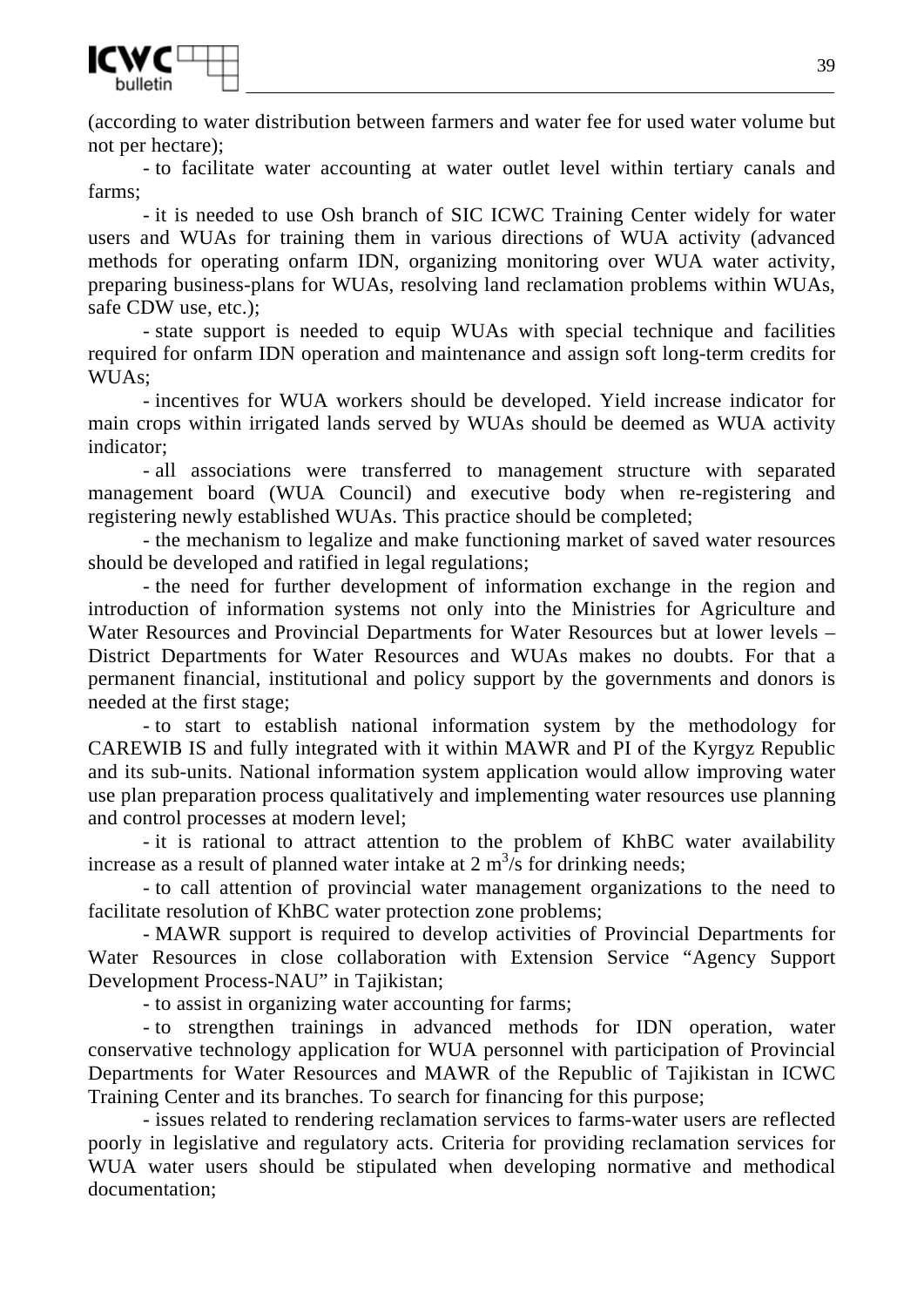

- WUA's water right and an opportunity to legalize water market with certain rights to water resources transfer and sale should be consolidated in the legislation;

- it is reasonable to amend Water Code of the Tajik Republic by the article providing for the responsibility of water management organizations for violating limited water use and to make changes into the Agreement between the District Department for Water Resources and WUA;

- to start to establish national information system by the methodology for CAREWIB IS and fully integrated with it within MAWR of the Tajik Republic and its sub-units. National information system application would allow improving water use plan preparation process qualitatively and implementing water resources use planning and control processes at modern level.

All participants expressed their sincere thanks to the organizers – SIC ICWC and ICWC TC and the workshop sponsor - SDC.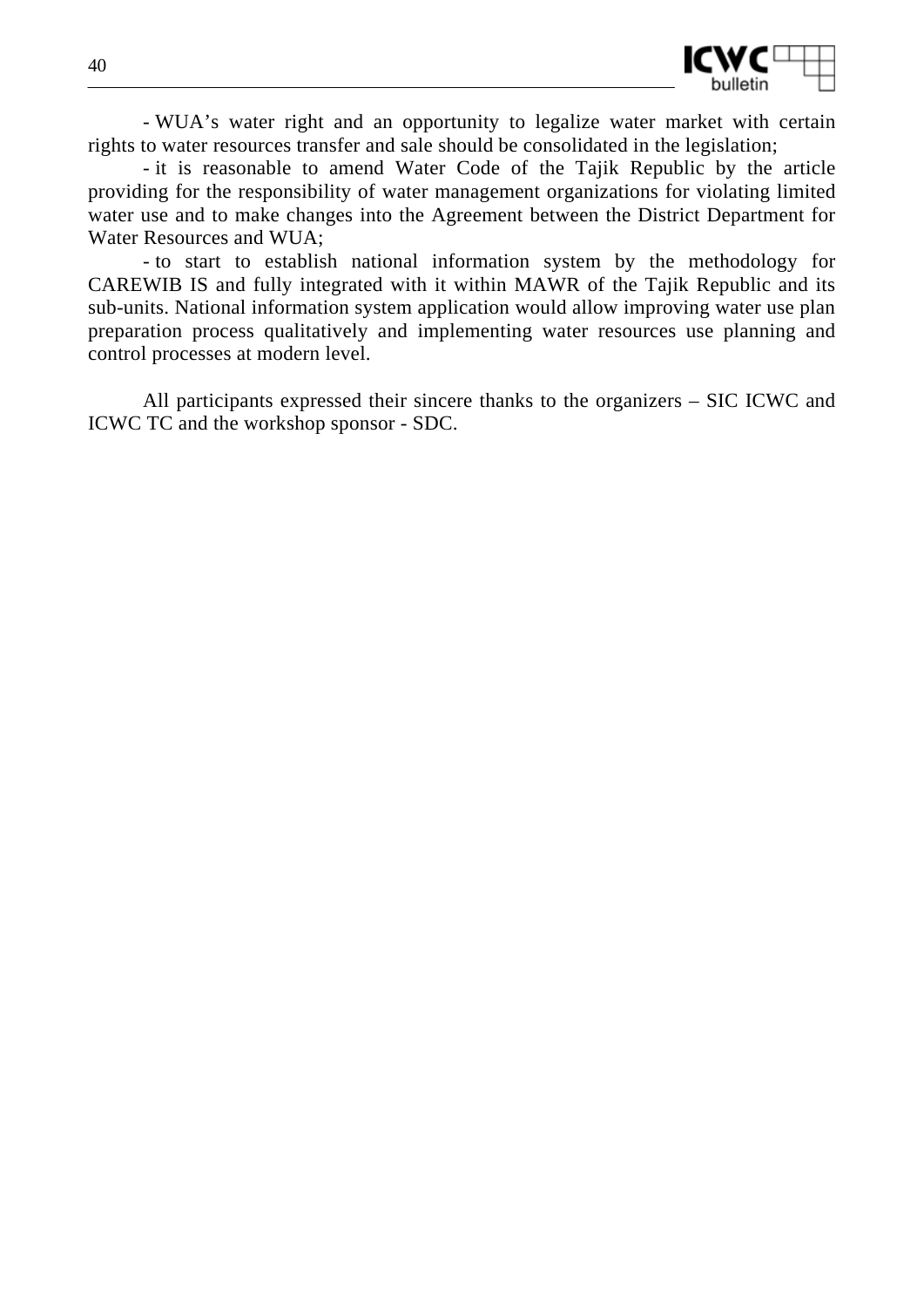

# **OUR HEROS OF THE DAY**

### **THE DECREE OF THE PRESIDENT OF TURKMENISTAN TO AWARD AN ORDER «ALTYN ASYR», III GRADE T. ALTYEV**

To award the order «Altyn Asyr», III grade to *Altyev Tekebay* for meritorious services before the independent neutral Turkmenistan and its people, for selfless and conscientious work of many years in the water sector, for contribution to agricultural and water development in the country, for successes achieved in work and active participation in training of young specialists of the Golden Age and on the occasion of his  $70<sup>th</sup>$ anniversary.

> The President of Turkmenistan Gurbanguly Berdymukhammedov

Ashgabat city, 6 March 2007